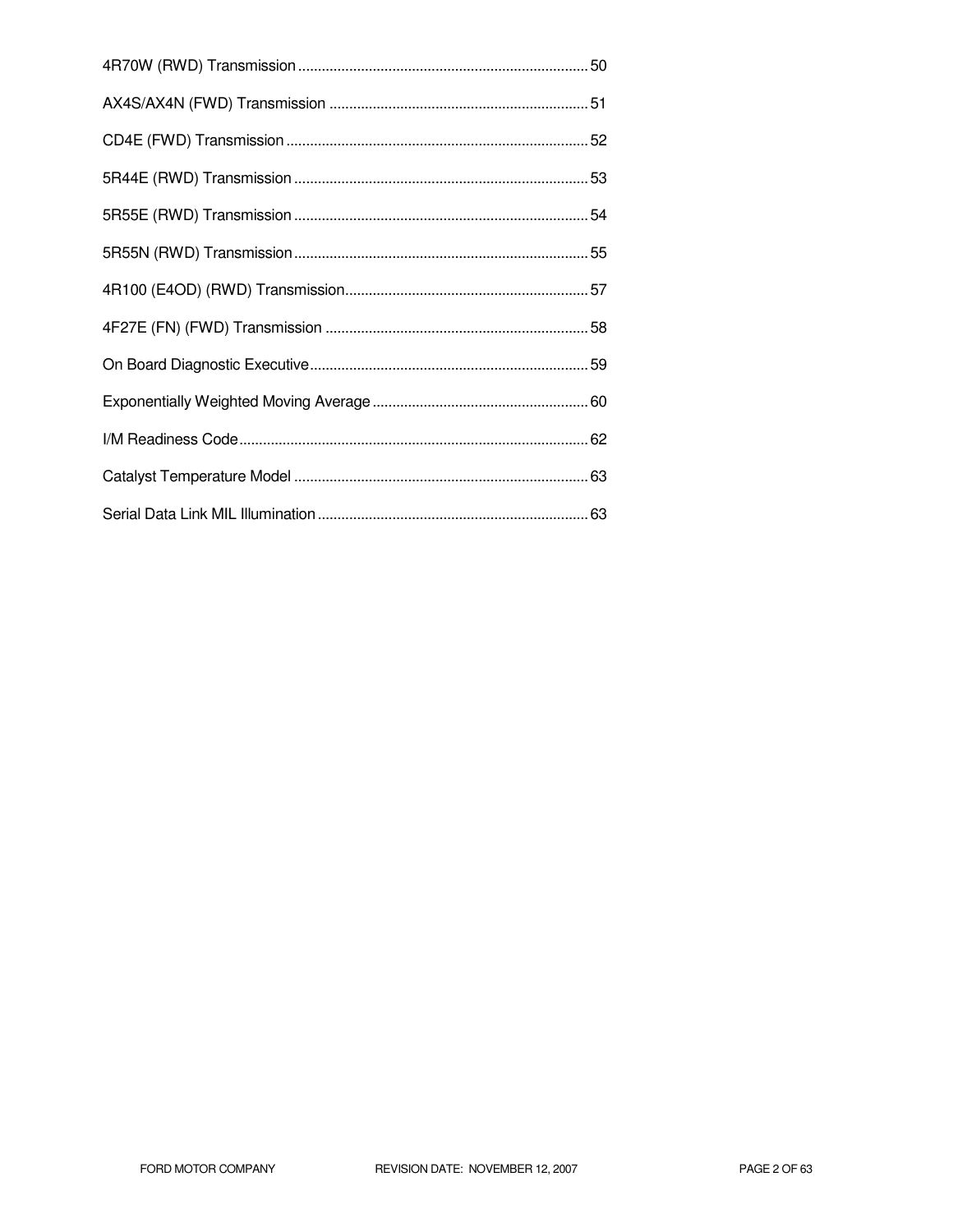# Introduction – OBD-I and OBD-II

### OBD-II Systems

California OBD-II applies to all gasoline engine vehicles up to 14,000 lbs. Gross Vehicle Weight Rating (GVWR) starting in the 1996 MY and all diesel engine vehicles up to 14,000 lbs. GVWR starting in the 1997 MY.

"Green States" are states in the Northeast that chose to adopt California emission regulations, starting in the 1998 MY. At this time, Massachusetts, New York, Vermont and Maine are Green States. Green States receive California-certified vehicles for passenger cars and light trucks up to 6,000 lbs. GVWR.

The National LEV program (NLEV) requires compliance with California OBD-II, including 0.020" evaporative system monitoring requirements. The NLEV program apply to passenger cars and light trucks up to 6,000 lbs. GVWR nation-wide from 2001 MY through 2003 MY

Federal OBD applies to all gasoline engine vehicles up to 8,500 lbs. GVWR starting in the 1996 MY and all diesel engine vehicles up to 8,500 lbs. GVWR starting in the 1997 MY.

OBD-II system implementation and operation is described in the remainder of this document.

### OBD-I Systems

If a vehicle is not required to comply with OBD-II requirements, it utilizes an OBD-I system. OBD-I systems are used on all over 8,500 lbs. GVWR Federal truck calibrations. With the exception of the 1996 MY carryover EEC-IV OBD-I systems, Federal > 8,500 lbs. OBD-I vehicles use that same PCM, J1850 serial data communication link, J1962 Data Link Connector, and PCM software as the corresponding OBD-II vehicle. The only difference is the possible removal of the rear oxygen sensor(s), fuel tank pressure sensor, canister vent solenoid, and a different PCM calibration.

The following list indicate what monitors and functions have been altered for OBD-I calibrations:

| <b>Monitor / Feature</b>   | <b>Calibration</b>                                                                                                                                                         |
|----------------------------|----------------------------------------------------------------------------------------------------------------------------------------------------------------------------|
| <b>Catalyst Monitor</b>    | Not required, monitor calibrated out, rear O2 sensors may be deleted.                                                                                                      |
| <b>Misfire Monitor</b>     | Calibrated in for service, all DTCs are non-MIL. Catalyst damage misfire criteria<br>calibrated out, emission threshold criteria set to 4%, enabled between 150 °F and 220 |
|                            | <sup>o</sup> F, 254 sec start-up delay.                                                                                                                                    |
| Oxygen Sensor Monitor      | Rear O2 sensor test calibrated out, rear O2 sensors may be deleted, front O2 sensor                                                                                        |
|                            | response test calibrated out, O2 heater current test calibrated out prior to 2002 MY, O2                                                                                   |
|                            | heater voltage test used for all model years.                                                                                                                              |
| <b>EGR Monitor</b>         | Same as OBD-II calibration except that P0402 test uses slightly higher threshold.                                                                                          |
| <b>Fuel System Monitor</b> | Same as OBD-II calibration starting in 2002 MY, earlier calibrations used +/- 40%<br>thresholds.                                                                           |
| Secondary Air Monitor      | Functional (low flow) test calibrated out, circuit codes are same as OBD-II calibration.                                                                                   |
| Evap System Monitor        | Evap system leak check calibrated out, fuel level input circuit checks retained as non-<br>MIL. Fuel tank pressure sensor and canister vent solenoid may be deleted.       |
| <b>PCV Monitor</b>         | Same hardware and function as OBD-II.                                                                                                                                      |
| <b>Thermostat Monitor</b>  | Thermostat monitor calibrated out.                                                                                                                                         |
| Comprehensive              | All circuit checks same as OBD-II. Some rationality and functional tests calibrated out.                                                                                   |
| <b>Component Monitor</b>   | (MAF/TP rationality, IAC functional)                                                                                                                                       |
| Communication              | Same as OBD-II, all generic and enhanced scan tool modes work the same as OBD-II                                                                                           |
| Protocol and DLC           | but reflect the OBD-I calibration that contains fewer supported monitors. "OBD                                                                                             |
|                            | Supported" PID indicates OBD-I.                                                                                                                                            |
| <b>MIL Control</b>         | Same as OBD-II, it takes 2 driving cycles to illuminate the MIL.                                                                                                           |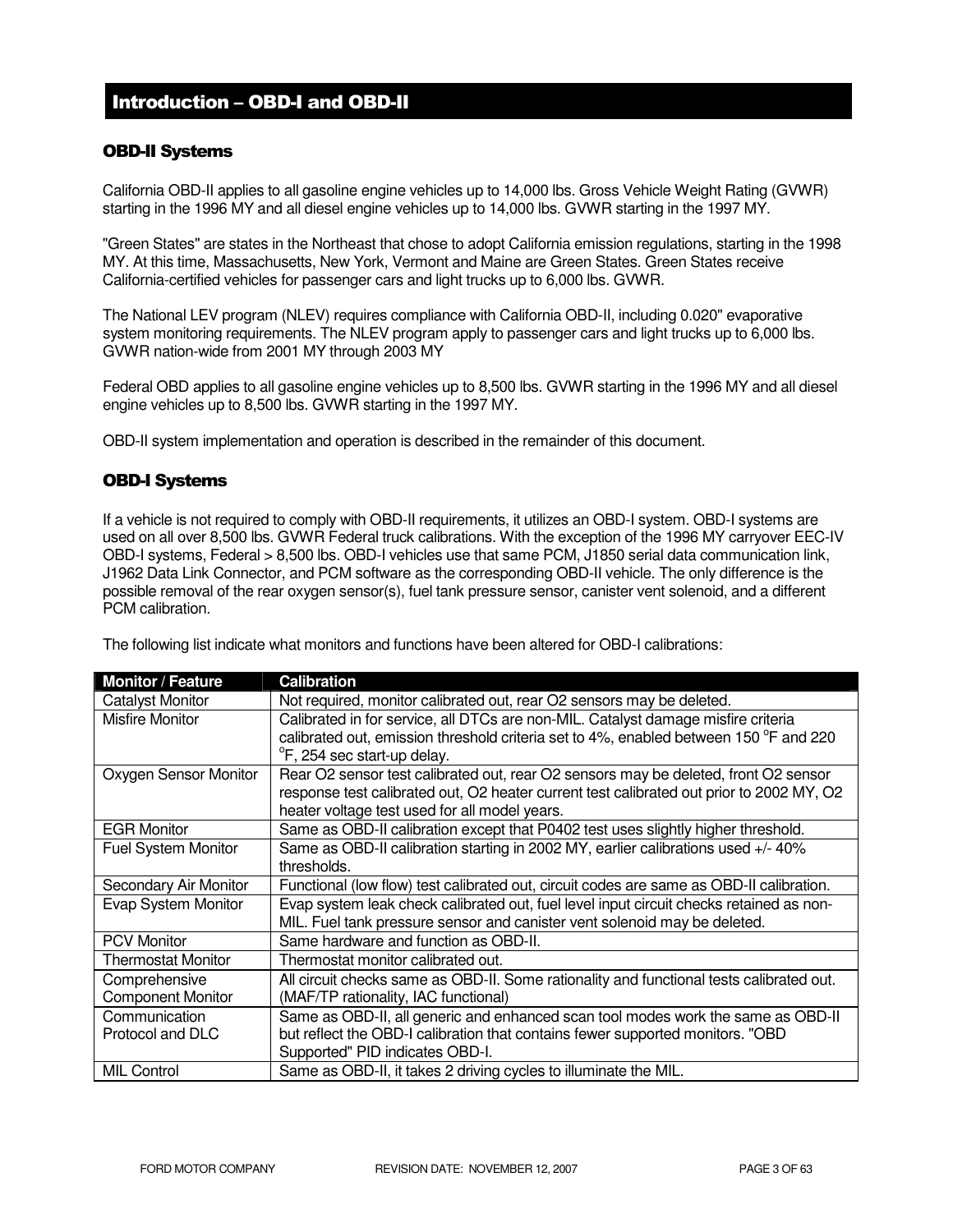# Catalyst Efficiency Monitor

The Catalyst Efficiency Monitor uses an oxygen sensor before and after the catalyst to infer the hydrocarbon efficiency based on oxygen storage capacity of the ceria and precious metals in the washcoat. Under normal, closed-loop fuel conditions, high efficiency catalysts have significant oxygen storage. This makes the switching frequency of the rear HO2S very slow and reduces the amplitude of those switches as compared to the switching frequency and amplitude of the front HO2S. As catalyst efficiency deteriorates due to thermal and/or chemical deterioration, its ability to store oxygen declines. The post-catalyst HO2S signal begins to switch more rapidly with increasing amplitude, approaching the switching frequency and amplitude of the pre-catalyst HO2S. The predominant failure mode for high mileage catalysts is chemical deterioration (phosphorus deposition on the front brick of the catalyst), not thermal deterioration.

All applications utilize an FTP-based (Federal Test Procedure) catalyst monitor. This simply means that the catalyst monitor must run during a standard FTP emission test as opposed to the 20-second steady-state catalyst monitor used in 1994 through some 1996 vehicles. Two slightly different versions of the catalyst monitor are used for 2001 MY and beyond vehicles. Both versions will continue to be used in subsequent model years.

### Switch Ratio Method (1996 - 2002)

In order to assess catalyst oxygen storage, the monitor counts front and rear HO2S switches during part-throttle, closed-loop fuel conditions after the engine is warmed-up and inferred catalyst temperature is within limits. Front switches are accumulated in up to nine different air mass regions or cells although 3 air mass regions is typical. Rear switches are counted in a single cell for all air mass regions. When the required number of front switches has accumulated in each cell (air mass region), the total number of rear switches is divided by the total number of front switches to compute a switch ratio. A switch ratio near 0.0 indicates high oxygen storage capacity, hence high HC efficiency. A switch ratio near 1.0 indicates low oxygen storage capacity, hence low HC efficiency. If the actual switch ratio exceeds the threshold switch ratio, the catalyst is considered failed.

### Index Ratio Method (some 2001 and beyond)

In order to assess catalyst oxygen storage, the catalyst monitor counts front HO2S switches during part-throttle, closed-loop fuel conditions after the engine is warmed-up and inferred catalyst temperature is within limits. Front switches are accumulated in up to three different air mass regions or cells. While catalyst monitoring entry conditions are being met, the front and rear HO2S signal lengths are continually being calculated. When the required number of front switches has accumulated in each cell (air mass region), the total signal length of the rear HO2S is divided by the total signal length of front HO2S to compute a catalyst index ratio. An index ratio near 0.0 indicates high oxygen storage capacity, hence high HC efficiency. A switch ratio near 1.0 indicates low oxygen storage capacity, hence low HC efficiency. If the actual index ratio exceeds the threshold index ratio, the catalyst is considered failed.

### General Catalyst Monitor Operation

If the catalyst monitor does not complete during a particular driving cycle, the already-accumulated switch/signallength data is retained in Keep Alive Memory and is used during the next driving cycle to allow the catalyst monitor a better opportunity to complete, even under short or transient driving conditions.

Rear HO2S sensors can be located in various ways to monitor different kinds of exhaust systems. In-line engines and many V-engines are monitored by individual bank. A rear HO2S sensor is used along with the front, fuelcontrol HO2S sensor for each bank. Two sensors are used on an in-line engine; four sensors are used on a Vengine. Some V-engines have exhaust banks that combine into a single underbody catalyst. These systems are referred to as Y-pipe systems. They use only one rear HO2S sensor along with the two front, fuel-control HO2S sensors. Y-pipe system use three sensors in all. For Y-pipe systems, the two front HO2S sensor signals are combined by the software to infer what the HO2S signal would have been in front of the monitored catalyst. The inferred front HO2S signal and the actual single, rear HO2S signal is then used to calculate the switch ratio.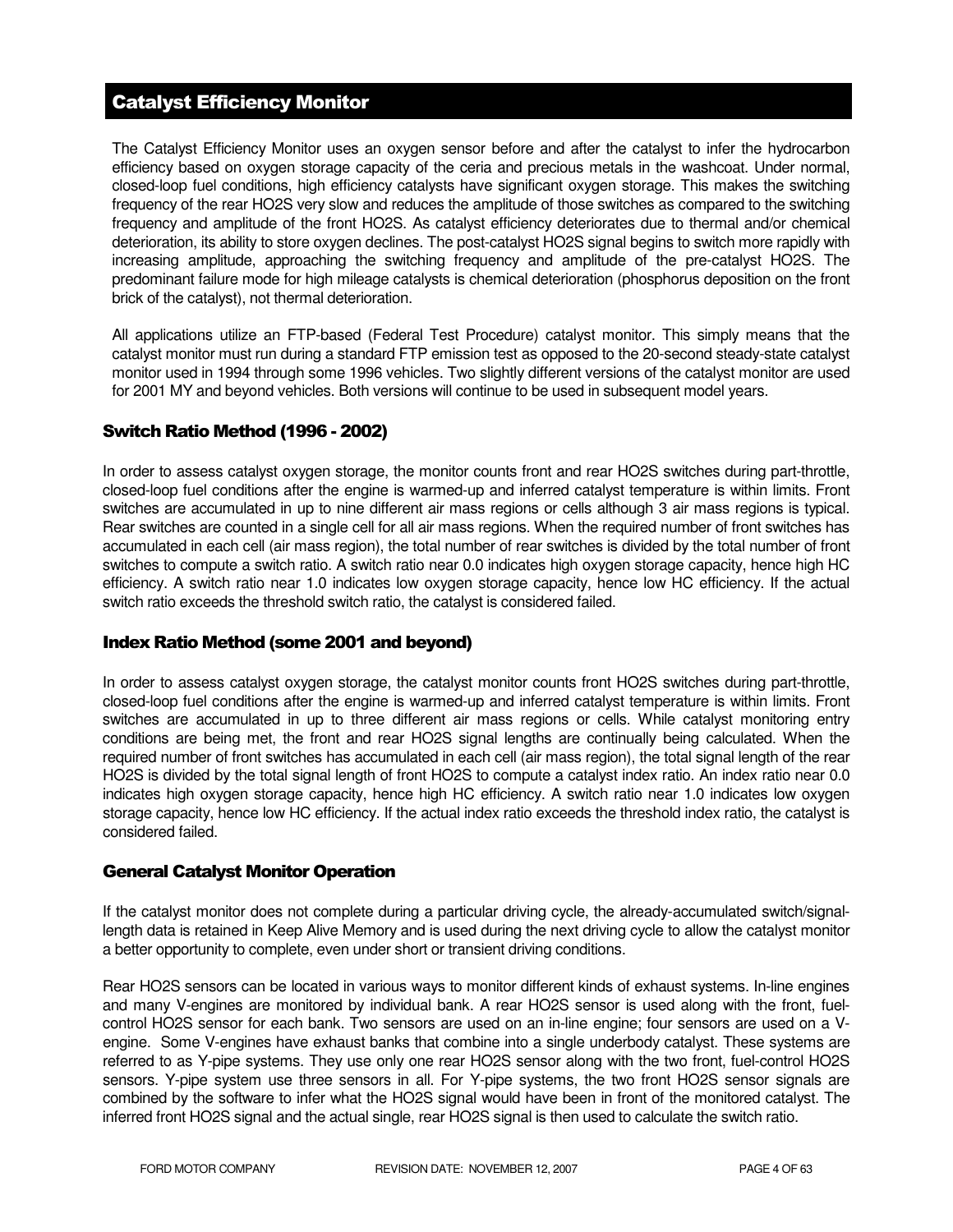Most vehicles that are part of the "LEV" catalyst monitor phase-in will monitor less than 100% of the catalyst volume – often the first catalyst brick of the catalyst system. Partial volume monitoring is done on LEV and ULEV vehicles in order to meet the 1.75<sup>\*</sup> emission-standard. The rationale for this practice is that the catalysts nearest the engine deteriorate first, allowing the catalyst monitor to be more sensitive and illuminate the MIL properly at lower emission standards.

Many applications that utilize partial-volume monitoring place the rear HO2S sensor after the first light-off catalyst can or, after the second catalyst can in a three-can per bank system. (A few applications placed the HO2S in the middle of the catalyst can, between the first and second bricks.)

Index ratios for ethanol (Flex fuel) vehicles vary based on the changing concentration of alcohol in the fuel. The malfunction threshold typically increases as the percent alcohol increases. For example, a malfunction threshold of 0.5 may be used at E10 (10% ethanol) and 0.9 may be used at E85 (85% ethanol). The malfunction thresholds are therefore adjusted based on the % alcohol in the fuel. (Note: Normal gasoline is allowed to contain up to 10% ethanol (E10)).

All vehicles employ an Exponentially Weighted Moving Average (EWMA) algorithm to improve the robustness of the FTP catalyst monitor. During normal customer driving, a malfunction will illuminate the MIL, on average, in 3 to 6 driving cycles. If KAM is reset (battery disconnected), a malfunction will illuminate the MIL in 2 driving cycles. See the section on EWMA for additional information.

| <b>CATALYST MONITOR OPERATION:</b> |                                                                                                                                                                                |  |  |
|------------------------------------|--------------------------------------------------------------------------------------------------------------------------------------------------------------------------------|--|--|
| <b>DTCs</b>                        | P0430 Bank 2<br>P0420 Bank 1 (or Y-pipe),                                                                                                                                      |  |  |
| Monitor execution                  | once per driving cycle                                                                                                                                                         |  |  |
| <b>Monitor Sequence</b>            | HO2S response test complete and no DTCs (P0133/P0153) prior to<br>calculating switch ratio, no SAIR pump stuck on DTCs (P0412/P1414), no<br>evap leak check DTCs (P0442/P0456) |  |  |
| Sensors OK                         | ECT, IAT, TP, VSS, CKP                                                                                                                                                         |  |  |
| <b>Monitoring Duration</b>         | Approximately 700 seconds during appropriate FTP conditions<br>(approximately 100 to 200 oxygen sensor switches are collected)                                                 |  |  |

| TYPICAL SWITCH RATIO CATALYST MONITOR ENTRY CONDITIONS:                                                                                   |                      |                      |  |
|-------------------------------------------------------------------------------------------------------------------------------------------|----------------------|----------------------|--|
| Entry condition                                                                                                                           | Minimum              | Maximum              |  |
| Time since engine start-up (70 °F start)                                                                                                  | 330 seconds          |                      |  |
| <b>Engine Coolant Temp</b>                                                                                                                | 170 $\degree$ F      | 230 °F               |  |
| Intake Air Temp                                                                                                                           | $20^{\circ}$ F       | 180 °F               |  |
| Engine Load                                                                                                                               | 10%                  |                      |  |
| <b>Throttle Position</b>                                                                                                                  | <b>Part Throttle</b> | <b>Part Throttle</b> |  |
| Time since entering closed loop fuel                                                                                                      | 30 sec               |                      |  |
| <b>Vehicle Speed</b>                                                                                                                      | 5 mph                | 70 mph               |  |
| Inferred Catalyst Mid-bed Temperature                                                                                                     | 900 °F               |                      |  |
| EGR flow (Note: an EGR fault disables EGR)                                                                                                | $1\%$                | 12%                  |  |
| <b>Fuel Level</b>                                                                                                                         | 15%                  |                      |  |
| Steady Air Mass Flow for each Air Mass cell (typically three cells)                                                                       | $1.0$ lb/min         | $5.0$ lb/min         |  |
| (Note: FTP cycle is biased towards the low air mass range, 25 - 35 mph steady state driving must be<br>performed to complete the monitor) |                      |                      |  |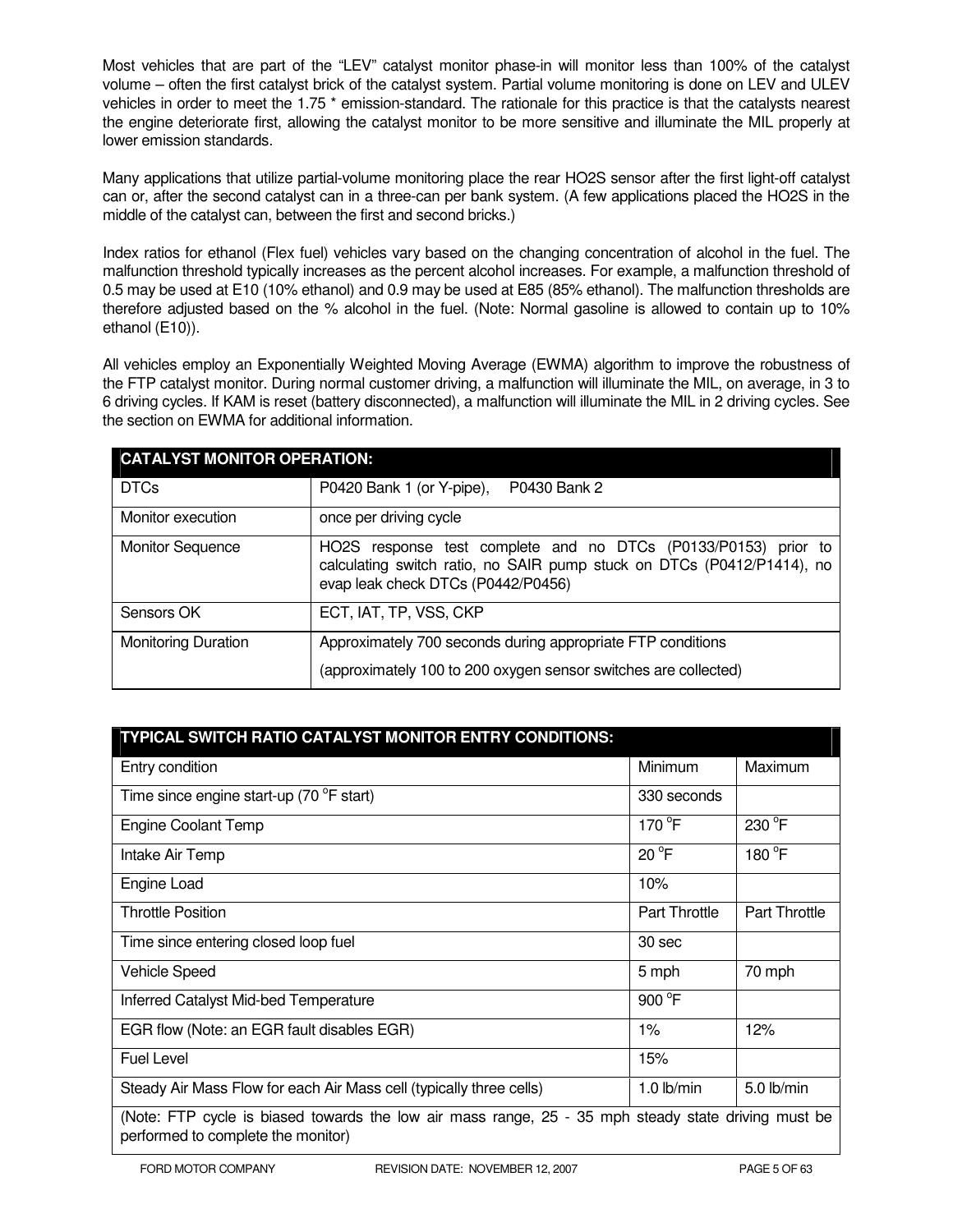| TYPICAL INDEX RATIO CATALYST MONITOR ENTRY CONDITIONS:                                                                                                                       |                      |                              |  |
|------------------------------------------------------------------------------------------------------------------------------------------------------------------------------|----------------------|------------------------------|--|
| Entry condition                                                                                                                                                              | Minimum              | Maximum                      |  |
| Time since engine start-up (70 °F start)                                                                                                                                     | 330 seconds          |                              |  |
| <b>Engine Coolant Temp</b>                                                                                                                                                   | 170 °F               | 230 °F                       |  |
| Intake Air Temp                                                                                                                                                              | $20^{\circ}$ F       | 180 °F                       |  |
| Time since entering closed loop fuel                                                                                                                                         | 30 sec               |                              |  |
| Inferred Rear HO2S sensor Temperature                                                                                                                                        | 900 °F               |                              |  |
| EGR flow (Note: an EGR fault disables EGR)                                                                                                                                   | 1%                   | 12%                          |  |
| <b>Throttle Position</b>                                                                                                                                                     | <b>Part Throttle</b> | Part Throttle                |  |
| Rate of Change of Throttle Position                                                                                                                                          |                      | $0.2$ volts /<br>$0.050$ sec |  |
| Vehicle Speed                                                                                                                                                                | 5 mph                | 70 mph                       |  |
| <b>Fuel Level</b>                                                                                                                                                            | 15%                  |                              |  |
| First Air Mass Cell                                                                                                                                                          | $1.0$ lb/min         | 2.0 lb/min                   |  |
| Engine RPM for first air mass cell                                                                                                                                           | 1,000 rpm            | 1,300 rpm                    |  |
| Engine Load for first air mass cell                                                                                                                                          | 15%                  | 35%                          |  |
| Monitored catalyst mid-bed temp. (inferred) for first air mass cell                                                                                                          | 850 °F               | 1,200 °F                     |  |
| Number of front O2 switches required for first air mass cell                                                                                                                 | 50                   |                              |  |
| Second Air Mass Cell                                                                                                                                                         | $2.0$ lb/min         | 3.0 lb/min                   |  |
| Engine RPM for second air mass cell                                                                                                                                          | 1,200 rpm            | 1,500 rpm                    |  |
| Engine Load for second air mass cell                                                                                                                                         | 20%                  | 35%                          |  |
| Monitored catalyst mid-bed temp. (inferred) for second air mass cell                                                                                                         | 900 °F               | 1,250 °F                     |  |
| Number of front O2 switches required for second air mass cell                                                                                                                | 70                   |                              |  |
| <b>Third Air Mass Cell</b>                                                                                                                                                   | 3.0 lb/min           | 4.0 lb/min                   |  |
| Engine RPM for third air mass cell                                                                                                                                           | 1,300 rpm            | 1,600 rpm                    |  |
| Engine Load for third air mass cell                                                                                                                                          | 20%                  | 40%                          |  |
| Monitored catalyst mid-bed temp. (inferred) for third air mass cell                                                                                                          | 950 °F               | 1,300 $^{\circ}$ F           |  |
| Number of front O2 switches required for third air mass cell                                                                                                                 | 30                   |                              |  |
| (Note: Engine rpm and load values for each air mass cell can vary as a function of the power-to-weight ratio<br>of the engine, transmission and axle gearing and tire size.) |                      |                              |  |

# **TYPICAL MALFUNCTION THRESHOLDS:**

Rear-to-front O2 sensor switch/index-ratio > 0.75 (bank monitor)

Rear-to-front O2 sensor switch/index-ratio > 0.60 (Y-pipe monitor)

Rear-to-front O2 sensor switch/index ratio > 0.50 for E10 to > 0.90 for E85 (flex fuel vehicles)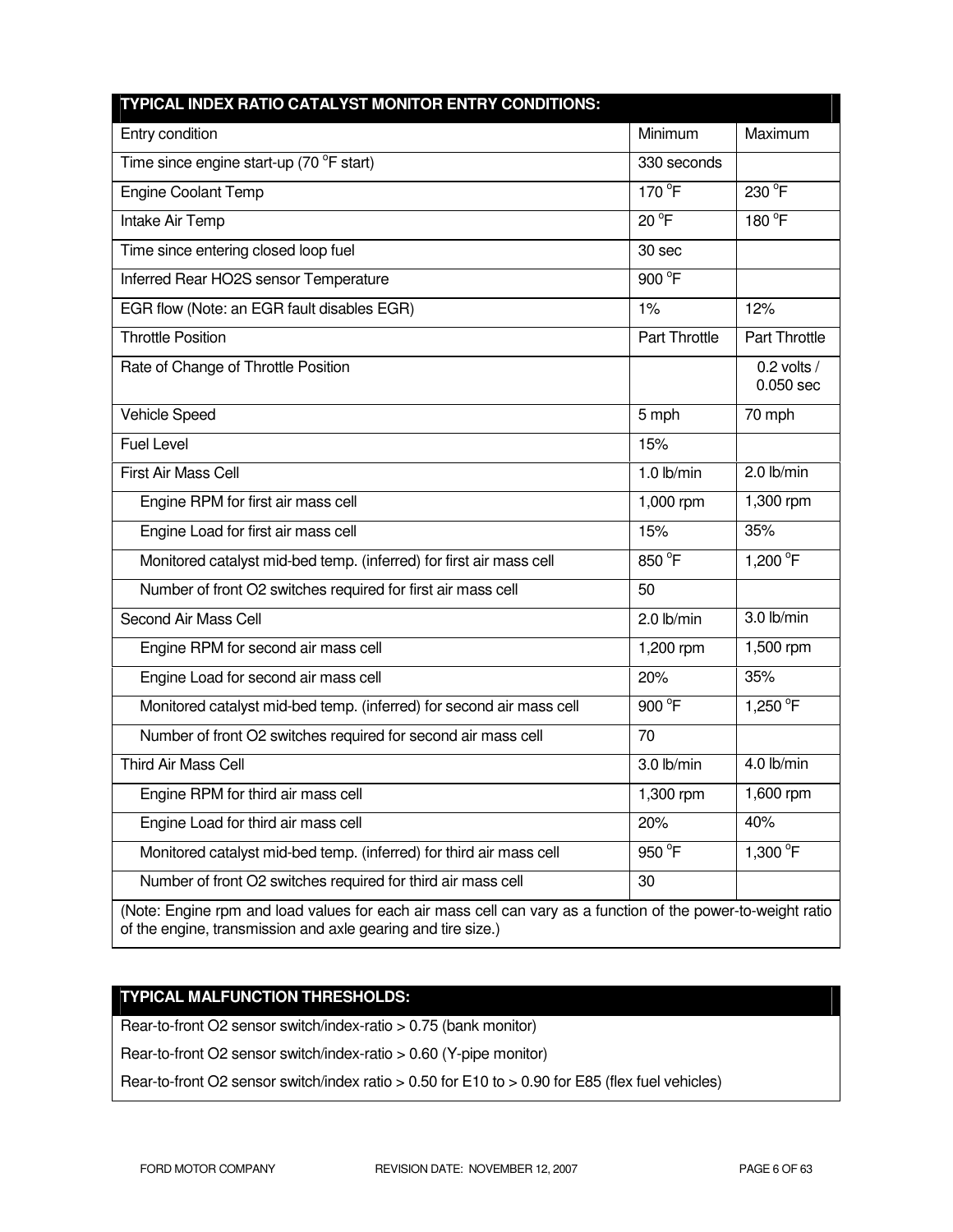| <b>J1979 MODE \$06 DATA</b>                                                  |         |                                    |          |
|------------------------------------------------------------------------------|---------|------------------------------------|----------|
| Test ID                                                                      | Comp ID | Description                        | Units    |
| \$10                                                                         | \$11    | Bank 1 switch-ratio and max. limit | unitless |
| \$10                                                                         | \$21    | Bank 2 switch-ratio and max. limit | unitless |
| \$10                                                                         | \$10    | Bank 1 index-ratio and max. limit  | unitless |
| \$10                                                                         | \$20    | Bank 2 index-ratio and max. limit  | unitless |
| Conversion for Test ID \$10: multiply by 0.0156 to get a value from 0 to 1.0 |         |                                    |          |

\*\* NOTE: In this document, a monitor or sensor is considered OK if there are no DTCs stored for that component or system at the time the monitor is running.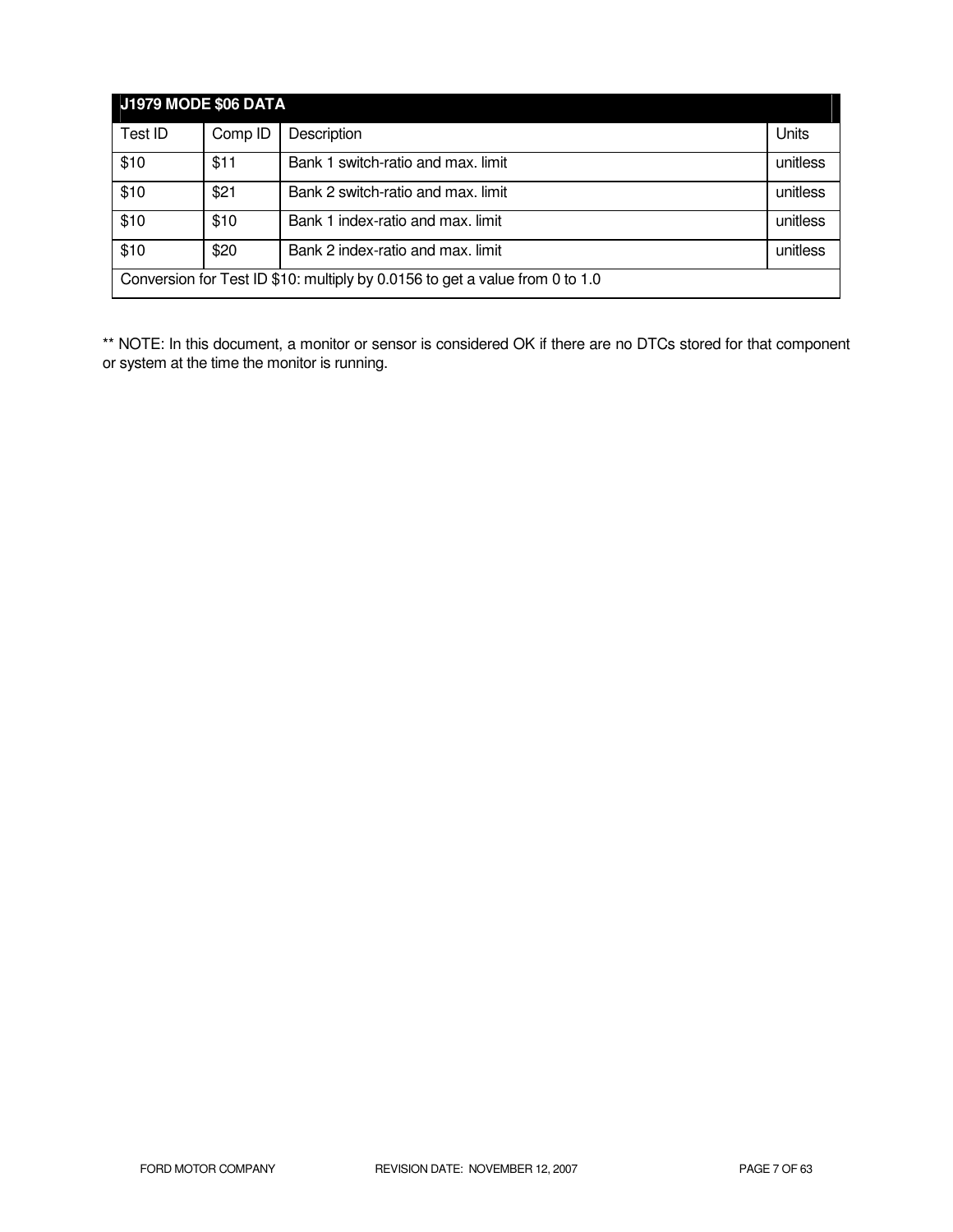# Misfire Monitor

There are two different misfire monitoring technologies used in the 2001 MY. They are Low Data Rate (LDR) and High Data Rate (HDR). The LDR system is capable of meeting the FTP monitoring requirements on most engines and is capable of meeting "full-range" misfire monitoring requirements on 4-cylinder engines. The HDR system is capable of meeting "full-range" misfire monitoring requirements on 6 and 8 cylinder engines. HDR is being phased in on these engines to meet the" full-range" misfire phase-in requirements specified in the OBD-II regulations. By the 2001 MY all engines except the 5.4L S/C and the 6.8L V-10 will be "full-range" capable.

### Low Data Rate System

The LDR Misfire Monitor uses a low-data-rate crankshaft position signal, (i.e. one position reference signal at 10 deg BTDC for each cylinder event). The PCM calculates crankshaft rotational velocity for each cylinder from this crankshaft position signal. The acceleration for each cylinder can then be calculated using successive velocity values. The changes in overall engine rpm are removed by subtracting the median engine acceleration over a complete engine cycle. The resulting deviant cylinder acceleration values are used in evaluating misfire in the "General Misfire Algorithm Processing" section below.

"Profile correction" software is used to "learn" and correct for mechanical inaccuracies in crankshaft tooth spacing under de-fueled engine conditions (requires three 60 to 40 mph no-braking decels after Keep Alive Memory has been reset). These learned corrections improve the high-rpm capability of the monitor for most engines. The misfire monitor is not active until a profile has been learned.

### High Data Rate System

The HDR Misfire Monitor uses a high data rate crankshaft position signal, (i.e. 18 position references per crankshaft revolution [20 on a V-10]). This high-resolution signal is processed using two different algorithms. The first algorithm, called pattern cancellation, is optimized to detect low rates of misfire. The algorithm learns the normal pattern of cylinder accelerations from the mostly good firing events and is then able to accurately detect deviations from that pattern. The second algorithm is optimized to detect "hard" misfires, i.e. one or more continuously misfiring cylinders. This algorithm filters the high-resolution crankshaft velocity signal to remove some of the crankshaft torsional vibrations that degrade signal to noise. This significantly improves detection capability for continuous misfires. Both algorithms produce a deviant cylinder acceleration value, which is used in evaluating misfire in the "General Misfire Algorithm Processing" section below.

Due to the high data processing requirements, the HDR algorithms could not be implemented in the PCM microprocessor. They are implemented in a separate chip in the PCM called an "AICE" chip. The PCM microprocessor communicates with the AICE chip using a dedicated serial communication link. The output of the AICE chip (the cylinder acceleration values) is sent to the PCM microprocessor for additional processing as described below. Lack of serial communication between the AICE chip and the PCM microprocessor, or an inability to synchronize the crank or cam sensors inputs sets a P1309 DTC.

"Profile correction" software is used to "learn" and correct for mechanical inaccuracies in crankshaft tooth spacing under de-fueled engine conditions (requires three 60 to 40 mph no-braking decels after Keep Alive Memory has been reset). If KAM has been reset, the PCM microprocessor initiates a special routine which computes correction factors for each of the 18 (or 20) position references and sends these correction factors back to the AICE chip to be used for subsequent misfire signal processing. These learned corrections improve the high rpm capability of the monitor. The misfire monitor is not active until a profile has been learned.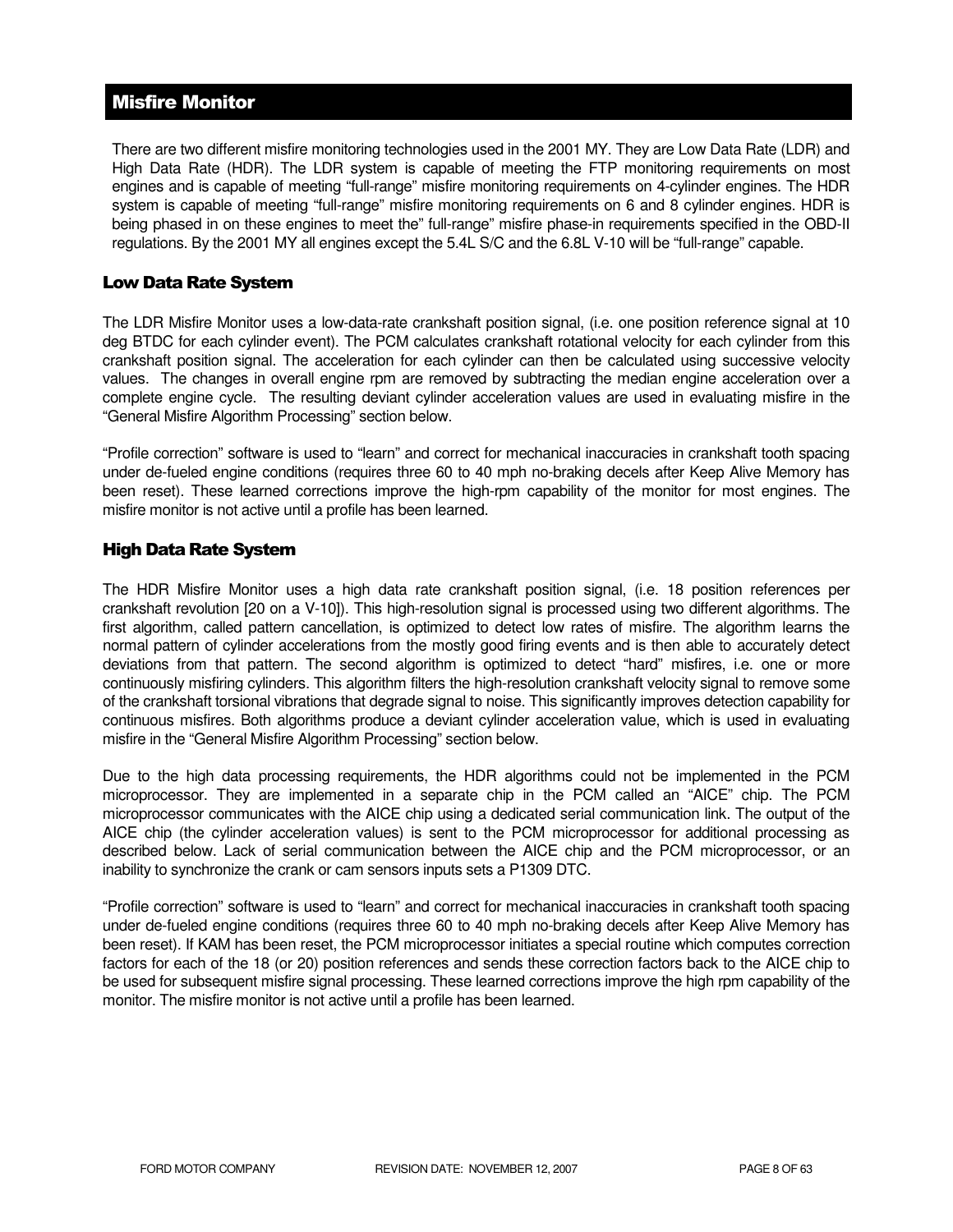### Generic Misfire Algorithm Processing

The acceleration that a piston undergoes during a normal firing event is directly related to the amount of torque that cylinder produces. The calculated piston/cylinder acceleration value(s) are compared to a misfire threshold that is continuously adjusted based on inferred engine torque. Deviant accelerations exceeding the threshold are conditionally labeled as misfires.

The calculated deviant acceleration value(s) are also evaluated for noise. Normally, misfire results in a nonsymmetrical loss of cylinder acceleration. Mechanical noise, such as rough roads or high rpm/light load conditions, will produce symmetrical acceleration variations. Cylinder events that indicate excessive deviant accelerations of this type are considered noise. Noise-free deviant acceleration exceeding a given threshold is labeled a misfire.

The number of misfires are counted over a continuous 200 revolution and 1000 revolution period. (The revolution counters are not reset if the misfire monitor is temporarily disabled such as for negative torque mode, etc.) At the end of the evaluation period, the total misfire rate and the misfire rate for each individual cylinder is computed. The misfire rate evaluated every 200 revolution period (Type A) and compared to a threshold value obtained from an engine speed/load table. This misfire threshold is designed to prevent damage to the catalyst due to sustained excessive temperature (1600°F for Pt/Pd/Rh conventional washcoat, 1650°F for Pt/Pd/Rh advanced washcoat and 1800°F for Pd-only high tech washcoat). If the misfire threshold is exceeded and the catalyst temperature model calculates a catalyst mid-bed temperature that exceeds the catalyst damage threshold, the MIL blinks at a 1 Hz rate while the misfire is present. If the threshold is again exceeded on a subsequent driving cycle, the MIL is illuminated.

If a single cylinder is determined to be consistently misfiring in excess of the catalyst damage criteria, the fuel injector to that cylinder may be shut off for 30 seconds to prevent catalyst damage. Up to two cylinders may be disabled at the same time. This fuel shut-off feature is used on many 8-cylinder engine and some 6-cylinder engines. It is never used on a 4-cylinder engine. After 30 seconds, the injector is re-enabled. If misfire on that cylinder is again detected after 200 revs (about 5 to 10 seconds), the fuel injector will be shut off again and the process will repeat until the misfire is no longer present. Note that ignition coil primary circuit failures (see CCM section) will trigger the same type of fuel injector disablement.

Next, the misfire rate is evaluated every 1000 rev period and compared to a single (Type B) threshold value to indicate an emission-threshold malfunction, which can be either a single 1000 rev exceedence from startup or four subsequent 1000 rev exceedences on a drive cycle after start-up.

### Profile Correction

"Profile correction" software is used to "learn" and correct for mechanical inaccuracies in the crankshaft position wheel tooth spacing. Since the sum of all the angles between crankshaft teeth must equal 360 $^{\circ}$ , a correction factor can be calculated for each misfire sample interval that makes all the angles between individual teeth equal. To prevent any fueling or combustion differences from affecting the correction factors, learning is done during decelfuel cutout.

The correction factors are learned during closed-throttle, non-braking, de-fueled decelerations in the 60 to 40 mph range after exceeding 60 mph (likely to correspond to a freeway exit condition). In order to minimize the learning time for the correction factors, a more aggressive decel-fuel cutout strategy may be employed when the conditions for learning are present. The corrections are typically learned in a single deceleration, but can be learned during up to 3 such decelerations. The "mature" correction factors are the average of a selected number of samples. A low data rate misfire system will typically learn 4 such corrections in this interval, while a high data rate system will learn 36 or 40 in the same interval (data is actually processed in the AICE chip). In order to assure the accuracy of these corrections, a tolerance is placed on the incoming values such that an individual correction factor must be repeatable within the tolerance during learning This is to reduce the possibility of learning corrections on rough road conditions which could limit misfire detection capability.

Since inaccuracies in the wheel tooth spacing can produce a false indication of misfire, the misfire monitor is not active until the corrections are learned. In the event of battery disconnection or loss of Keep Alive Memory the correction factors are lost and must be relearned.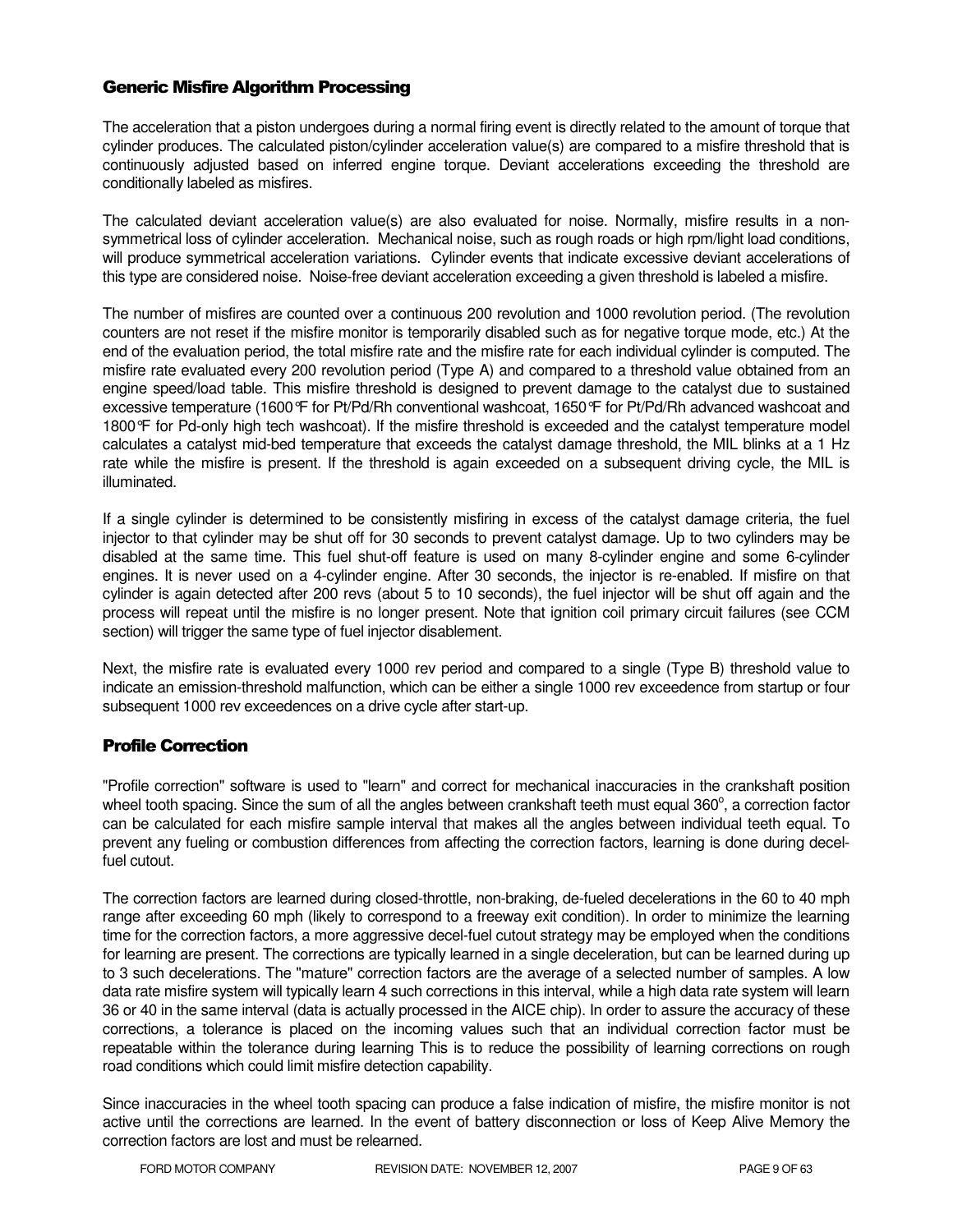| <b>Misfire Monitor Operation:</b> |                                                             |
|-----------------------------------|-------------------------------------------------------------|
| <b>DTCs</b>                       | P0300 to P0310 (general and specific cylinder misfire)      |
|                                   | P1309 (no cam/crank synchronization, AICE chip malfunction) |
| Monitor execution                 | Continuous, misfire rate calculated every 200 or 1000 revs  |
| <b>Monitor Sequence</b>           | None                                                        |
| Sensors OK                        | CKP, CMP                                                    |
| <b>Monitoring Duration</b>        | Entire driving cycle (see disablement conditions below)     |

| Typical misfire monitor entry conditions:                                     |                                                             |                                   |  |  |
|-------------------------------------------------------------------------------|-------------------------------------------------------------|-----------------------------------|--|--|
| Entry condition                                                               | Minimum                                                     | Maximum                           |  |  |
| Time since engine start-up (5 sec or 240 sec on<br>1996/97/98/99/00 vehicles) | 0 seconds                                                   | 0 seconds                         |  |  |
| <b>Engine Coolant Temperature</b>                                             | $20^{\circ}$ F                                              | $250^{\circ}$ F                   |  |  |
| RPM Range (FTP Misfire certified)                                             | 500 rpm                                                     | $\sim$ 2500 rpm                   |  |  |
| RPM Range (Full-Range Misfire certified, with 2 rev<br>delay)                 | 2 revs after exceeding<br>150 rpm below "drive"<br>idle rpm | redline on tach or fuel<br>cutoff |  |  |
| Profile correction factors learned in KAM                                     | Yes                                                         |                                   |  |  |
| Fuel tank level                                                               | 15%                                                         |                                   |  |  |

# **Typical misfire temporary disablement conditions:**

Temporary disablement conditions:

Closed throttle decel (negative torque, engine being driven)

Fuel shut-off due to vehicle-speed limiting or engine-rpm limiting mode

Accessory load-state change (A/C, power steering)

High rate of change of torque (heavy throttle tip-in or tip out)

### **Typical misfire monitor malfunction thresholds:**

Type A (catalyst damaging misfire rate): misfire rate is an rpm/load table ranging from 40% at idle to 4% at high rpm and loads

Type B (emission threshold rate): 1% to 3%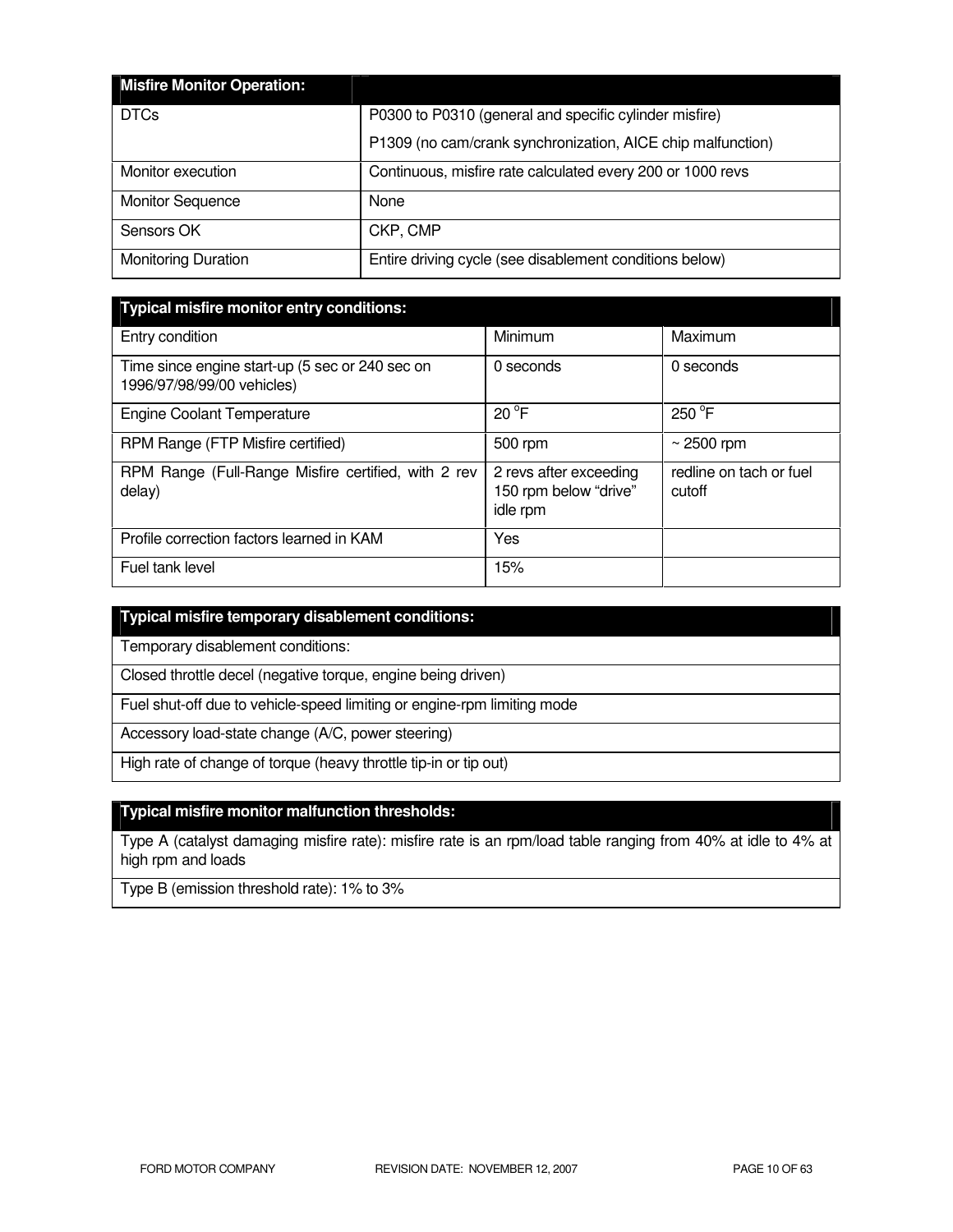| <b>J1979 Mode \$06 Data</b> |             |                                                                                                                                                        |         |
|-----------------------------|-------------|--------------------------------------------------------------------------------------------------------------------------------------------------------|---------|
| Test ID                     | Comp ID     | Description                                                                                                                                            | Units   |
| \$50                        | \$00        | Total engine misfire rate and emission threshold misfire rate (updated<br>every 1,000 revolutions)                                                     | percent |
| \$53                        | $$00 - $0A$ | Cylinder-specific misfire rate and malfunction threshold misfire rate<br>(either cat damage or emission threshold) (updated when DTC set or<br>clears) | percent |
| \$54                        | \$00        | Highest catalyst-damage misfire and catalyst damage threshold misfire<br>rate (updated when DTC set or clears)                                         | percent |
| \$55                        | \$00        | Highest emission-threshold misfire and emission threshold misfire rate<br>(updated when DTC set or clears)                                             | percent |
| \$56                        | \$00        | Cylinder events tested and number of events required for a 1000 rev<br>test                                                                            | events  |
|                             |             | Conversion for Test IDs \$50 through \$55: multiply by 0.000015 to get percent                                                                         |         |
|                             |             | Conversion for Test ID \$56: multiply by 1 to get ignition events                                                                                      |         |

| <b>Profile Correction Operation</b> |                                                           |
|-------------------------------------|-----------------------------------------------------------|
| <b>DTCs</b>                         | P0315 - unable to learn profile in 255 attempts           |
|                                     | P1309 - AICE chip communication failure                   |
| <b>Monitor Execution</b>            | once per KAM reset.                                       |
| <b>Monitor Sequence:</b>            | Profile must be learned before misfire monitor is active. |
| Sensors OK:                         | CKP, CMP, no AICE communication errors, CKP/CMP in synch  |
| Monitoring Duration;                | 10 cumulative seconds in conditions                       |
|                                     | (a maximum of three 60-40 mph defueled decels)            |

| Typical profile learning entry conditions:           |          |                            |  |  |
|------------------------------------------------------|----------|----------------------------|--|--|
| Entry condition                                      | Minimum  | Maximum                    |  |  |
| Engine in decel-fuel cutout mode for 4 engine cycles |          |                            |  |  |
| <b>Brakes applied</b>                                | No.      | No                         |  |  |
| Engine RPM                                           | 1300 rpm | 3700 rpm                   |  |  |
| Change in RPM                                        |          | 600 rpm/background<br>loop |  |  |
| Vehicle Speed                                        | 30 mph   | 75 mph                     |  |  |
| Learning tolerance                                   |          | $1\%$                      |  |  |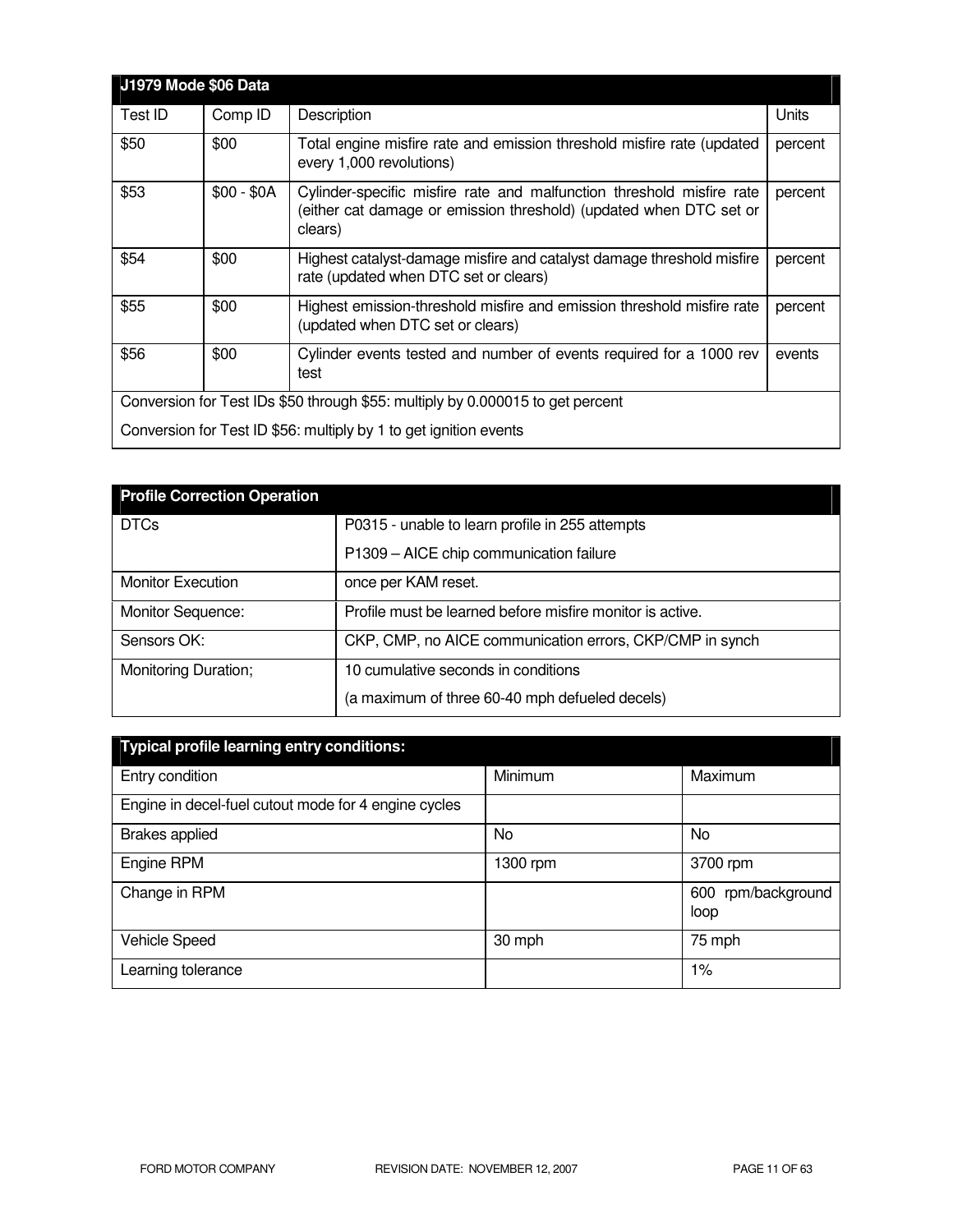# AIR System Monitor

The secondary air system utilizes an electric air pump as well as one or two electrically controlled check valves to deliver air into the exhaust manifold. The AIR pump flow check monitors the HO2S signal at idle to determine if secondary air is being delivered into the exhaust system. The air/fuel ratio is commanded open-loop rich, the AIR pump is turned on and the time required for the HO2S signal to go lean is monitored. If the HO2S signal does not go lean within the allowable time limit, a low/no flow malfunction is indicated. (P0411)

The electric air pump draws high current and must be energized through a separate relay. Both the primary and secondary circuits are checked for opens and shorts. First, the output driver within the PCM (primary circuit) is checked for circuit continuity (P0412). This circuit energizes the relay and the control valve(s). Next, a feedback circuit from the secondary side of the relay to the PCM is used to check secondary circuit continuity (P1413, P1414).

| <b>AIR Monitor Operation:</b> |                                                                  |
|-------------------------------|------------------------------------------------------------------|
| <b>DTCs</b>                   | P0411 functional check, P0412, P1413, P1414 circuit checks       |
| Monitor execution             | Functional - once per driving cycle, circuit checks - continuous |
| <b>Monitor Sequence</b>       | Oxygen sensor monitor complete and OK                            |
| Sensors OK                    | <b>ECT</b>                                                       |
| <b>Monitoring Duration</b>    | 20 seconds at idle                                               |

| <b>Typical AIR functional check entry conditions:</b>                                                                                                                                 |                |              |  |  |
|---------------------------------------------------------------------------------------------------------------------------------------------------------------------------------------|----------------|--------------|--|--|
| Entry condition                                                                                                                                                                       | Minimum        | Maximum      |  |  |
| Time since engine start-up                                                                                                                                                            | 600 seconds    |              |  |  |
| <b>Engine Coolant Temp</b>                                                                                                                                                            | $50^{\circ}$ F |              |  |  |
| Short Term Fuel Trim                                                                                                                                                                  |                | 12.5%        |  |  |
| <b>Fuel Tank Pressure</b>                                                                                                                                                             |                | 4.5 in $H2O$ |  |  |
| <b>Closed Throttle</b>                                                                                                                                                                | at idle rpm    | at idle rpm  |  |  |
| Purge Fuel Flow                                                                                                                                                                       | $0$ lb/min     | $0.2$ lb/min |  |  |
| Note: No P0411 DTC is stored if IAT < 20 $^{\circ}$ F at the start of the functional test although the test runs.<br>(Precludes against identifying a temporary, frozen check valve.) |                |              |  |  |

### **Typical AIR functional check malfunction thresholds:**

Minimum time allowed for HO2S sensor to indicate lean: < 4 seconds

| <b>J1979 Mode \$06 Data</b>                                   |         |                                                      |         |  |
|---------------------------------------------------------------|---------|------------------------------------------------------|---------|--|
| Test ID                                                       | Comp ID | Description                                          | Units   |  |
| \$30                                                          | \$11    | HO2S11 voltage for upstream flow test and rich limit | volts   |  |
| \$30                                                          | \$21    | HO2S21 voltage for upstream flow test and rich limit | volts   |  |
| \$31                                                          | \$00    | HO2S lean time for upstream flow test and time limit | seconds |  |
| Conversion for Test ID \$30: multiply by 0.00098 to get volts |         |                                                      |         |  |
| Conversion for Test ID \$31: multiply by 0.125 to get seconds |         |                                                      |         |  |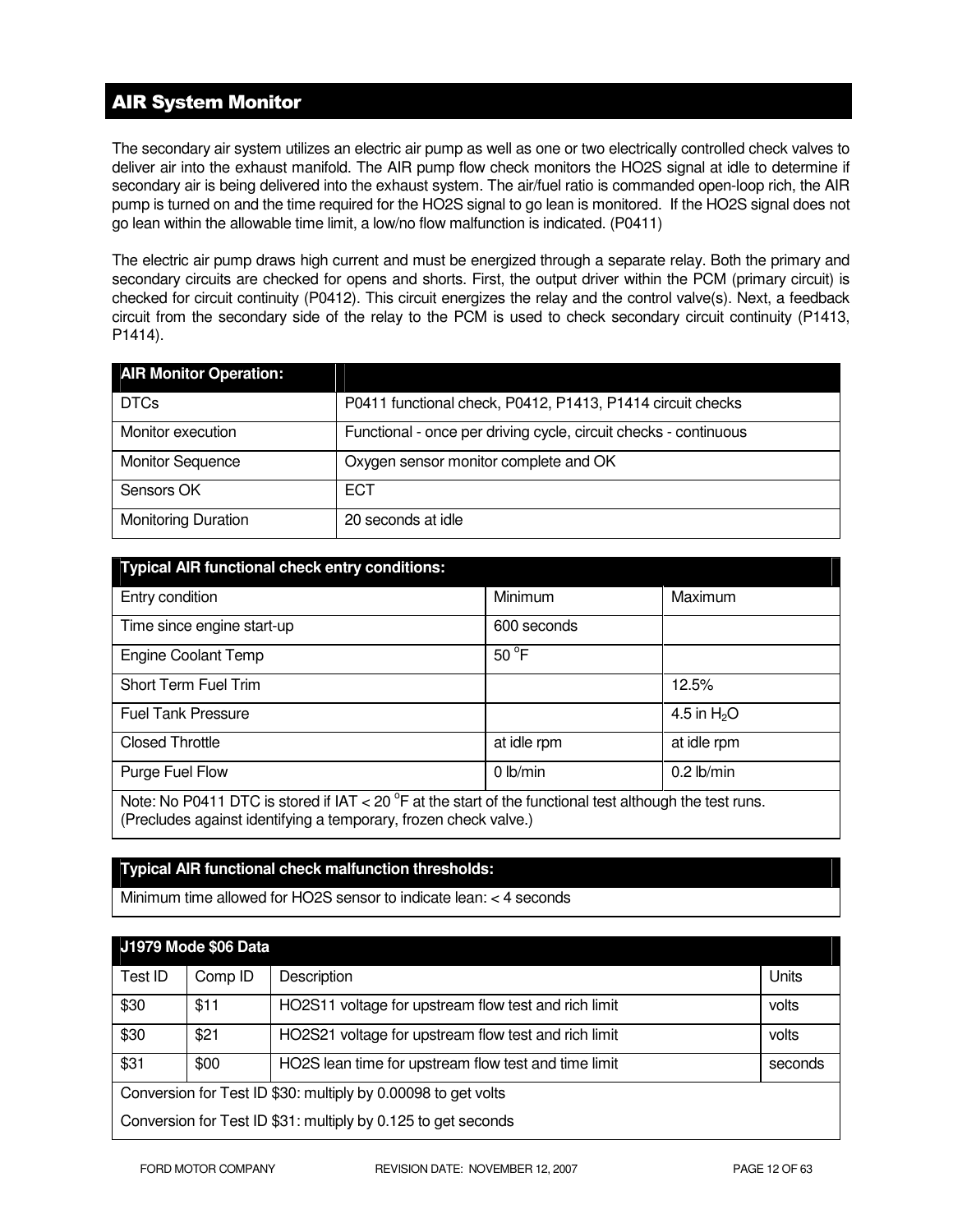# EVAP System Monitor - 0.040" dia. leak check

Vehicles that meet enhanced evaporative requirements utilize a vacuum-based evaporative system integrity check. The evap system integrity check uses a Fuel Tank Pressure Transducer (FTPT), a Canister Vent Solenoid (CVS) and Fuel Level Input (FLI) along with the Vapor Management Valve (VMV) to find 0.040" diameter or larger evap system leaks.

The evap system integrity test is done under conditions that minimize vapor generation and fuel tank pressure changes due to fuel slosh since these could result in false MIL illumination. The check is run after a 6 hour cold engine soak (engine-off timer), during steady highway speeds at ambient air temperatures (inferred by IAT) between 40 and  $100^{\circ}$ F.

A check for refueling events is done at engine start. A refuel flag is set in KAM if the fuel level at start-up is at least 20% greater than fuel fill at engine-off. It stays set until the evap monitor completes Phase 0 of the test as described below.

The evap system integrity test is done in four phases.

### (Phase 0 - initial vacuum pulldown):

First, the Canister Vent Solenoid is closed to seal the entire evap system, then the VMV is opened to pull a 7" H2O vacuum. If the initial vacuum could not be achieved, a large system leak is indicated (P0455). This could be caused by a fuel cap that was not installed properly, a large hole, an overfilled fuel tank, disconnected/kinked vapor lines, a Canister Vent Solenoid that is stuck open or a VMV that is stuck closed.

If the initial vacuum could not be achieved after a refueling event, a gross leak, fuel cap off (P0457) is indicated and the recorded minimum fuel tank pressure during pulldown is stored in KAM. A "Check Fuel Cap" light may also be illuminated.

If the initial vacuum could not be achieved and the purge vapor flow is small, a gross leak, no purge flow condition is indicated (P1443). This could be caused by a VMV that is stuck closed, or a disconnected/blocked vapor line between the VMV and the FTPT.

If the initial vacuum is excessive, a vacuum malfunction is indicated (P1450). This could be caused by kinked vapor lines or a stuck open VMV. If a P0455, P0457, P1443, or P1450 code is generated, the evap test does not continue with subsequent phases of the small leak check, phases 1-4.

Note: Not all vehicles will have the P0457 and P1443 tests or the Check Fuel Cap light implemented. These vehicles will continue to generate only a P0455. After the customer properly secures the fuel cap, the P0457, Check Fuel Cap and/or MIL will be cleared as soon as normal purging vacuum exceeds the P0457 vacuum level stored in KAM.

### Phase 1 - Vacuum stabilization

If the target vacuum is achieved, the VMV is closed and vacuum is allowed to stabilize.

### Phase 2 - Vacuum hold and decay

Next, the vacuum is held for a calibrated time and the vacuum level is again recorded at the end of this time period. The starting and ending vacuum levels are checked to determine if the change in vacuum exceeds the vacuum bleed up criteria. Fuel Level Input is used to adjust the vacuum bleed-up criteria for the appropriate fuel tank vapor volume. Steady state conditions must be maintained throughout this bleed up portion of the test. The monitor will abort if there is an excessive change in load, fuel tank pressure or fuel level input since these are all indicators of impending or actual fuel slosh. If the monitor aborts, it will attempt to run again (up to 20 or more times). If the vacuum bleed-up criteria is not exceeded, the small leak test is considered a pass. If the vacuum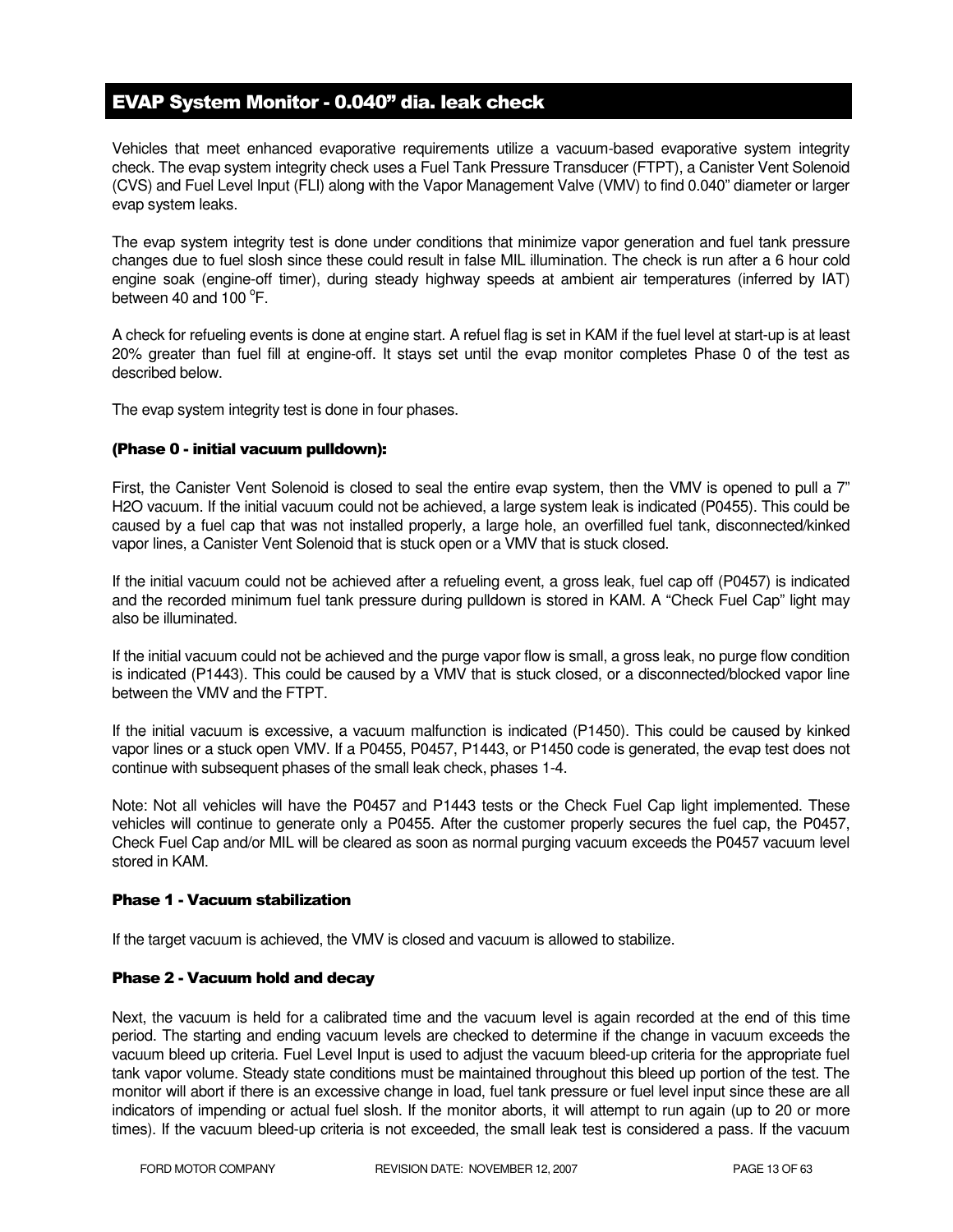bleed-up criteria is exceeded on three successive monitoring events, a 0.040 " dia. leak is likely and a final vapor generation check is done to verify the leak, phases 3-4. Excessive vapor generation can cause a false MIL.

### Phase 3 - Vacuum release

The vapor generation check is done by releasing any vacuum, then closing the VMV, waiting for a period of time, and determining if tank pressure remains low or if it is rising due to excessive vapor generation

#### Phase 4 - Vapor generation

If the pressure rise due to vapor generation is below the threshold limit for absolute pressure and change in pressure, a P0442 DTC is stored.

| 0.040" EVAP Monitor Operation: |                                                |  |
|--------------------------------|------------------------------------------------|--|
| <b>DTCs</b>                    | P0455 (gross leak),                            |  |
|                                | P1450 (excessive vacuum),                      |  |
|                                | P0457 (gross leak, cap off),                   |  |
|                                | P1443 (gross leak, no flow),                   |  |
|                                | P0442 (0.040" leak)                            |  |
| Monitor execution              | once per driving cycle                         |  |
| <b>Monitor Sequence</b>        | HO2S monitor completed and OK                  |  |
| Sensors/Components OK          | MAF, IAT, VSS, ECT, CKP, TP, FTP, VMV, CVS     |  |
| <b>Monitoring Duration</b>     | 360 seconds (see disablement conditions below) |  |

| Typical 0.040" EVAP monitor entry conditions, Phases 0 through 4: |                 |                       |
|-------------------------------------------------------------------|-----------------|-----------------------|
| Entry condition                                                   | Minimum         | Maximum               |
| Engine off (soak) time                                            | 6 hours         |                       |
| Time since engine start-up                                        | 330 seconds     | 1800 seconds          |
| Intake Air Temp                                                   | 40 $^{\circ}$ F | 90 - 100 $^{\circ}$ F |
| BARO (<8,000 ft altitude)                                         | 22.0 "Hg        |                       |
| Engine Load                                                       | 20%             | 70%                   |
| <b>Vehicle Speed</b>                                              | 40 mph          | 80 mph                |
| Purge Dutycycle                                                   | 75%             | 100%                  |
| Fuel Fill Level                                                   | 15%             | 85%                   |
| Fuel Tank Pressure Range                                          | $-17H2O$        | 1.5 H <sub>2</sub> O  |

# **Typical 0.040" EVAP abort (fuel slosh) conditions for Phase 2:**

Change in load: > 20%

Change in tank pressure:  $> 1$  " H<sub>2</sub>O

Change in fuel fill level: > 15%

Number of aborts: > 20 (may be up to 255)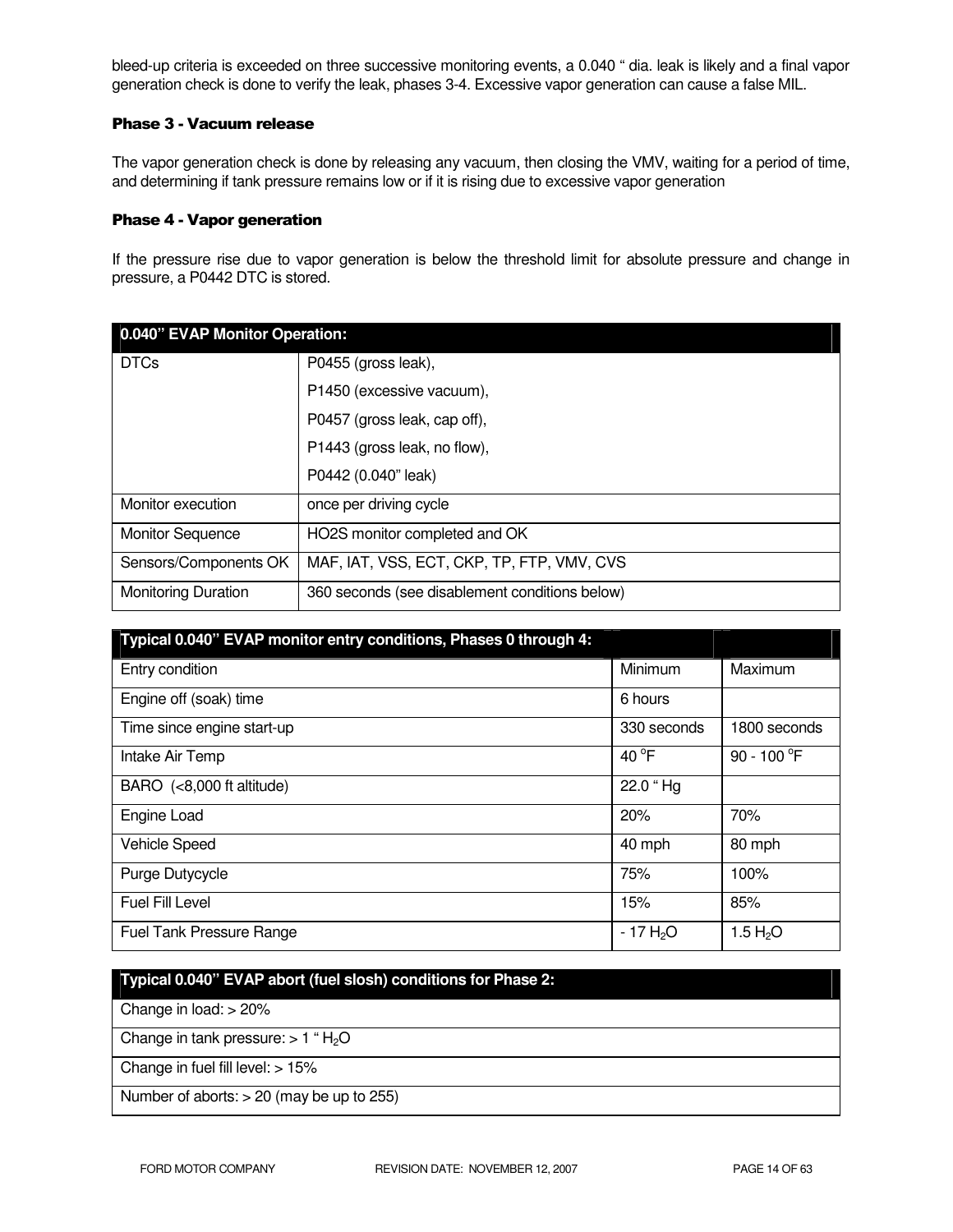### **Typical 0.040 EVAP monitor malfunction thresholds:**

P1450 (Excessive vacuum):  $<$  -8.0 in H<sub>2</sub>O over a 30 second evaluation time.

P0455 (Gross leak):  $> -8.0$  in H<sub>2</sub>O over a 30 second evaluation time.

P0457 (Gross leak, cap off):  $>$  -8.0 in H<sub>2</sub>O over a 30 second evaluation time after a refueling event.

P1443 (Gross leak, no flow):  $> -8.0$  in H<sub>2</sub>O over a 30 second evaluation time with  $< 0.02$  lb/min vapor flow.

P0442 (0.040" leak): > 2.5 in H<sub>2</sub>O bleed-up over a 15 second evaluation time at 75% fuel fill. (Note: bleed-up and evaluation times vary as a function of fuel fill level)

P0442 vapor generation limit:  $<$  2.5 in H<sub>2</sub>O over a 120 second evaluation time

|                                                                                                                                                                                  | J1979 Mode \$06 Data |                                                                              |            |
|----------------------------------------------------------------------------------------------------------------------------------------------------------------------------------|----------------------|------------------------------------------------------------------------------|------------|
| Test ID                                                                                                                                                                          | Comp ID              | Description                                                                  | Units      |
| \$21                                                                                                                                                                             | \$00                 | Initial tank vacuum and minimum limit                                        | in $H_2$ 0 |
|                                                                                                                                                                                  |                      | Note: TID \$21 replaced by \$26 in 2000 MY software                          |            |
| \$21                                                                                                                                                                             | \$00                 | Initial tank vacuum and maximum limit Note:                                  | in $H20$   |
|                                                                                                                                                                                  |                      | TID \$21 replaced by \$26 in 2000 MY software                                |            |
| \$22                                                                                                                                                                             | \$00                 | Leak check vacuum bleed-up and threshold                                     | in $H_2$ 0 |
|                                                                                                                                                                                  |                      | Note: TID \$27 replaced by \$27 in 2000 MY software                          |            |
| \$25                                                                                                                                                                             | \$00                 | Vapor generation maximum pressure rise                                       | in $H_2$ 0 |
|                                                                                                                                                                                  |                      | Note: TID \$2A replaced by \$2A in 2000 MY software                          |            |
| \$26                                                                                                                                                                             | \$00                 | Phase 0 Initial tank vacuum and minimum limit                                | in $H_2$ 0 |
| \$26                                                                                                                                                                             | \$00                 | Phase 0 Initial tank vacuum and maximum limit                                | in $H20$   |
| \$27                                                                                                                                                                             | \$00                 | Phase 2 0.040" cruise leak check vacuum bleed-up and max<br>threshold        | in $H20$   |
| \$2A                                                                                                                                                                             | \$00                 | Phase 4 Vapor generation maximum change in pressure and max<br>threshold     | in $H_2$ 0 |
| \$2B                                                                                                                                                                             | \$00                 | Phase 4 Vapor generation maximum absolute pressure rise and max<br>threshold | in $H20$   |
| Conversion for Test IDs \$26 through \$2B: Take value, subtract 32,768, and then multiply result by 0.00195 to<br>get inches of $H_2O$ . The result can be positive or negative. |                      |                                                                              |            |

Note: Default values (-64 in  $H_20$ ) will be display for all the above TIDs if the evap monitor has never completed. If all or some phases of the monitor have completed on the current or last driving cycle, default values will be displayed for any phases that had not completed.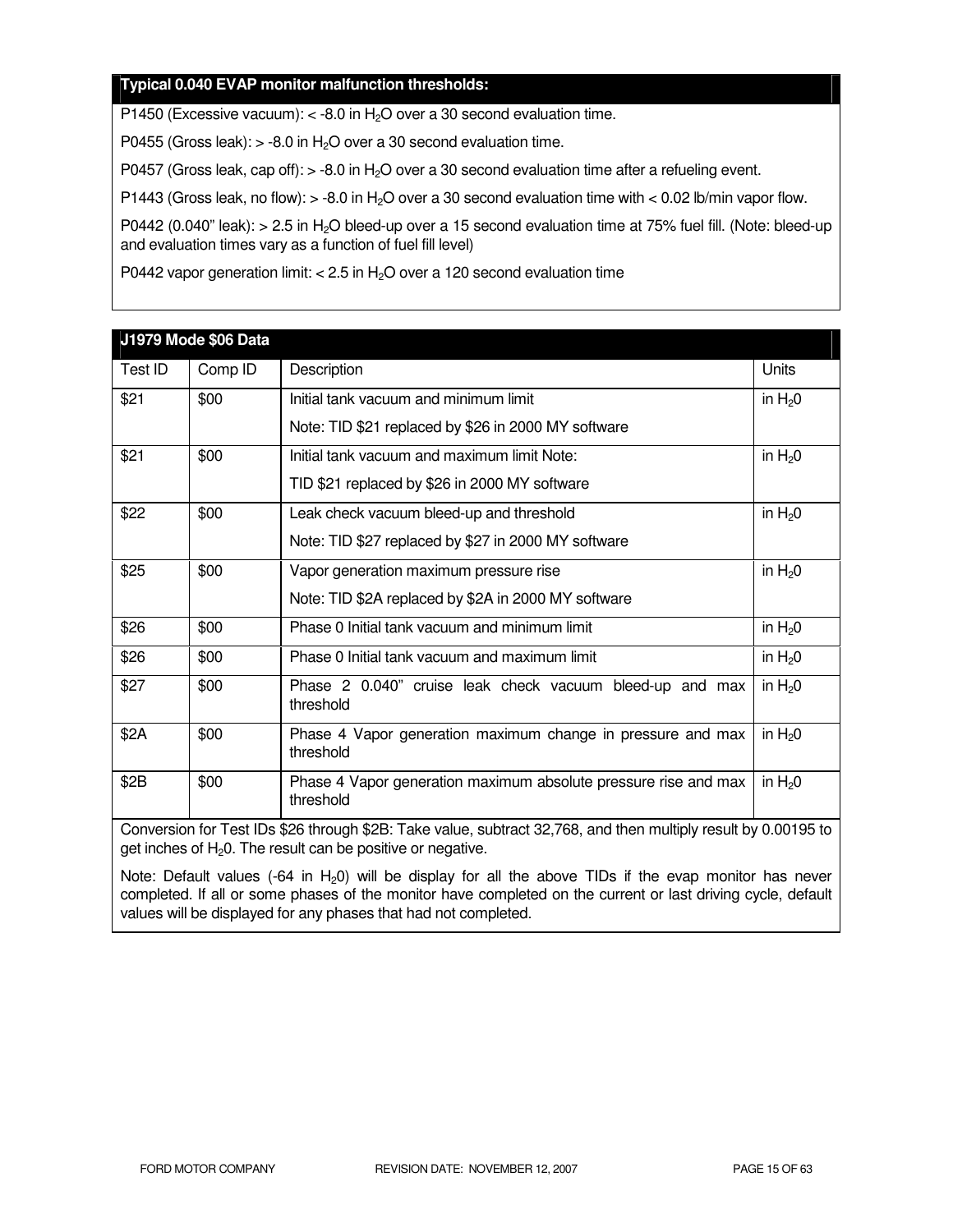# EVAP System Monitor - 0.020" dia. leak check

Some vehicles that meet enhanced evaporative requirements utilize a vacuum-based evaporative system integrity check that checks for 0.020" dia leaks. The evap system integrity check uses a Fuel Tank Pressure Transducer (FTPT), a Canister Vent Solenoid (CVS) and Fuel Level Input (FLI) along with the Vapor Management Valve (VMV) to find 0.020" diameter, 0.040" diameter, or larger evap system leaks.

The evap system integrity test is done under two different sets of conditions - first a cruise test is performed to detect 0.040" dia leaks and screen for 0.020" leaks. If a 0.020" dia leak is suspected during the cruise test, an idle test is performed to verify the leak under more restrictive, but reliable, cold-start-idle conditions.

The cruise test is done under conditions that minimize vapor generation and fuel tank pressure changes due to fuel slosh since these could result in false MIL illumination. The check is run after a 6 hour cold engine soak (engine-off timer), during steady highway speeds at ambient air temperatures (inferred by IAT) between 40 and  $100^{\circ}$ F.

A check for refueling events is done at engine start. A refuel flag is set in KAM if the fuel level at start-up is at least 20% greater than fuel fill at engine-off. It stays set until the evap monitor completes Phase 0 of the test as described below. The refueling flag is used to prohibit the 0.020" idle test until the gross leak check is done during cruise conditions. This is done to prevent potential idle concerns resulting from the high fuel vapor concentrations present with a fuel cap off/gross leak condition.

The cruise test is done in four phases.

#### Phase 0 - initial vacuum pulldown

First, the Canister Vent Solenoid is closed to seal the entire evap system, then the VMV is opened to pull a 7" H2O vacuum.

If the initial vacuum could not be achieved, a large system leak is indicated (P0455). This could be caused by a fuel cap that was not installed properly, a large hole, an overfilled fuel tank, disconnected/kinked vapor lines, a Canister Vent Solenoid that is stuck open or a VMV that is stuck closed.

If the initial vacuum could not be achieved after a refueling event, a gross leak, fuel cap off (P0457) is indicated and the recorded minimum fuel tank pressure during pulldown is stored in KAM. A "Check Fuel Cap" light may also be illuminated.

If the initial vacuum could not be achieved and the purge vapor flow is too small, a gross leak, no purge flow condition is indicated (P1443). This could be caused by a VMV that is stuck closed, or a disconnected/blocked vapor line between the VMV and the FTPT.

If the initial vacuum is excessive, a vacuum malfunction is indicated (P1450). This could be caused by blocked vapor lines between the FTPT and the Canister Vent Solenoid, or a stuck open VMV. If a P0455, P0457, P1443, or P1450 code is generated, the evap test does not continue with subsequent phases of the small leak check, phases 1-4. These codes also prevent the idle portion of the 0.020" dia leak check from executing.

Note: Not all vehicles will have the P0457 and P1443 tests or the Check Fuel Cap light implemented. These vehicles will continue to generate only a P0455. After the customer properly secures the fuel cap, the P0457, Check Fuel Cap and/or MIL will be cleared as soon as normal purging vacuum exceeds the P0457 vacuum level stored in KAM.

### Phase 1 - Vacuum stabilization

If the target vacuum is achieved, the VMV is closed and vacuum is allowed to stabilize for a fixed time. If the pressure in the tank immediately rises, the stabilization time is bypassed and Phase2 of the test is entered.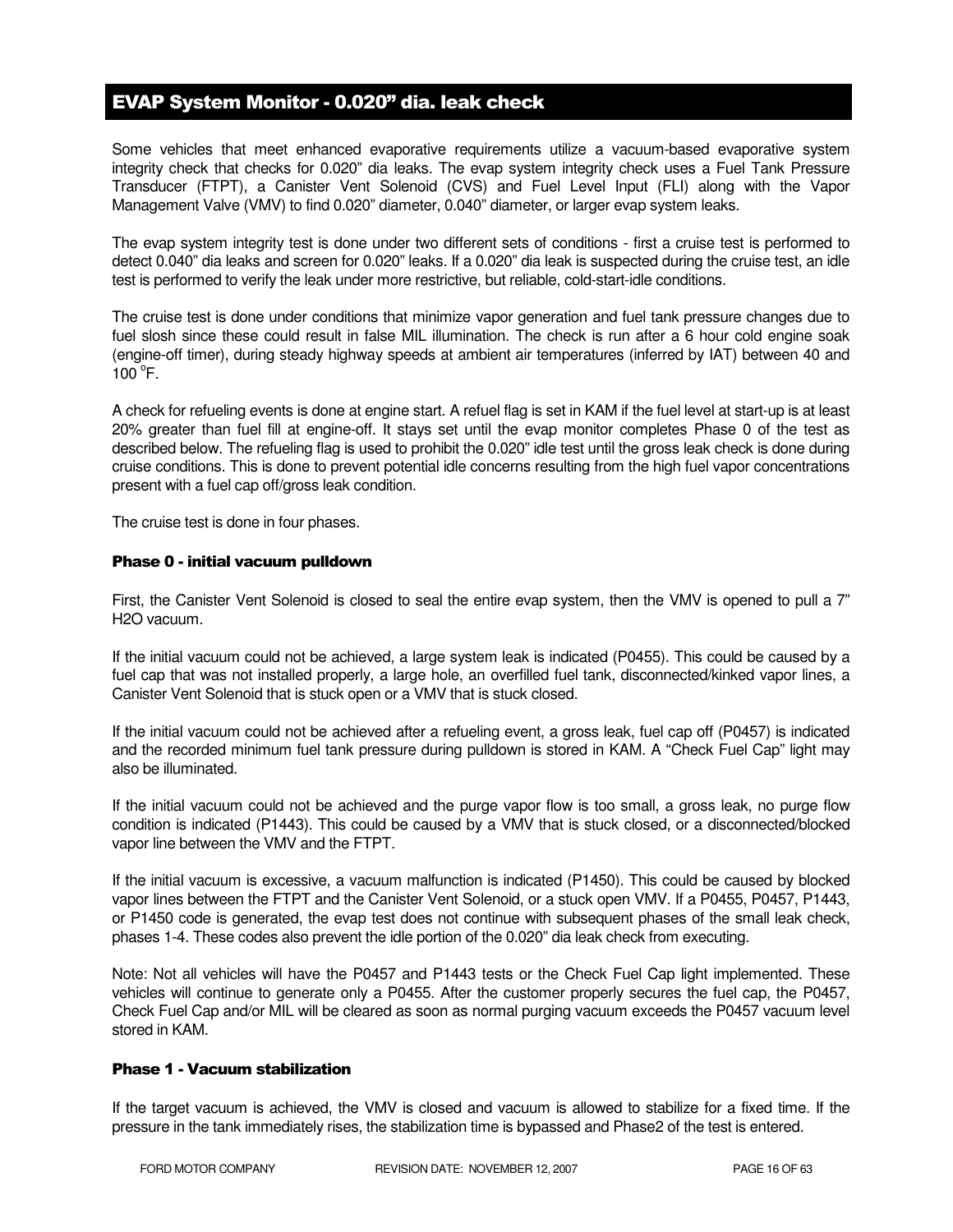### Phase 2 - Vacuum hold and decay

Next, the vacuum is held for a calibrated time. Two test times are calculated based on the Fuel Level Input. The first (shorter) time is used to detect 0.040" dia leaks, the second (longer) time is used to detect 0.020" dia leaks. The initial vacuum is recorded upon entering Phase 2. At the end of the 0.040" dia test time, the vacuum level is recorded. The starting and ending vacuum levels are checked to determine if the change in vacuum exceeds the 0.040" dia vacuum bleed up criteria. If the 0.040" dia vacuum bleed-up criteria is exceeded on three successive monitoring attempts, a 0.040" dia leak is likely and a final vapor generation check is done to verify the leak (phases 3 and 4).

If the 0.040" dia bleed-up criteria is not exceeded, the test is allowed to continue until the 0.020" dia leak test time expires. The starting and ending vacuum levels are checked to determine if the change in vacuum exceed the 0.020" dia vacuum bleed-up criteria. If the 0.020" dia vacuum bleed-up is exceed on a single monitoring attempt, a 0.020" dia leak is likely and a final vapor generation check is done to verify the leak (phases 3 and 4).

If the vacuum bleed-up criteria is not exceeded, the leak test (either 0.040" or 0.020" dia is considered a pass. For both the 0.040" and 0.020" dia leak check, Fuel Level Input and Intake Air Temperature is used to adjust the vacuum bleed-up criteria for the appropriate fuel tank vapor volume and temperature. Steady state conditions must be maintained throughout this bleed up portion of the test. The monitor will abort if there is an excessive change in load, fuel tank pressure or fuel level input since these are all indicators of impending or actual fuel slosh. If the monitor aborts, it will attempt to run again (up to 20 or more times) until the maximum time-after-start is reached.

### Phase 3 - Vacuum release

The vapor generation check is initiated by opening the Canister Vent Solenoid for a fixed period of time and releasing any vacuum. The VMV remains closed.

### Phase 4 - Vapor generation

In this phase, the sealed system is monitored to determine if tank pressure remains low or if it is rising due to excessive vapor generation The initial tank pressure is recorded. The pressure is monitored for a change from the initial pressure, and for absolute pressure. If the pressure rise due to vapor generation is below the threshold limit for absolute pressure and for the change in pressure, and a 0.040" dia leak was indicated in phase 2, a P0442 DTC is stored. If the pressure rise due to vapor generation is below the threshold limit for absolute pressure and for the change in pressure, and a 0.020" dia leak was indicated in phase 2, a 0.020" idle check flag is set to run the 0.020" leak check during idle conditions.

### Idle Check

The long test times required to detect a 0.020" dia leak in combination with typical road grades can lead to false 0.020" leak indications while the vehicle is in motion. The Idle Check repeats Phases 0 through 4 with the vehicle stationary to screen out leak indications caused by changes in altitude. The 0.020" idle check is done under coldstart conditions to ensure that the fuel is cool and cannot pick up much heat from the engine, fuel rail, or fuel pump. This minimizes vapor generation. The 0.020" idle check is, therefore, conducted only during the first 10 minutes after engine start.

The 0.020" dia leak test entry conditions, test times and thresholds are used. Unique criteria for excessive changes in load, fuel tank pressure and fuel level are used to indicate fuel slosh. The test is aborted if vehicle speed exceeds a calibrated threshold, approx. 10 mph. (There are no other abort limits.) The initial vacuum pulldown (phase 0) can start with the vehicle in motion in order to minimize the required time at idle to complete the test. If the vacuum bleed-up is greater than the 0.020" dia max. criteria during a single monitoring event, a P0456 DTC is stored. If the vacuum bleed-up is less than the 0.020" dia min. criteria, the pending P0456 DTC may be cleared. If the vacuum bleed-up is in between, no leak assessment is made. A flowchart of the entire 0.020" test sequence is provided below, on a subsequent page.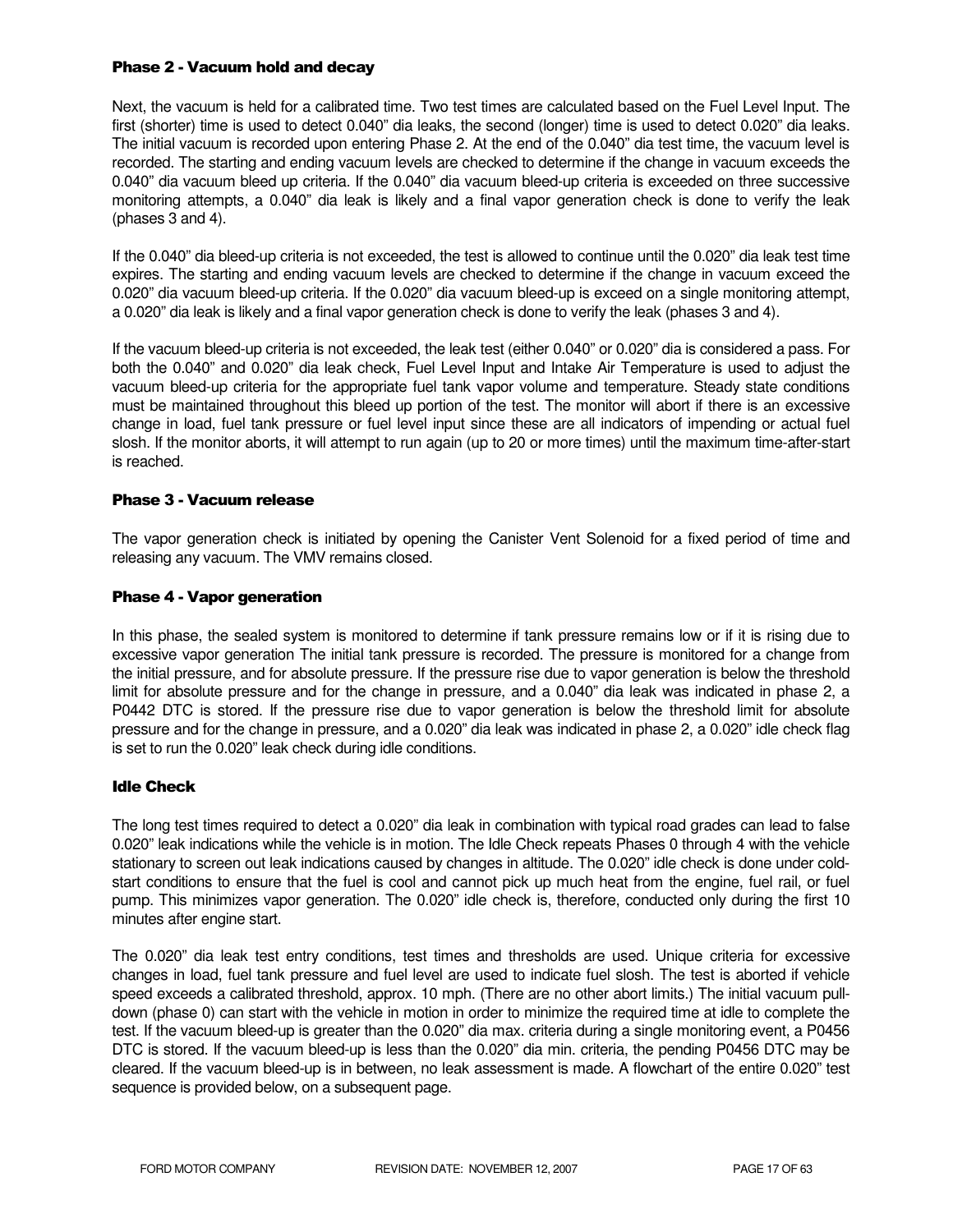Ford's 0.020" evaporative system monitor is designed to run during extended, cold-start idle conditions where the fuel is cool and not likely to generate excessive vapors. These conditions will typically occur at traffic lights or immediately after start-up, (e.g. idle in the driveway).

As indicated previously, the 0.020" idle test uses two sets of malfunction thresholds to screen out test results in the area where "leak" and "no-leak" distributions overlap. Loss of vacuum greater than the 0.020" malfunction criteria is designated as a failure. No/low vacuum loss below the pass criteria is designated a pass. Vacuum loss that is greater than the pass criteria but less that the failure criteria is indeterminate and does not count as a pass or a fail.

Test results in this overlap area can stem from high volatility fuel at high ambient temperatures. These situations are not expected to be encountered routinely by customers. Therefore, this strategy will only temporarily hamper monitor performance, while effectively preventing false MIL illumination.

A more detailed description of the functional characteristics of the Evaporative Monitor is provided in the representative calibration submissions to the agency. Additional calibration information is contained on file by Ford Motor Company and may be obtained via agency request.

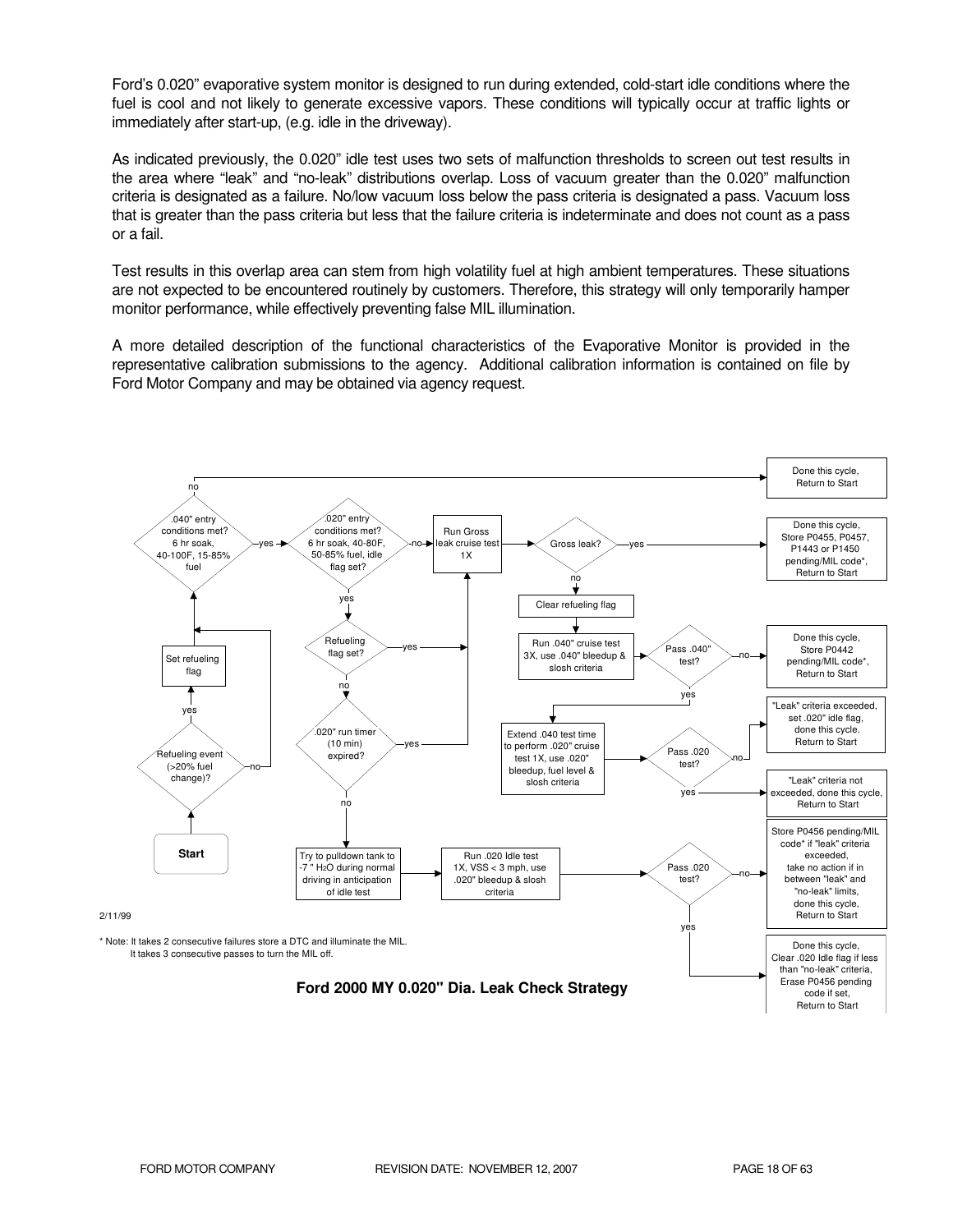| 0.020" EVAP Monitor Operation: |                                                                |  |
|--------------------------------|----------------------------------------------------------------|--|
| <b>DTCs</b>                    | P0455 (gross leak),                                            |  |
|                                | P1450, (excessive vacuum),                                     |  |
|                                | P0457 (gross leak, cap off),                                   |  |
|                                | P1443 (gross leak, no flow),                                   |  |
|                                | P0442 (0.040" leak),                                           |  |
|                                | P0456 (0.020" leak)                                            |  |
| Monitor execution              | once per driving cycle for 0.040" dia leak                     |  |
|                                | once per driving cycle, no refueling event for 0.020" dia leak |  |
| <b>Monitor Sequence</b>        | HO2S monitor for front sensors completed and OK                |  |
| Sensors/Components OK          | MAF, IAT, VSS, ECT, CKP, TP, FTP, VMV, CVS                     |  |
| <b>Monitoring Duration</b>     | 360 seconds for 0.040" (see disablement conditions below)      |  |
|                                | 60 seconds for 0.020" (see disablement conditions below)       |  |

| Typical 0.020" EVAP monitor entry conditions, Phases 0 through 4: |                |                       |
|-------------------------------------------------------------------|----------------|-----------------------|
| Entry condition                                                   | Minimum        | Maximum               |
| Engine off (soak) time                                            | 6 hours        |                       |
| Time since engine start-up for 0.040"                             | 330 seconds    | 1800 seconds          |
| Time since engine start-up for 0.020" idle test                   | 30 seconds     | 600 seconds           |
| Refueling event (for 0.020" idle test only)                       | none           |                       |
| Intake Air Temp for 0.040"                                        | $40^{\circ}$ F | 90 - 100 $^{\circ}$ F |
| Intake Air Temp for 0.020"                                        | $40^{\circ}F$  | $85^{\circ}$ F        |
| Vehicle Speed for cruise test, 0.040 and 0.020"                   | 40 mph         | 80 mph                |
| Vehicle Speed for idle test, 0.020"                               |                | 3 mph                 |
| Fuel Fill Level for 0.040"                                        | 15%            | 85%                   |
| Fuel Fill Level for 0.020"                                        | 40%            | 85%                   |
| BARO (<8,000 ft altitude)                                         | 22.0 "Hg       |                       |
| Engine Load                                                       | 20%            | 70%                   |
| Purge Dutycycle                                                   | 75%            | 100%                  |
| <b>Fuel Tank Pressure Range</b>                                   | $-17H2O$       | 1.5 $H_2O$            |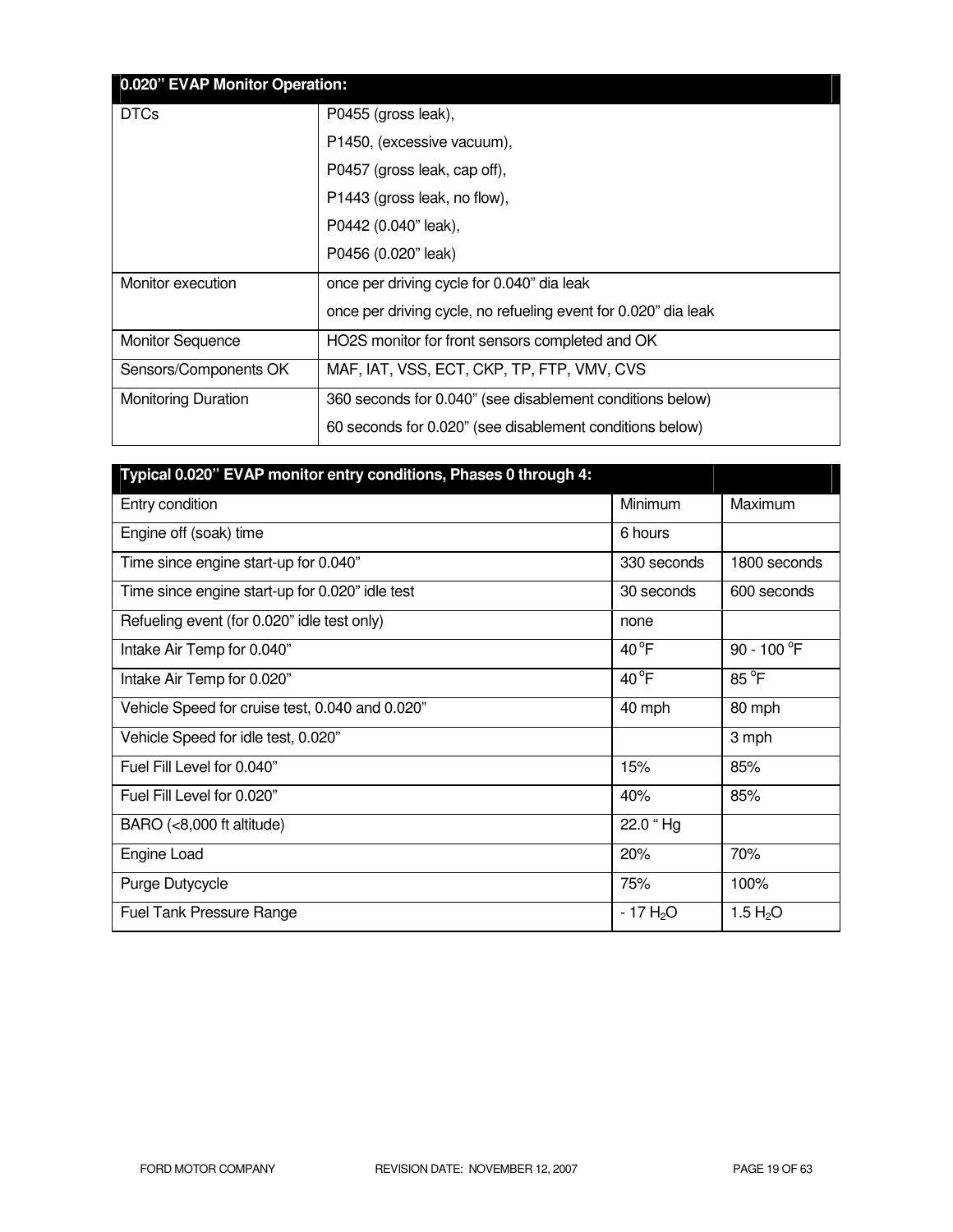# **Typical 0.020" EVAP abort (fuel slosh) conditions for Phase 2:**

#### Change in load: > 20% for 0.040"

Change in load: > 10% for 0.020"

Change in tank pressure:  $> 1$  " H<sub>2</sub>O for 0.040"

Change in tank pressure:  $> 1$  " H<sub>2</sub>O for 0.020"

Change in fuel fill level: > 15% for 0.040"

Change in fuel fill level: > 8% for 0.020"

Number of aborts: > 20 (may be up to 255)

### **Typical 0.020 EVAP monitor malfunction thresholds:**

P1450 (Excessive vacuum):  $<$  -8.0 in H<sub>2</sub>O over a 30 second evaluation time.

P0455 (Gross leak):  $> -8.0$  in H<sub>2</sub>O over a 30 second evaluation time.

P0457 (Gross leak, cap off):  $>$  -8.0 in H<sub>2</sub>O over a 30 second evaluation time after a refueling event.

P1443 (Gross leak, no flow):  $>$  -8.0 in H<sub>2</sub>O over a 30 second evaluation time with  $<$  0.02 lb/min vapor flow.

P0442 (0.040" leak):  $> 2.5$  in H<sub>2</sub>O bleed-up over a 15 sec. evaluation time at 75% fuel fill.

(Note: bleed-up and evaluation times vary as a function of fuel fill level).

P0456 (0.020" leak):  $> 2.5$  in H<sub>2</sub>O bleed-up over a 30 sec. evaluation time at 75% fuel fill.

(Note: bleed-up and evaluation times vary as a function of fuel fill level)

P0442 vapor generation limit:  $< 2.5$  in H<sub>2</sub>O over a 100 second evaluation time.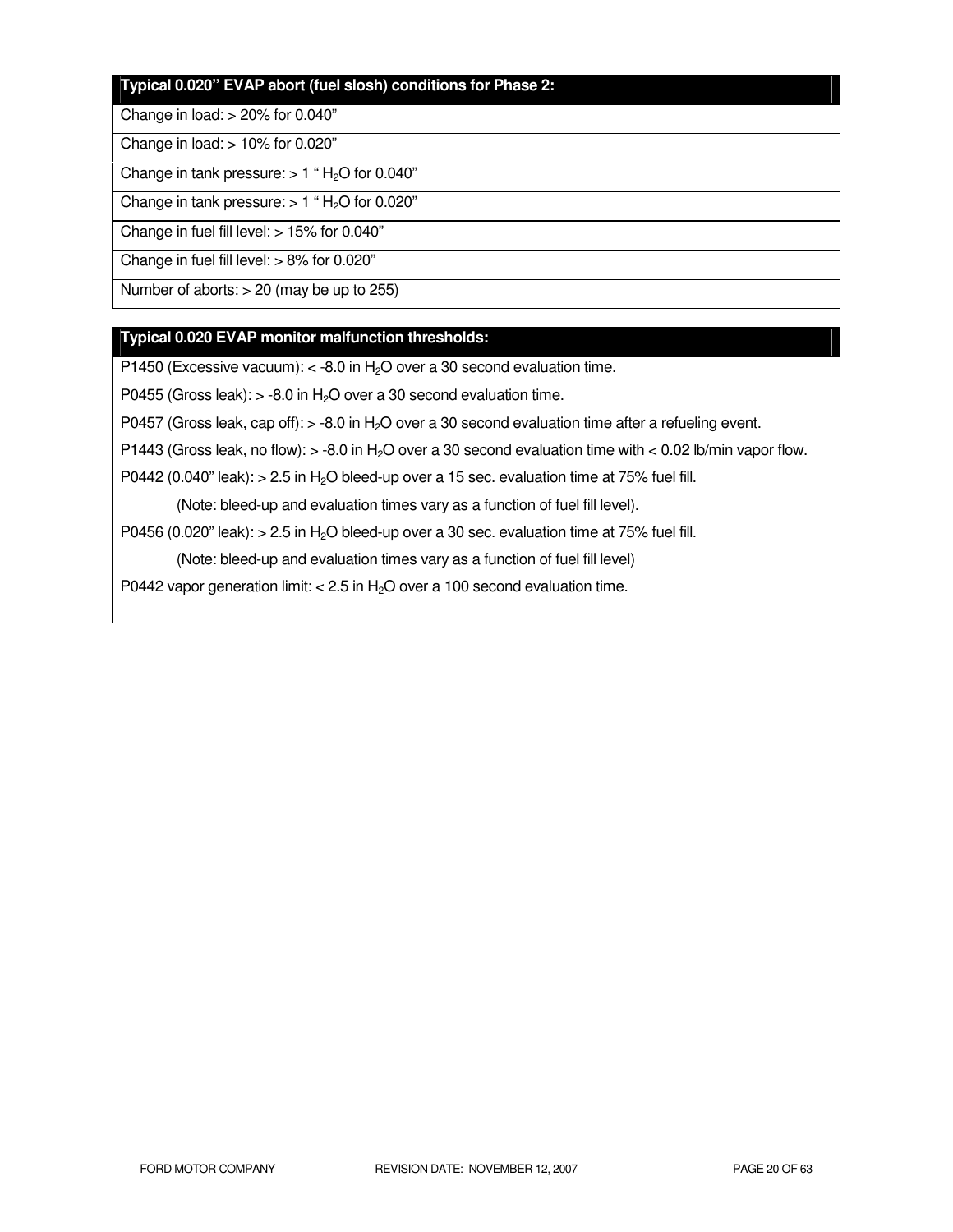|         | J1979 Mode \$06 Data |                                                                                                                                                                              |          |
|---------|----------------------|------------------------------------------------------------------------------------------------------------------------------------------------------------------------------|----------|
| Test ID | Comp ID              | Description                                                                                                                                                                  | Units    |
| \$21    | \$00                 | Initial tank vacuum and minimum limit                                                                                                                                        | in $H20$ |
|         |                      | Note: TID \$21 replaced by \$26 in 2000 MY software                                                                                                                          |          |
| \$21    | \$00                 | Initial tank vacuum and maximum limit                                                                                                                                        | in $H20$ |
|         |                      | Note: TID \$21 replaced by \$26 in 2000 MY software                                                                                                                          |          |
| \$22    | \$00                 | Leak check vacuum bleed-up and threshold                                                                                                                                     | in $H20$ |
|         |                      | Note: TID \$27 replaced by \$27 in 2000 MY software                                                                                                                          |          |
| \$25    | \$00                 | Vapor generation maximum pressure rise                                                                                                                                       | in $H20$ |
|         |                      | Note: TID \$2A replaced by \$2A in 2000 MY software                                                                                                                          |          |
|         |                      |                                                                                                                                                                              |          |
| \$26    | \$00                 | Phase 0 Initial tank vacuum and minimum limit                                                                                                                                | in $H20$ |
| \$26    | \$00                 | Phase 0 Initial tank vacuum and maximum limit                                                                                                                                | in $H20$ |
| \$27    | \$00                 | Phase 2 0.040" cruise leak check vacuum bleed-up and<br>maximum 0.040" leak threshold                                                                                        | in $H20$ |
| \$28    | \$00                 | Phase 2 0.020" cruise leak check vacuum bleed-up and max leak<br>threshold                                                                                                   | in $H20$ |
| \$2A    | \$00                 | Phase 4 Vapor generation maximum change in pressure and max<br>threshold                                                                                                     | in $H20$ |
| \$2B    | \$00                 | Phase 4 Vapor generation maximum absolute pressure rise and<br>max threshold                                                                                                 | in $H20$ |
| \$2C    | \$00                 | Phase 2 0.020" idle leak check vacuum bleed-up and maximum<br>"leak" threshold                                                                                               | in $H20$ |
| \$2D    | \$00                 | Phase 2 0.020" idle leak check vacuum bleed-up and max "no-<br>leak" threshold                                                                                               | in $H20$ |
|         |                      | Conversion for Test IDs \$26 through \$2D: Take value, subtract 32,768, and then multiply result by 0.00195 to<br>get inches of H20. The result can be positive or negative. |          |

Note: Default values (-64 in H<sub>2</sub>0) will be display for all the above TIDs if the evap monitor has never completed. If all or some phases of the monitor have completed on the current or last driving cycle, default values will be displayed for any phases that had not completed.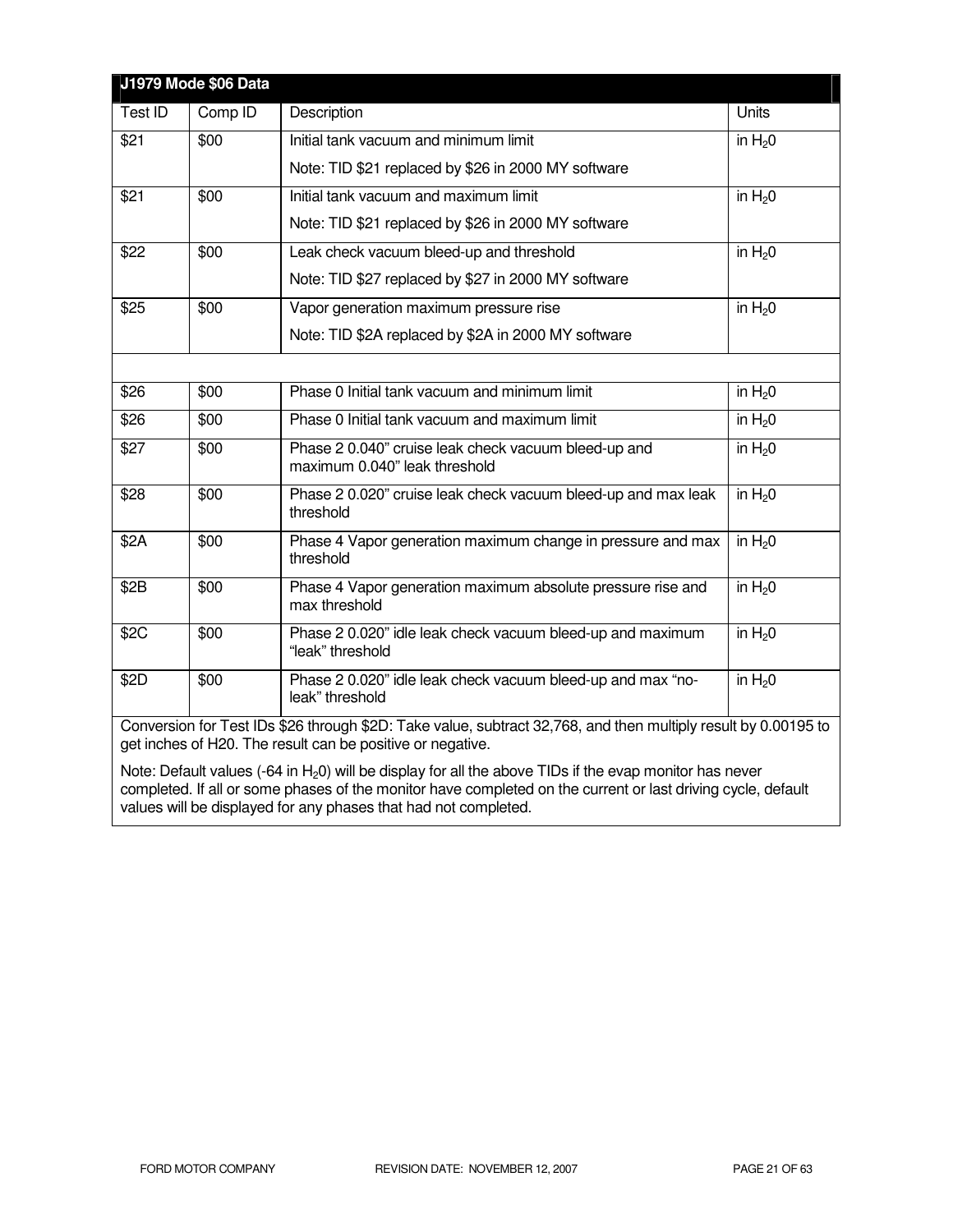Additional malfunctions that are be identified during the evaporative system integrity check are as follows:

- The Vapor Management Valve (purge solenoid) output circuit is checked for opens and shorts (P0443), a stuck closed VMV generates a P0455, a leaking or stuck open VMV generates a P1450.
- The Fuel Tank Pressure Transducer input circuit is checked for out of range values (P0452 short, P0453 open) as well as noisy readings (P0451 noisy). An open power input circuit or stuck check valve generates a P1450.
- The Canister Vent Solenoid output circuit is checked for opens and shorts (P1451), a stuck closed CVS generates a P1450, a leaking or stuck open CVS generates a P0455.
- The Fuel Level Input is checked for out of range values as well as rational readings to determine if it is stuck. (P0460) The Fuel Level Input is checked for noisy readings (P0461)

The requirement to clear the I/M readiness bit for the evap system monitor after 2 driving cycles will be phased in starting in the 1999 MY. (See Readiness Code section below.)

| <b>EVAP Component Monitor Operation:</b> |                                                                              |  |
|------------------------------------------|------------------------------------------------------------------------------|--|
| <b>DTCs</b>                              | P0443, P1451, P0452, P0453, P0460, P0461                                     |  |
| Monitor execution                        | continuous (5 seconds to identify malfunction or obtain smart driver status) |  |
| <b>Monitor Sequence</b>                  | None                                                                         |  |
| Sensors OK                               | not applicable                                                               |  |
| <b>Monitoring Duration</b>               | 5 seconds for electrical malfunctions                                        |  |

### **Typical evap component malfunction thresholds:**

P0443 (Vapor Management Valve Circuit): open/shorted at 0 and 100% duty cycle

P1451 (Canister Vent Solenoid Circuit): open/shorted

P0452 (Fuel Tank Pressure Sensor Circuit Low): < -17.82 in H<sub>2</sub>O

P0453 (Fuel Tank Pressure Sensor Circuit High): > 16.06 in H<sub>2</sub>O

P0451 (Fuel Tank Pressure Sensor Circuit Noisy): > 14 in H2O change between samples, sampled every 10 seconds, more than 100 fault occurrences

P0460 (Fuel Level Input Circuit Low): < 5 ohms

P0460 (Fuel Level Input Circuit High): > 200 ohms

P0460 (Fuel Level Input Stuck): > 10% difference in calculated fuel tank capacity consumed versus change in fuel level input reading)

P0461 (Fuel Level Input Noisy): > 100 circuit low or circuit high exceedences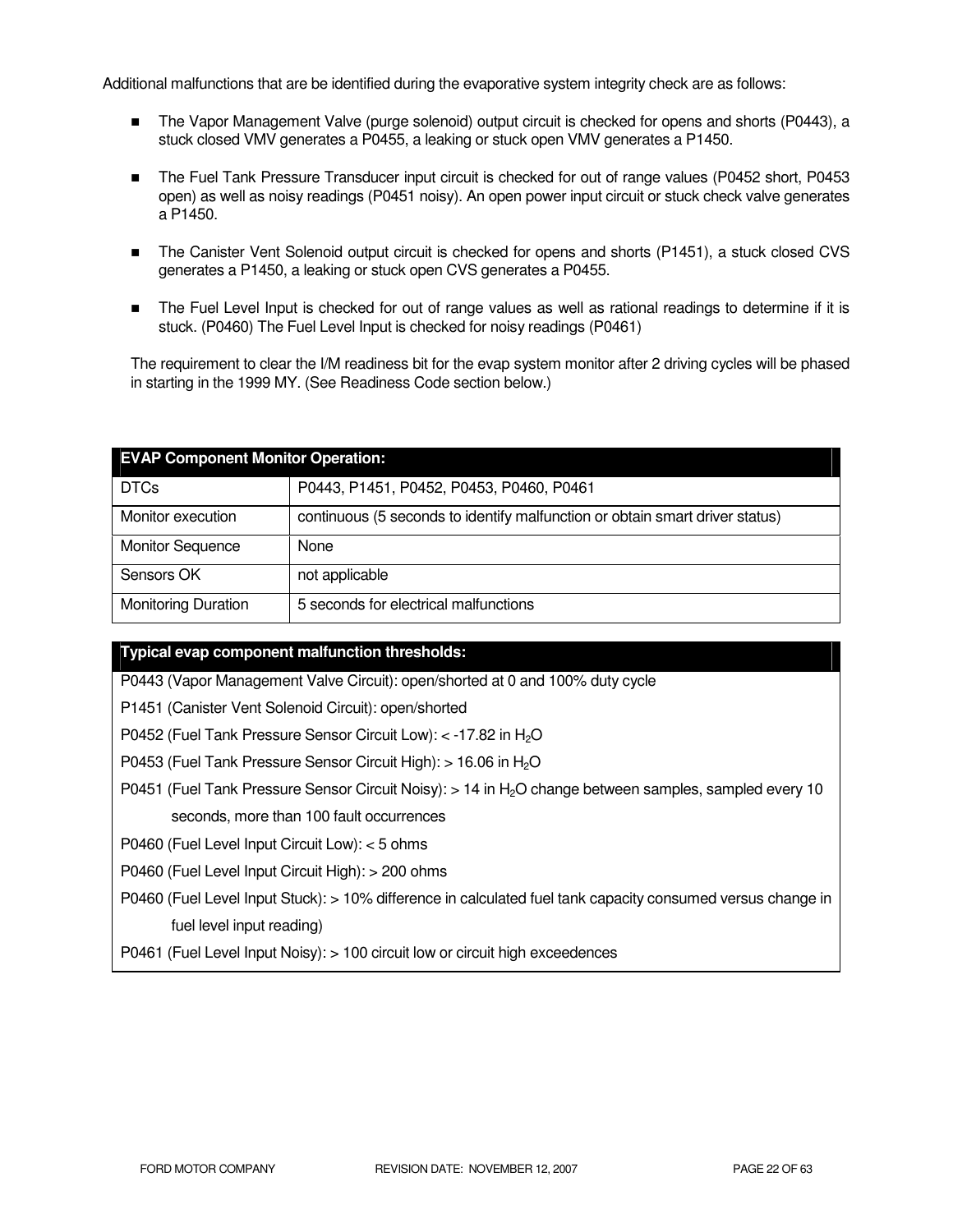# Fuel System Monitor

As fuel system components age or otherwise change over the life of the vehicle, the adaptive fuel strategy learns deviations from stoichiometry while running in closed loop fuel. These learned corrections are stored in Keep Alive Memory as long term fuel trim corrections. They may be stored into an 8x10 rpm/load table or they may be stored as a function of air mass. As components continue to change beyond normal limits or if a malfunction occurs, the long term fuel trim values will reach a calibratable rich or lean limit where the adaptive fuel strategy is no longer allowed to compensate for additional fuel system changes. Long term fuel trim corrections at their limits, in conjunction with a calibratable deviation in short term fuel trim, indicate a rich or lean fuel system malfunction.

| <b>Fuel Monitor Operation:</b> |                                      |  |  |
|--------------------------------|--------------------------------------|--|--|
| <b>DTCs</b>                    | P0171 Bank 1 Lean, P0174 Bank 2 Lean |  |  |
|                                | P0172 Bank 1 Rich, P0175 Bank 2 Rich |  |  |
| Monitor execution              | continuous while in closed loop fuel |  |  |
| <b>Monitor Sequence</b>        | none                                 |  |  |
| Sensors OK                     | Fuel Rail Pressure (if available)    |  |  |
| <b>Monitoring Duration</b>     | 2 seconds to register malfunction    |  |  |

| Typical fuel monitor entry conditions: |               |            |  |
|----------------------------------------|---------------|------------|--|
| Entry condition                        | Minimum       | Maximum    |  |
| RPM Range                              | idle          | 4,000 rpm  |  |
| Air Mass Range                         | $0.75$ lb/min | 8.0 lb/min |  |
| Purge Dutycycle                        | 0%            | $0\%$      |  |

### **Typical fuel monitor malfunction thresholds:**

Long Term Fuel Trim correction cell currently being utilized in conjunction with Short Term Fuel Trim:

Lean malfunction: LTFT > 25%, STFT > 5%

Rich malfunction: LTFT < 25%, STFT < 10%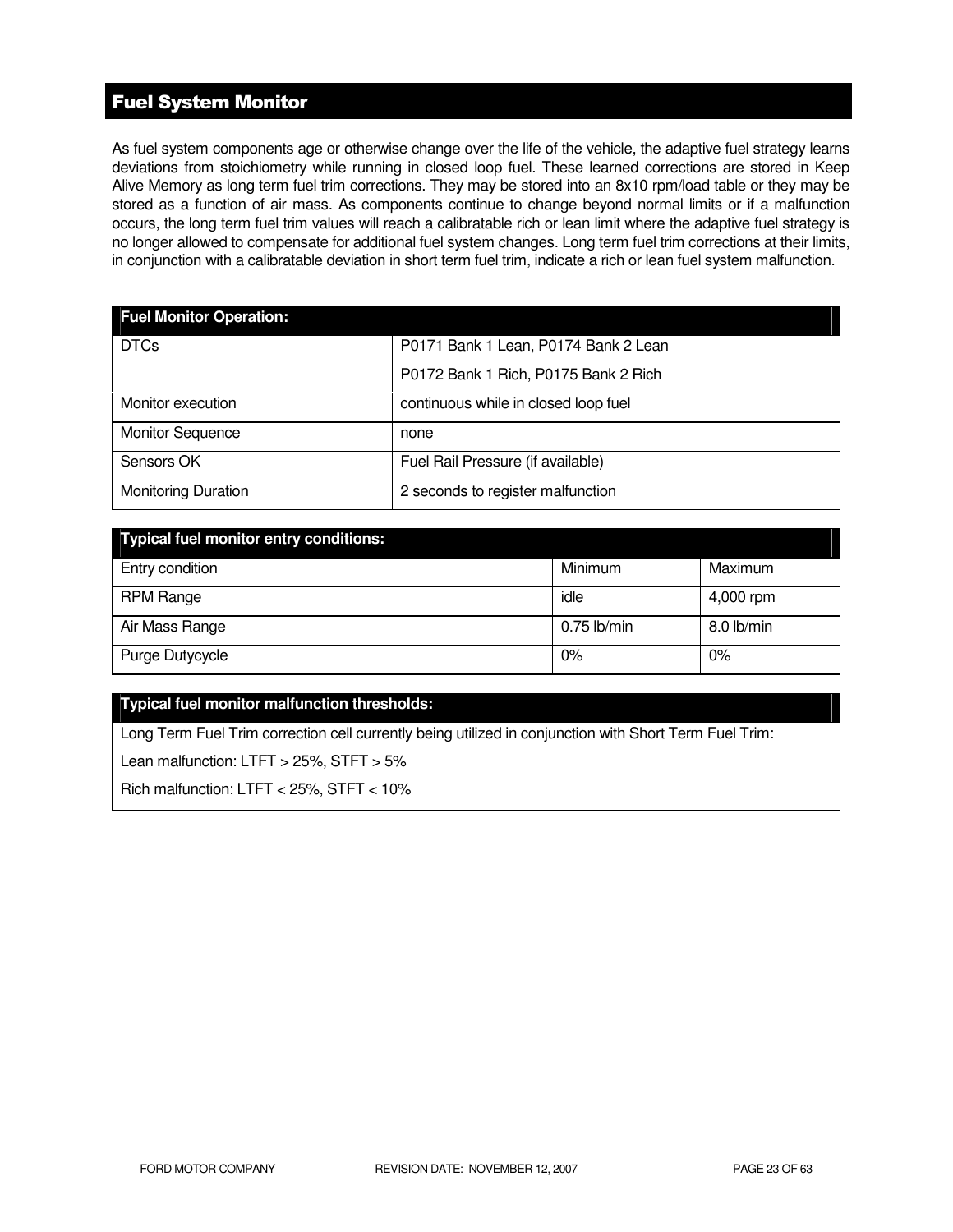# Front HO2S Signal

The time between HO2S switches is monitored after vehicle startup and during closed loop fuel conditions. Excessive time between switches or no switches since startup indicate a malfunction. Since "lack of switching" malfunctions can be caused by HO2S sensor malfunctions or by shifts in the fuel system, DTCs are stored that provide additional information for the "lack of switching" malfunction. Different DTCs indicate whether the sensor was always indicates lean/disconnected (P1131 P1151), always indicates rich (P1132 P1152), or stopped switching due to excessive long term fuel trim corrections (P1130 P1150, Note: these DTCs are being phased out of production).

| HO2S "Lack of Switching" Operation: |                                                        |
|-------------------------------------|--------------------------------------------------------|
| <b>DTCs</b>                         | P1130 Lack of switching, fuel trim at clip, Bank 1     |
|                                     | P1131 Lack of switching, sensor indicates lean, Bank 1 |
|                                     | P1132 Lack of switching, sensor indicates rich, Bank 1 |
|                                     | P1150 Lack of switching, fuel trim at clip, Bank 2     |
|                                     | P1151 Lack of switching, sensor indicates lean, Bank 2 |
|                                     | P1152 Lack of switching, sensor indicates rich, Bank 2 |
| Monitor execution                   | continuous, from startup and while in closed loop fuel |
| <b>Monitor Sequence</b>             | None                                                   |
| Sensors OK                          | TP, MAF, ECT, IAT, FTP                                 |
| <b>Monitoring Duration</b>          | 30 to 60 seconds to register a malfunction             |

| Typical HO2S "Lack of Switching" entry conditions: |                               |              |  |
|----------------------------------------------------|-------------------------------|--------------|--|
| Entry condition                                    | <b>Minimum</b>                | Maximum      |  |
| <b>Closed Loop Requested</b>                       |                               |              |  |
| Engine Load                                        | 20%                           | 60%          |  |
| Short Term Fuel Trim                               | At limits (up to $+/- 25 %$ ) |              |  |
| Time since engine start-up                         | 180 seconds                   |              |  |
| <b>Fuel Tank Pressure</b>                          |                               | 10 in $H_2O$ |  |
| <b>Fuel Level</b>                                  | 15%                           |              |  |
| Inferred Exhaust Temperature                       | 800 °F                        |              |  |

# **Typical HO2S "Lack of Switching" malfunction thresholds:**

- < 5 switches since startup after 30 seconds in test conditions
- > 60 seconds since last switch while closed loop
- > 30 seconds since last switch while closed loop at Short Term Fuel Trim limit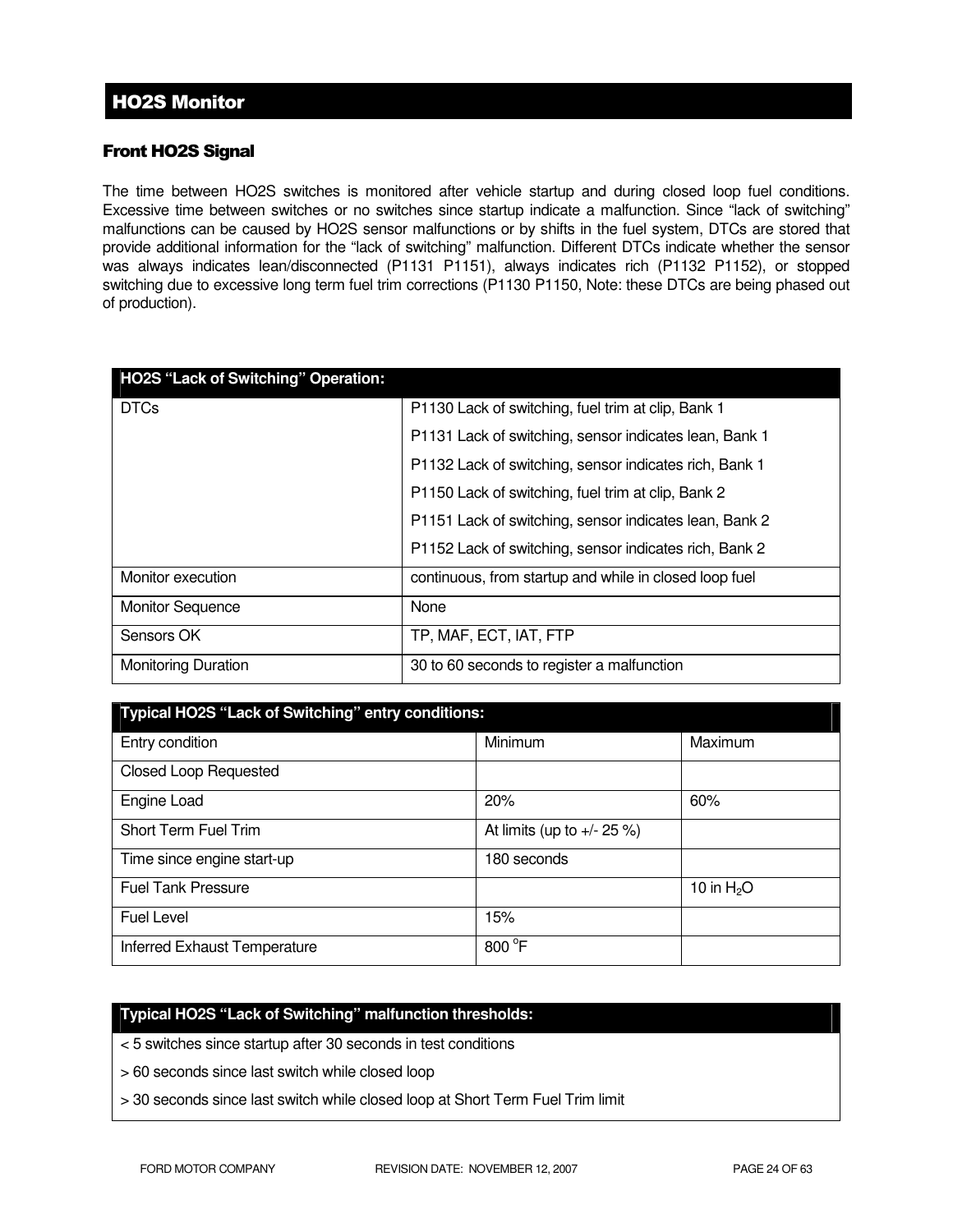The HO2S is also tested functionally. The response rate is evaluated by entering a special 1.5 Hz. square wave, fuel control routine. This routine drives the air/fuel ratio around stoichiometry at a calibratable frequency and magnitude, producing predictable oxygen sensor signal amplitude. A slow sensor will show reduced amplitude. Oxygen sensor signal amplitude below a minimum threshold indicates a slow sensor malfunction. (P0133 Bank 1, P0153 Bank 2). If the calibrated frequency was not obtained while running the test because of excessive purge vapors, etc., the test will be run again until the correct frequency is obtained.

| <b>HO2S Response Rate Operation:</b> |                                                        |
|--------------------------------------|--------------------------------------------------------|
| <b>DTCs</b>                          | P0133 (slow response Bank 1)                           |
|                                      | P0153 (slow response Bank 2)                           |
| Monitor execution                    | once per driving cycle                                 |
| <b>Monitor Sequence</b>              | None                                                   |
| Sensors OK                           | ECT, IAT, MAF, VSS, CKP, TP, CMP, no misfire DTCs, FRP |
| <b>Monitoring Duration</b>           | 4 seconds                                              |

| Typical HO2S response rate entry conditions: |            |                 |
|----------------------------------------------|------------|-----------------|
| Entry condition                              | Minimum    | Maximum         |
| Short Term Fuel Trim Range                   | 70%        | 130%            |
| <b>Engine Coolant Temp</b>                   | 150 °F     | 240 °F          |
| Intake Air Temp                              |            | 140 $\degree$ F |
| Engine Load                                  | 20%        | 50%             |
| Vehicle Speed                                | 30 mph     | 60 mph          |
| Engine RPM                                   | 1000 rpm   | 2000 rpm        |
| <b>Fuel Level</b>                            | 15%        |                 |
| Time since entering closed loop fuel         | 10 seconds |                 |

### **Typical HO2Sresponse rate malfunction thresholds:**

Voltage amplitude: < 0.5 volts

| J1979 Mode \$06 Data |         |                                                                             |       |
|----------------------|---------|-----------------------------------------------------------------------------|-------|
| Test ID              | Comp ID | Description                                                                 | Units |
| \$01                 | \$11    | HO2S11 voltage amplitude and voltage threshold                              | volts |
| \$01                 | \$21    | HO2S21 voltage amplitude and voltage threshold                              | volts |
| \$03                 | \$01    | Upstream O2 sensor switch-point voltage                                     | volts |
|                      |         | Conversion for Test IDs \$01 through \$03: multiply by 0.00098 to get volts |       |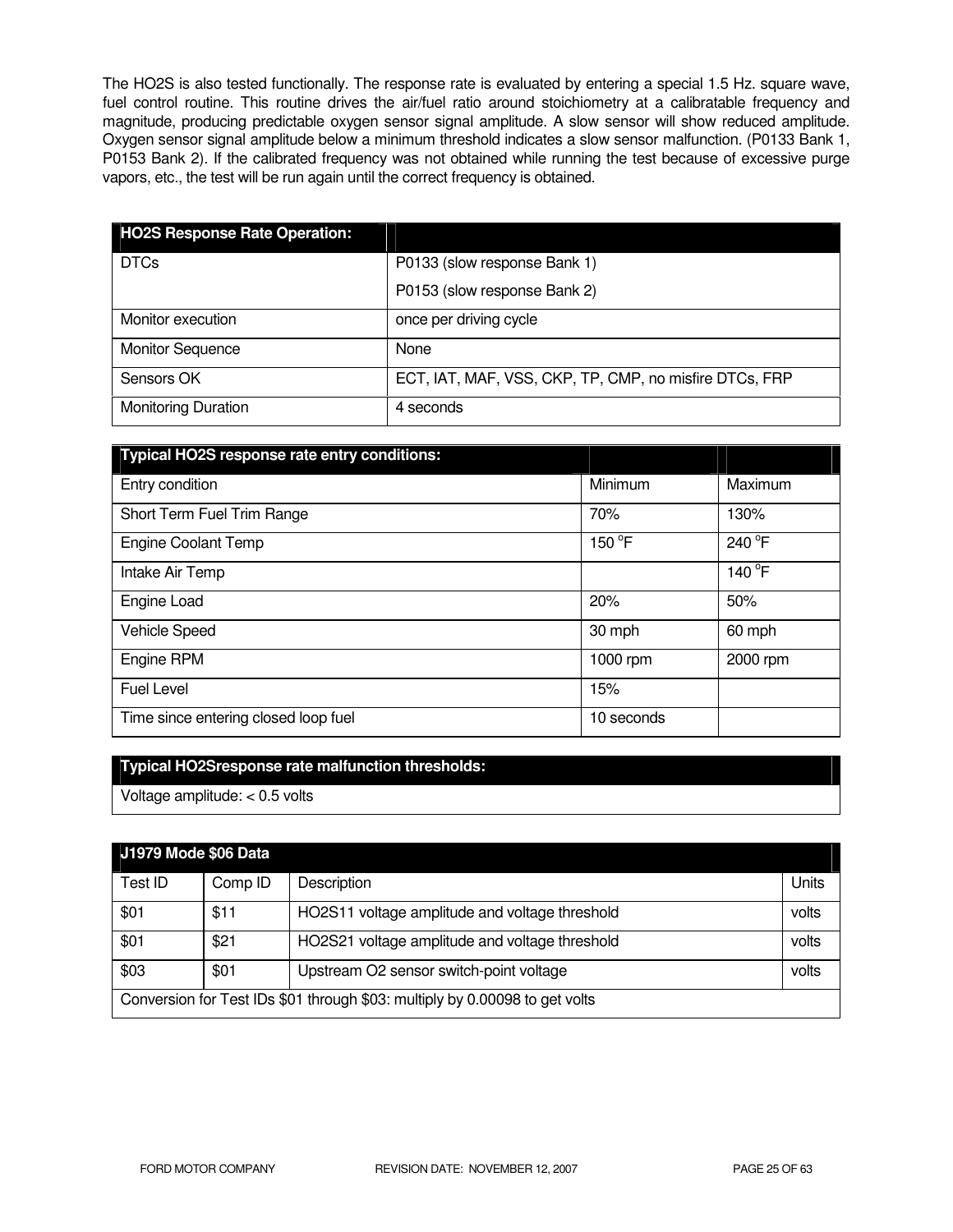# Rear HO2S Signal

A functional test of the rear HO2S sensors is done during normal vehicle operation. The peak rich and lean voltages are continuously monitored. Voltages that exceed the calibratable rich and lean thresholds indicate a functional sensor. If the voltages have not exceeded the thresholds after a long period of vehicle operation, the air/fuel ratio may be forced rich or lean in an attempt to get the rear sensor to switch. This situation normally occurs only with a green catalyst (< 500 miles). If the sensor does not exceed the rich and lean peak thresholds, a malfunction is indicated.

| <b>Rear HO2S Check Operation:</b> |                                                                            |
|-----------------------------------|----------------------------------------------------------------------------|
| <b>DTCs</b>                       | P0136 No activity, Bank 1                                                  |
|                                   | P0156 No activity, Bank 2                                                  |
| Monitor execution                 | once per driving cycle for activity test, continuous for over voltage test |
| <b>Monitor Sequence</b>           | None                                                                       |
| Sensors OK                        |                                                                            |
| <b>Monitoring Duration</b>        | continuous until monitor completed                                         |

| <b>Typical Rear HO2S check entry conditions:</b> |                  |                   |
|--------------------------------------------------|------------------|-------------------|
| Entry condition                                  | Minimum          | Maximum           |
| Inferred exhaust temperature range               | 400 $^{\circ}$ F | 1400 $^{\circ}$ F |
| Rear HO2S heater-on time                         | 120 seconds      |                   |
| Throttle position                                | part throttle    |                   |
|                                                  |                  |                   |
| Engine RPM (forced excursion only)               | 1000 rpm         | 2000 rpm          |

# **Typical Rear HO2S check malfunction thresholds:**

Does not exceed rich and lean threshold envelope:

 $Richard < 0.25$  to 0.50 volts

Lean  $> 0.40$  to 0.65 volts

# **J1979 Mode \$06 Data**

| Test ID                                                       | Comp ID | Description                               | Units |
|---------------------------------------------------------------|---------|-------------------------------------------|-------|
|                                                               |         |                                           |       |
| \$03                                                          | \$02    | Downstream O2 sensor switch-point voltage | volts |
| Conversion for Test ID \$03: multiply by 0.00098 to get volts |         |                                           |       |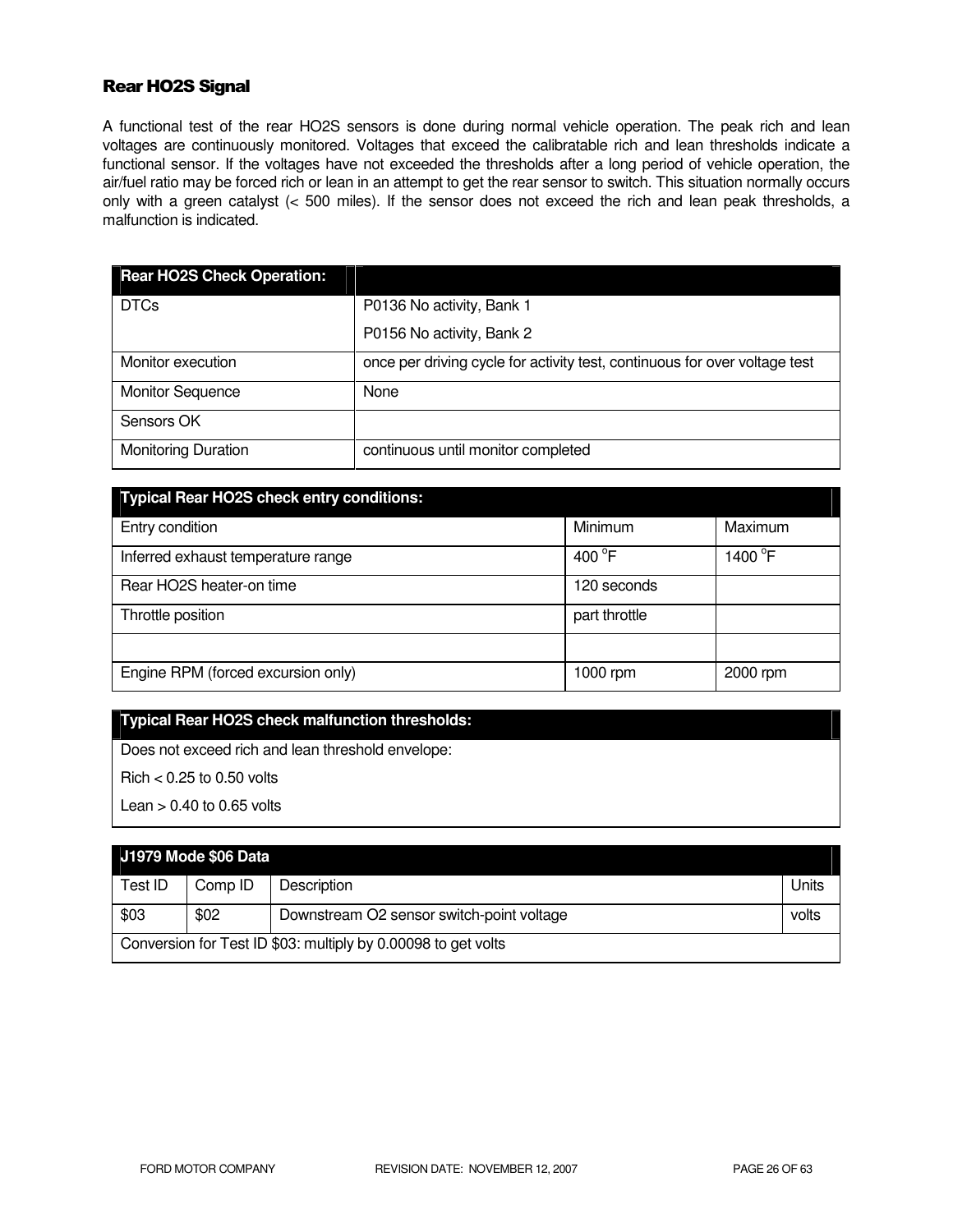### HO2S Heaters, front and rear

The HO2S heaters are monitored for proper voltage and current. A HO2S heater voltage fault is determined by turning the heater on and off and looking for corresponding voltage change in the heater output driver circuit in the PCM.

A separate current-monitoring circuit monitors heater current once per driving cycle. The heater current is actually sampled three times. If the current value for two of the three samples falls below a calibratable threshold, the heater is assumed to be degraded or malfunctioning. (Multiple samples are taken for protection against noise on the heater current circuit.)

| <b>HO2S Heater Monitor Operation:</b> |                                                                              |  |
|---------------------------------------|------------------------------------------------------------------------------|--|
| <b>DTCs</b>                           | Bank 1 - P0135 Front, P0141 Rear                                             |  |
|                                       | Bank 2 - P0155 Front, P0161 Rear                                             |  |
| Monitor execution                     | once per driving cycle for heater current, continuous for voltage monitoring |  |
| <b>Monitor Sequence</b>               | heater voltage check is done prior to heater current check                   |  |
| Sensors OK                            |                                                                              |  |
| <b>Monitoring Duration</b>            | $<$ 5 seconds                                                                |  |

| Typical HO2S heater monitor entry conditions: |                  |                  |
|-----------------------------------------------|------------------|------------------|
| Entry condition                               | Minimum          | Maximum          |
| Inferred exhaust temperature range            | 250 $^{\circ}$ F | 1400 $\degree$ F |
| HO2S heater-on time                           | 120 seconds      |                  |

| Typical HO2S heater check malfunction thresholds:    |  |  |
|------------------------------------------------------|--|--|
| Smart driver status indicated malfunction            |  |  |
| $<$ 0.220 amps or $>$ 3 amps, (NTK)                  |  |  |
| $< 0.400$ amps or $> 3$ amps, (Bosch)                |  |  |
| $< 0.465$ amps or $> 3$ amps, (NTK Fast Light Off)   |  |  |
| $<$ 0.230 amps or $>$ 3 amps, (Bosch Fast Light Off) |  |  |
|                                                      |  |  |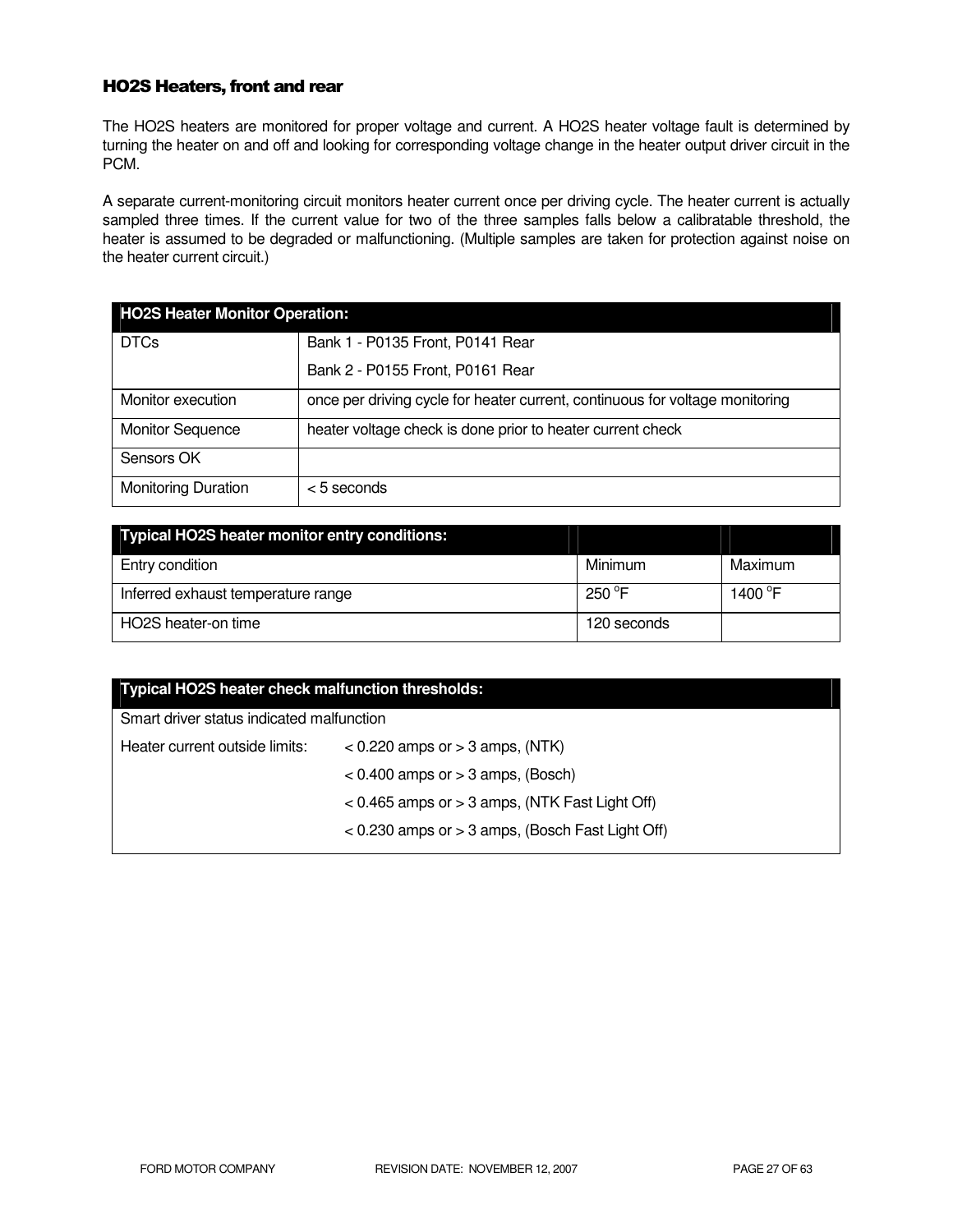# DPFE EGR System Monitor

The Delta Pressure Feedback EGR system is a closed loop EGR control system that uses Delta Pressure Feedback EGR sensor (DPFE) to measure EGR flow across an orifice in the EGR tube. When the EGR valve is open, a pressure differential is created across the orifice and measured by the DPFE sensor. This DPFE measurement is used to control the EGR vacuum regulator (EVR), which provides vacuum to open and modulate the EGR valve itself.

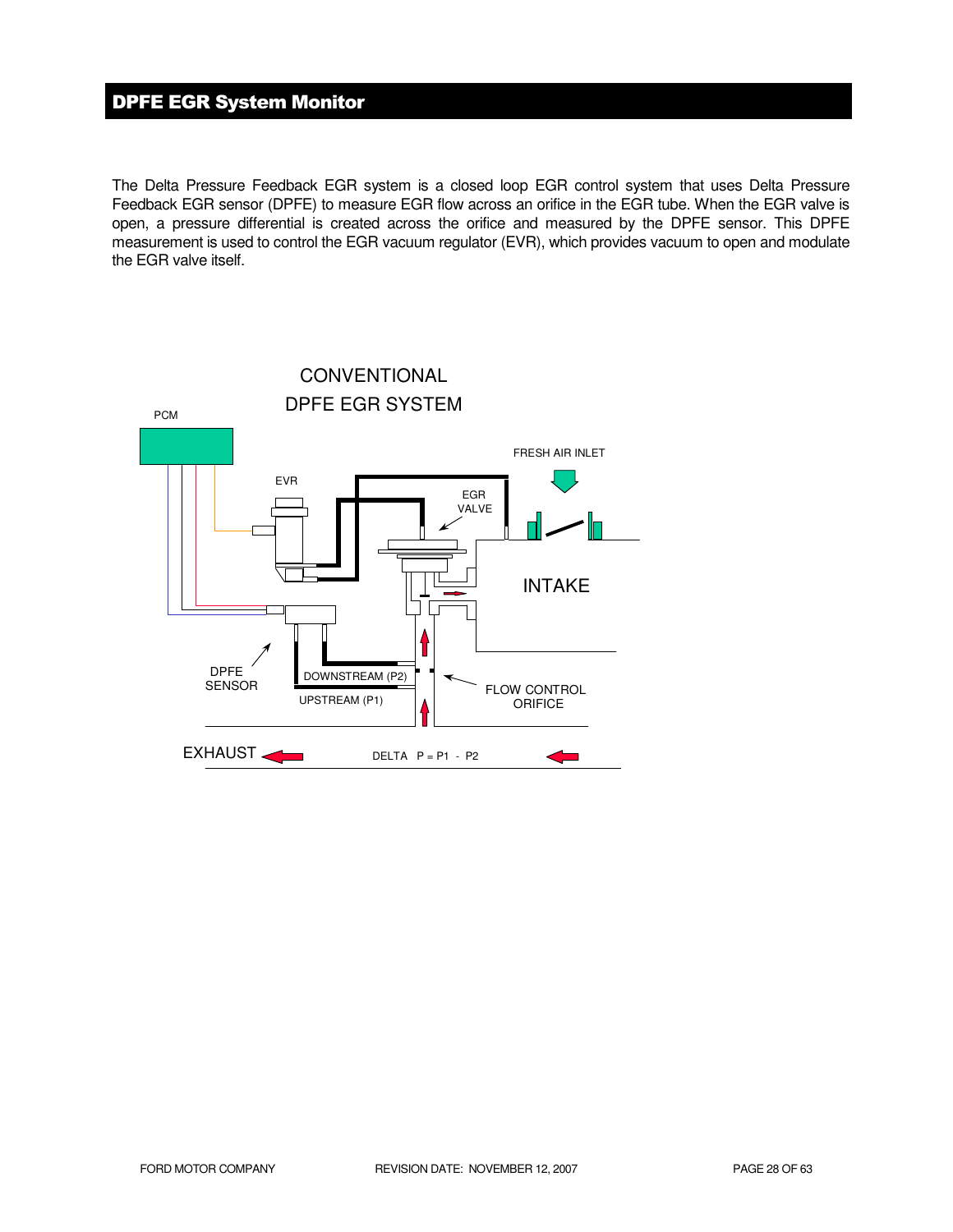The Delta Pressure Feedback EGR Monitor is a series of electrical tests and functional tests that monitor various aspects of EGR system operation.

First, the Delta Pressure Feedback EGR (DPFE) sensor input circuit is checked for out of range values (P1400 P1401). The Electronic Vacuum Regulator (EVR) output circuit is checked for opens and shorts (P1409).

| <b>EGR Electrical Check Operation:</b> |                                     |
|----------------------------------------|-------------------------------------|
| <b>DTCs</b>                            | P1400, P1401, P1409                 |
| Monitor execution                      | Continuous, during EGR monitor      |
| <b>Monitor Sequence</b>                | None                                |
| Sensors OK                             |                                     |
| <b>Monitoring Duration</b>             | 4 seconds to register a malfunction |

### **Typical EGR electrical check entry conditions:**

EGR system enabled

### **Typical EGR electrical check malfunction thresholds:**

DPFE sensor outside voltage: > 4.96 volts, < 0.195 volts

EVR solenoid smart driver status indicates open/short

Note: EGR normally has large amounts of water vapor that are the result of the engine combustion process. During cold ambient temperatures, under some circumstances, water vapor can freeze in the DPFE sensor, hoses, as well as other components in the EGR system. In order to prevent MIL illumination for temporary freezing, the following logic is used:

If an EGR system malfunction is detected above 32 °F, the EGR system and the EGR monitor is disabled for the current driving cycle. A DTC is stored and the MIL is illuminated if the malfunction has been detected on two consecutive driving cycles.

If an EGR system malfunction is detected below 32  $\degree$ F, only the EGR system is disabled for the current driving cycle. A DTC is not stored and the I/M readiness status for the EGR monitor will not change. The EGR monitor, however, will continue to operate. If the EGR monitor determined that the malfunction is no longer present (i.e., the ice melts), the EGR system will be enabled and normal system operation will be restored.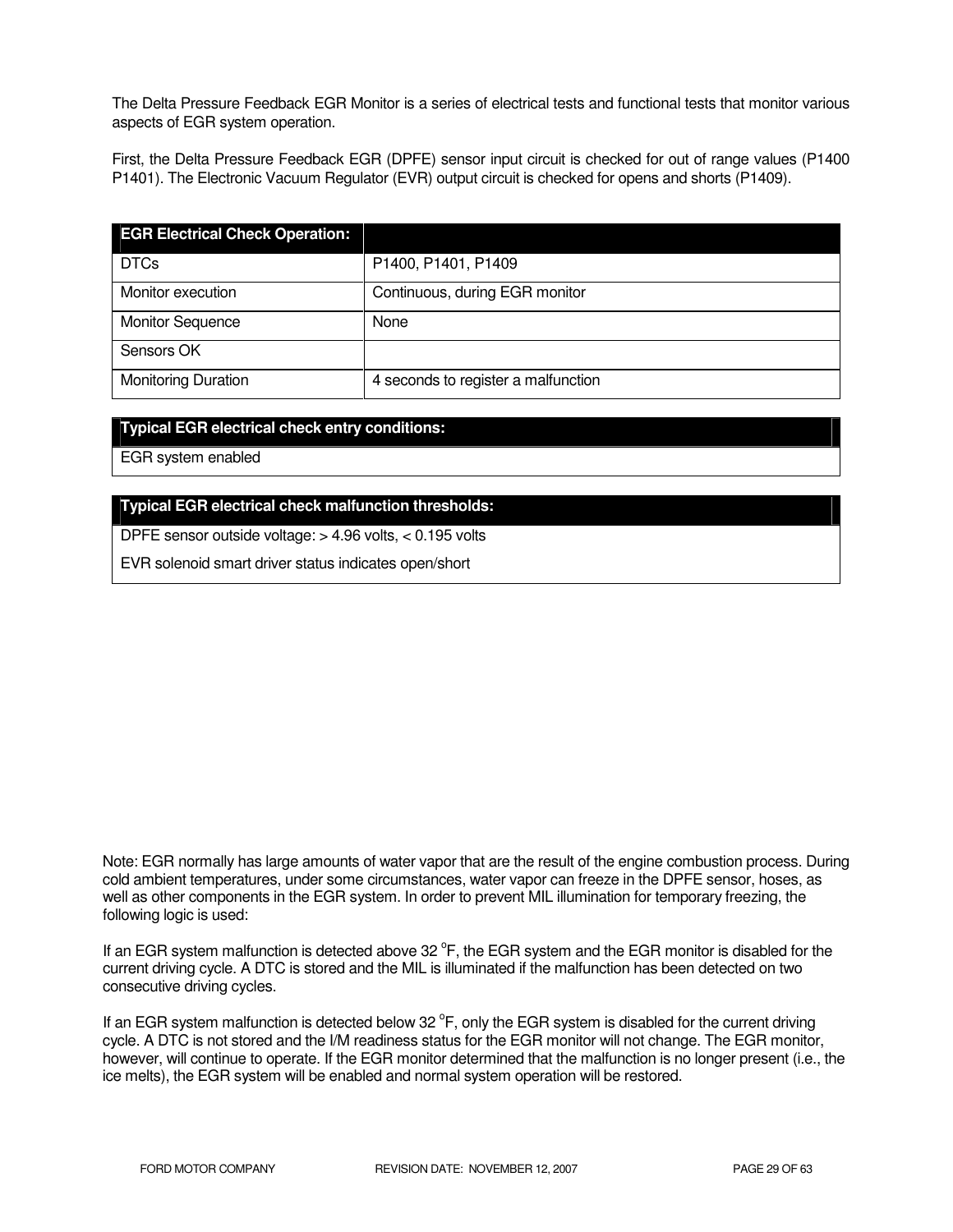After the vehicle is started, during vehicle acceleration, the differential pressure indicated by the DPFE sensor at zero EGR flow is checked to ensure that both hoses to the DPFE sensor are connected. Under this condition, the differential pressure should be zero. If the differential pressure indicated by the DPFE sensor exceeds a maximum threshold or falls below a minimum threshold, an upstream or downstream DPFE hose malfunction is indicated (P1405 P1406).

| <b>DPFE EGR Hose Check Operation:</b> |                                     |
|---------------------------------------|-------------------------------------|
| <b>DTCs</b>                           | P1405, P1406                        |
| Monitor execution                     | once per driving cycle              |
| <b>Monitor Sequence</b>               | Done after P0402 test               |
| Sensors OK                            | MAF                                 |
| <b>Monitoring Duration</b>            | 2 seconds to register a malfunction |

| <b>Typical DPFE EGR hose check entry conditions:</b> |              |          |
|------------------------------------------------------|--------------|----------|
| <b>Entry Condition</b>                               | Minimum      | Maximum  |
| EVR dutycycle (EGR commanded off)                    | 0%           | $0\%$    |
| Mass Air Flow                                        |              | 8 lb/min |
| Inferred exhaust backpressure                        | 13 in $H_2O$ |          |

# **Typical EGR hose check malfunction thresholds:**

DPFE sensor voltage:  $<$  7 in H<sub>2</sub>O,  $>$  7 in H<sub>2</sub>O

|         | J1979 Mode \$06 Data |                                                                                                      |           |
|---------|----------------------|------------------------------------------------------------------------------------------------------|-----------|
| Test ID | Comp<br>ID           | Description                                                                                          | Units     |
| \$41    | \$11                 | Delta pressure for upstream hose test and threshold<br>Replaced by TID \$42 in new 2000MY software   | in. $H20$ |
| \$42    | \$11                 | Delta pressure for upstream hose test and threshold                                                  | in. $H20$ |
| \$41    | \$12                 | Delta pressure for downstream hose test and threshold<br>Replaced by TID \$42 in new 2000MY software | in. $H20$ |
| \$42    | \$12                 | Delta pressure for downstream hose test and threshold                                                | in. $H20$ |

Conversion for Test ID \$41: If value is > 32,767, the value is negative. Take value, subtract 65,536, and then multiply result by 0.0078 to get inches of H<sub>2</sub>0. If value is <or= 32,767, the value is positive. Multiply by 0.0078 to get inches of  $H<sub>2</sub>O$ 

Conversion for Test ID \$42: Take value, subtract 32,768, and then multiply result by 0.0078 to get inches of  $H<sub>2</sub>0$ . The result can be positive or negative.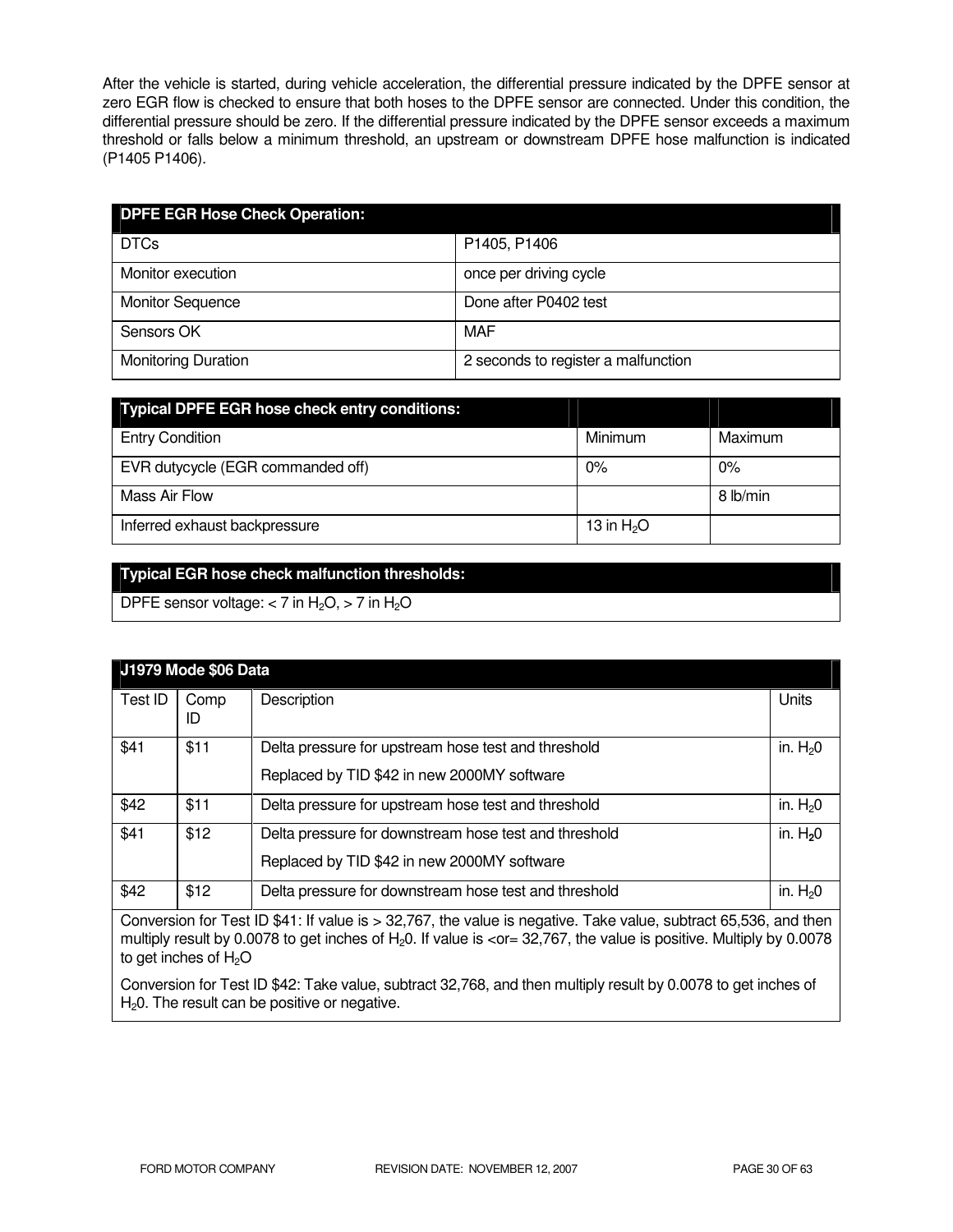After the vehicle has warmed up and normal EGR rates are being commanded by the PCM, the low flow check is performed. Since the EGR system is a closed loop system, the EGR system will deliver the requested EGR flow as long as it has the capacity to do so. If the EVR duty cycle is very high (greater than 80% duty cycle), the differential pressure indicated by the DPFE sensor is evaluated to determine the amount of EGR system restriction. If the differential pressure is below a calibratable threshold, a low flow malfunction in indicated (P0401).

| <b>EGR Flow Check Operation:</b> |                                      |
|----------------------------------|--------------------------------------|
| <b>DTCs</b>                      | P0401                                |
| Monitor execution                | once per driving cycle               |
| <b>Monitor Sequence</b>          | Done after P1405 and P1406 tests     |
| Sensors OK                       | CPS, ECT, IAT, MAF, TP               |
| <b>Monitoring Duration</b>       | 70 seconds to register a malfunction |

| <b>Typical EGR flow check entry conditions:</b> |         |                 |
|-------------------------------------------------|---------|-----------------|
| <b>Entry Condition</b>                          | Minimum | Maximum         |
| <b>EVR Dutycycle</b>                            | 80%     | 100%            |
| Engine RPM                                      |         | 2500 rpm        |
| Mass Air Flow Rate of Change                    |         | 6% program loop |
| Inferred manifold vacuum                        | 6 in Hg | 10 in Hg        |

### **Typical EGR flow check malfunction thresholds:**

DPFE sensor voltage:  $<$  6 in H<sub>2</sub>O

| J1979 Mode \$06 Data |         |                                               |           |
|----------------------|---------|-----------------------------------------------|-----------|
| Test ID              | Comp ID | Description                                   | Units     |
| \$4A                 | \$30    | Delta pressure for flow test and threshold    | in. $H20$ |
|                      |         | TID 4A replaced by 49 in new 2000 MY software |           |
| \$49                 | \$30    | Delta pressure for flow test and threshold    | in. $H20$ |
| \$4B                 | \$30    | EVR dutycycle for flow test and threshold     | percent   |

Conversion for Test ID \$4A: If value is > 32,767, the value is negative. Take value, subtract 65,536, and then multiply result by 0.0078 to get inches of  $H<sub>2</sub>0$ . If value is  $<$ or= 32,767, the value is positive. Multiply by 0.0078 to get inches of  $H_2O$ 

Conversion for Test ID \$4B: multiply by 0.0000305 to get percent dutycycle.

Conversion for Test ID \$49: Take value, subtract 32,768, then multiply result by 0.0078 to get inches of H<sub>2</sub>0. The result can be positive or negative.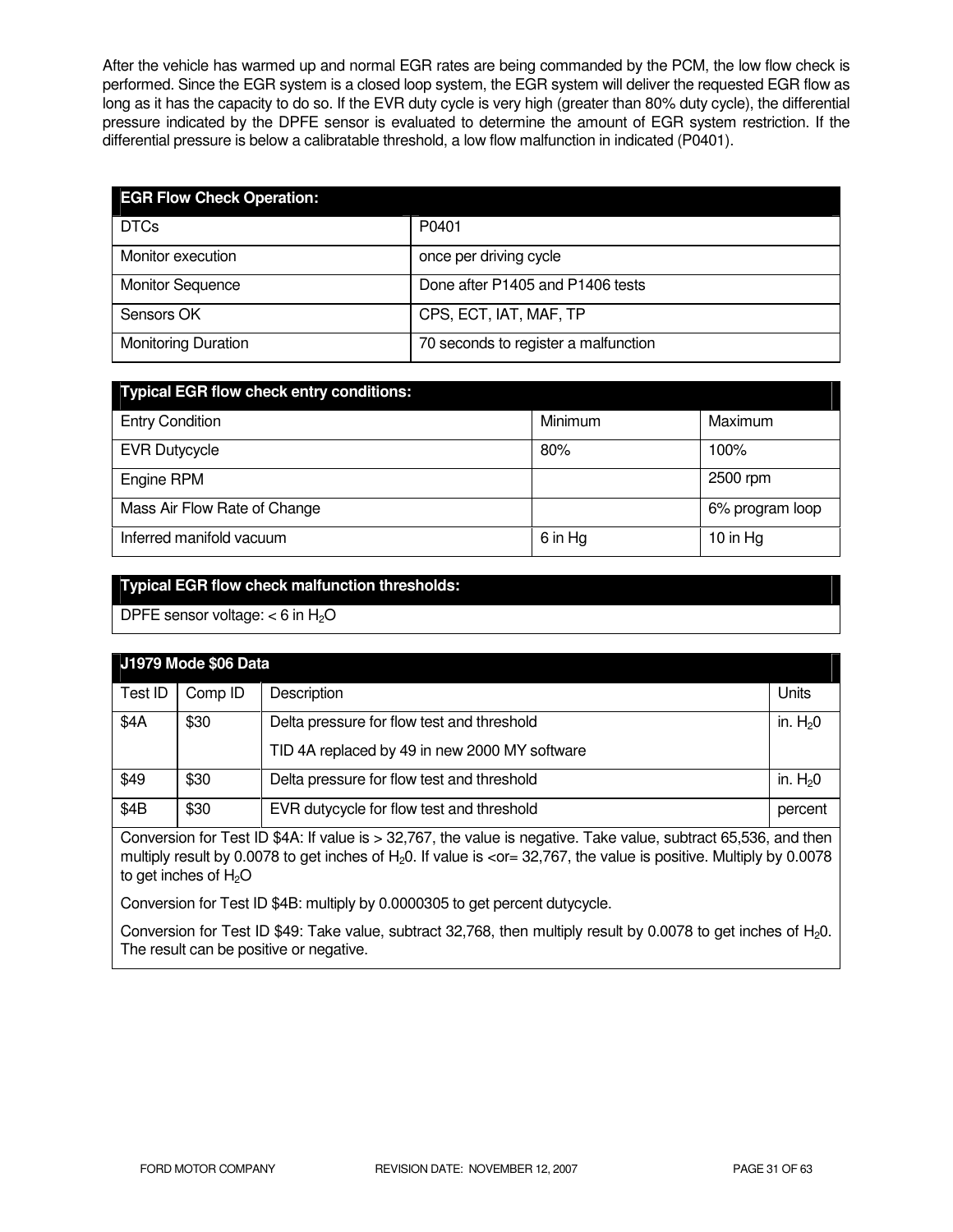Finally, the differential pressure indicated by the DPFE sensor is also checked at idle with zero requested EGR flow to perform the high flow check. If the differential pressure exceeds a calibratable limit, it indicates a stuck open EGR valve or debris temporarily lodged under the EGR valve seat (P0402).

| <b>EGR Stuck open Check Operation:</b> |                                      |  |
|----------------------------------------|--------------------------------------|--|
| <b>DTCs</b>                            | P0402                                |  |
| Monitor execution                      | once per driving cycle               |  |
| <b>Monitor Sequence</b>                | Done after P1400 and P1401 tests     |  |
| Sensors OK                             | CPS, ECT, IAT, MAF, TP               |  |
| <b>Monitoring Duration</b>             | 10 seconds to register a malfunction |  |

| <b>Typical EGR stuck open check entry conditions:</b> |         |         |
|-------------------------------------------------------|---------|---------|
| <b>Entry Condition</b>                                | Minimum | Maximum |
| EVR dutycycle (EGR commanded off)                     | 0%      | 0%      |
| Engine RPM (after EGR enabled)                        | at idle | idle    |

### **Typical EGR stuck open check malfunction thresholds:**

DPFE sensor voltage at idle versus engine-off signal: > 0.6 volts

| J1979 Mode \$06 Data                                                                                   |         |                                                  |       |
|--------------------------------------------------------------------------------------------------------|---------|--------------------------------------------------|-------|
| Test ID                                                                                                | Comp ID | <b>Description</b>                               | Units |
| \$45                                                                                                   | \$20    | Delta pressure for stuck open test and threshold | volts |
| Conversion for Test ID \$45: Multiply by 0.0156 to get A/D counts (0-1024) or 0.0000763 to get voltage |         |                                                  |       |

# **I/M Readiness Indication**

If the inferred ambient temperature is less than 32  $^{\circ}$ F, or greater than 140  $^{\circ}$ F, or the altitude is greater than 8,000 feet (BARO < 22.5 "Hg), the EGR monitor cannot be run reliably. In these conditions, a timer starts to accumulate the time in these conditions. If the vehicle leaves these extreme conditions, the timer starts decrementing, and, if conditions permit, will attempt to complete the EGR flow monitor. If the timer reaches 500 seconds, the EGR monitor is disabled for the remainder of the current driving cycle and the EGR Monitor I/M Readiness bit will be set to a "ready" condition after one such driving cycle.

Note: A few 2001 MY vehicles do have the above-described bypass logic. If an EGR malfunction is detected below 32 <sup>o</sup>F, and the EGR system/monitor has been disabled, the EGR Monitor I/M Readiness bit will retain its current status (possibly "not ready" if DTCs had been recently erased).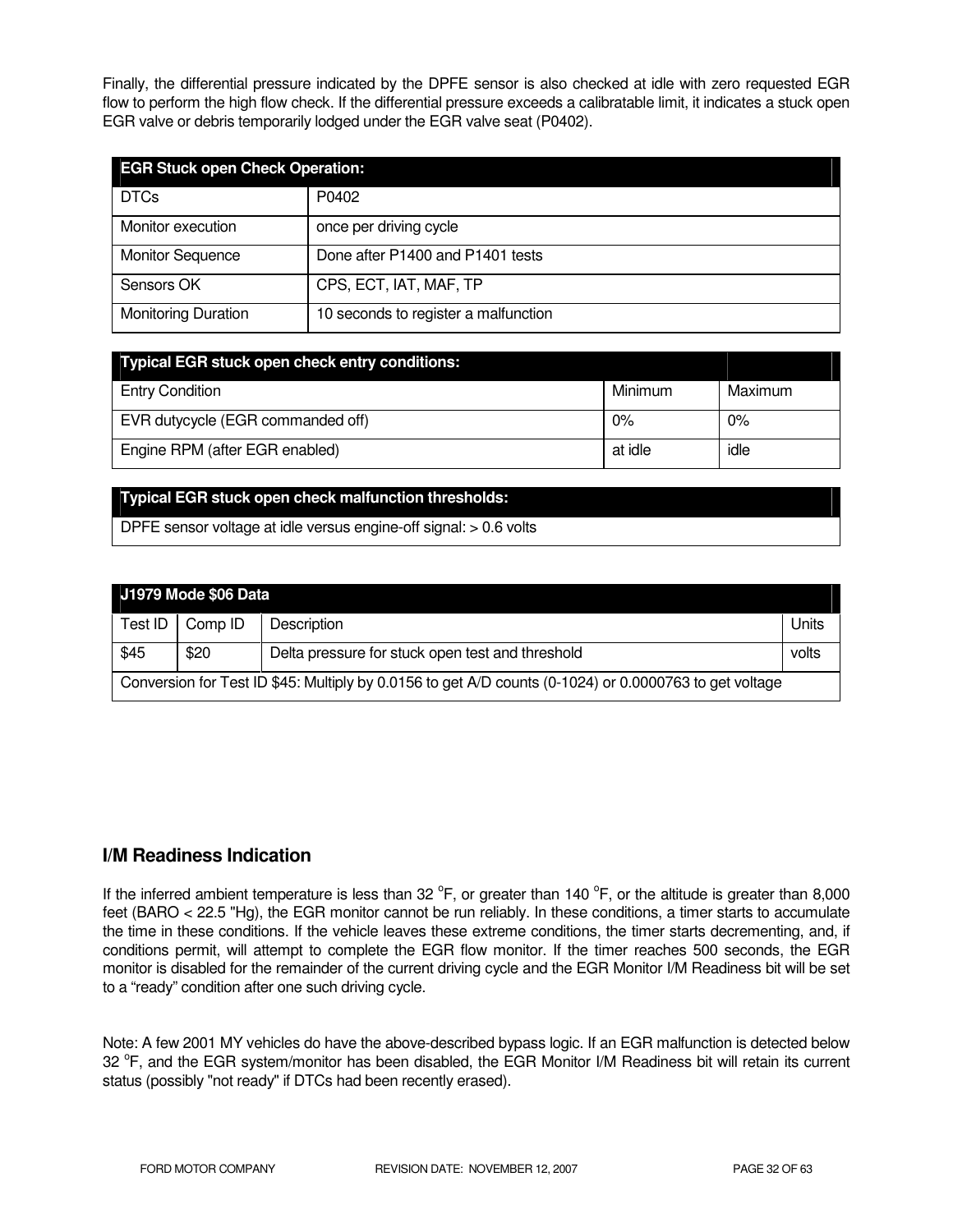# Stepper Motor EGR System Monitor

The Electric Stepper Motor EGR System uses an electric stepper motor to directly actuate an EGR valve rather than using engine vacuum and a diaphragm on the EGR valve. The EGR valve in controlled by commanding from 0 to 52 discreet increments or "steps" to get the EGR valve from a fully closed to fully open position. The position of the EGR valve determines the EGR flow. Because there is no EGR valve position feedback, monitoring for proper EGR flow requires the addition of a MAP sensor.

The Stepper Motor EGR Monitor consists of an electrical and functional test that checks the stepper motor and the EGR system for proper flow.

The stepper motor electrical test is a continuous check of the four electric stepper motor coils and circuits to the PCM. A malfunction is indicated if an open circuit, short to power, or short to ground has occurred in one or more of the stepper motor coils for a calibrated period of time. If a malfunction has been detected, the EGR system will be disabled, and additional monitoring will be suspended for the remainder of the driving cycle, until the next engine start-up.

| <b>EGR Stepper Monitor Electrical Check Operation:</b> |                                     |  |
|--------------------------------------------------------|-------------------------------------|--|
| <b>DTCs</b>                                            | P0403                               |  |
| Monitor execution                                      | continuous                          |  |
| <b>Monitor Sequence</b>                                | none                                |  |
| Sensors OK                                             |                                     |  |
| <b>Monitoring Duration</b>                             | 4 seconds to register a malfunction |  |

### **Stepper motor electrical check entry conditions:**

Battery voltage > 11.0 volts

### **Typical EGR electrical check malfunction thresholds:**

"Smart" Coil Output Driver status indicates open or short to ground, or short to power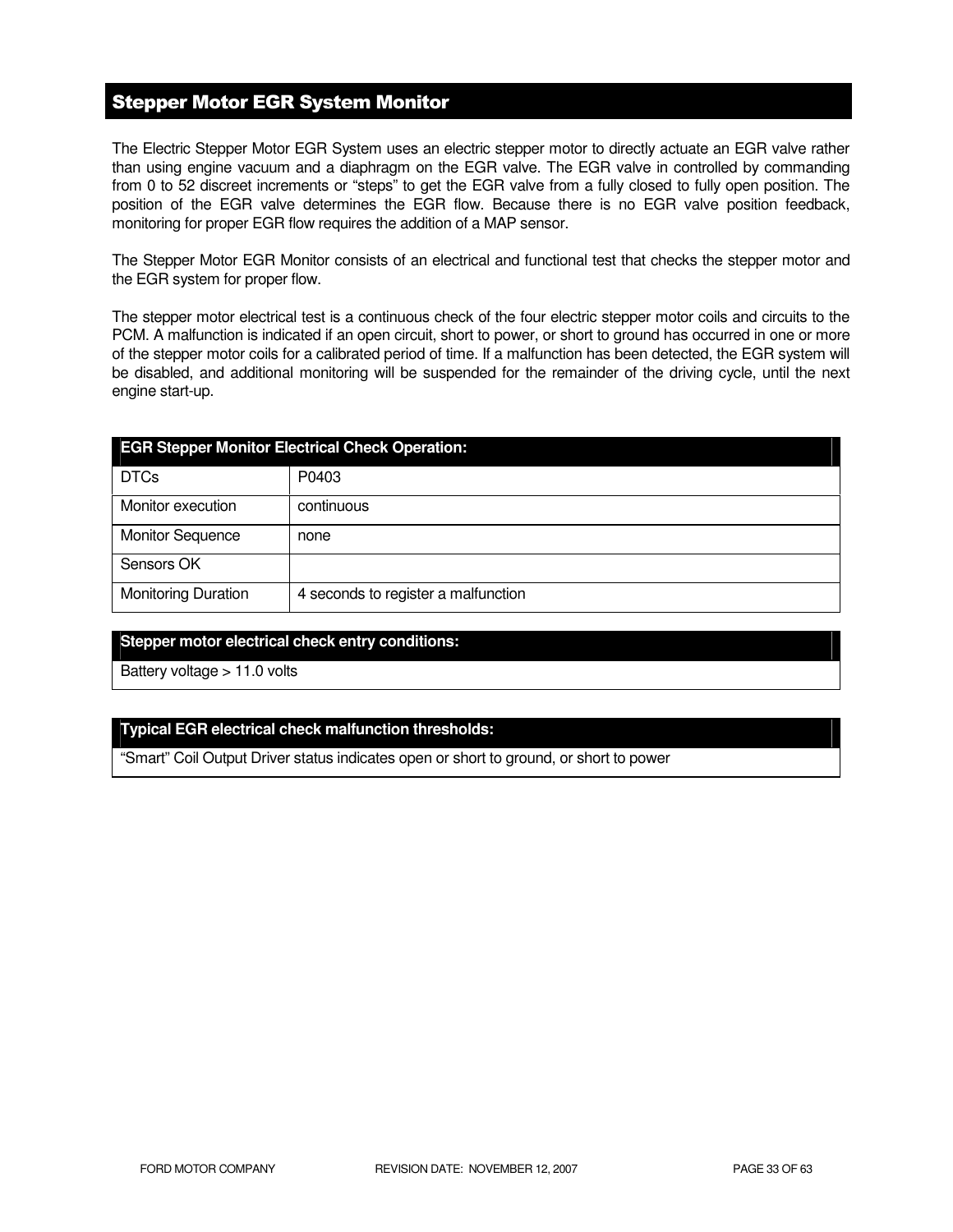EGR flow is monitored using an analog Manifold Absolute Pressure Sensor (MAP). If a malfunction has been detected in the MAP sensor, the EGR monitor will not perform the EGR flow test.

The MAP sensor is checked for opens, shorts, or out-of-range values by monitoring the analog-to-digital (A/D) input voltage.

| <b>MAP Sensor Check Operation</b> |                                           |
|-----------------------------------|-------------------------------------------|
| <b>DTCs</b>                       | P0107 (low voltage), P0108 (high voltage) |
| Monitor execution                 | continuous                                |
| <b>Monitor Sequence</b>           | none                                      |
| Sensors OK                        | not applicable                            |
| <b>Monitoring Duration</b>        | 5 seconds to register a malfunction       |

### **MAP electrical check entry conditions:**

Battery voltage > 11.0 volts

# **Typical MAP sensor check malfunction thresholds:**

Voltage < 0.024 volts or voltage > 4.96 volts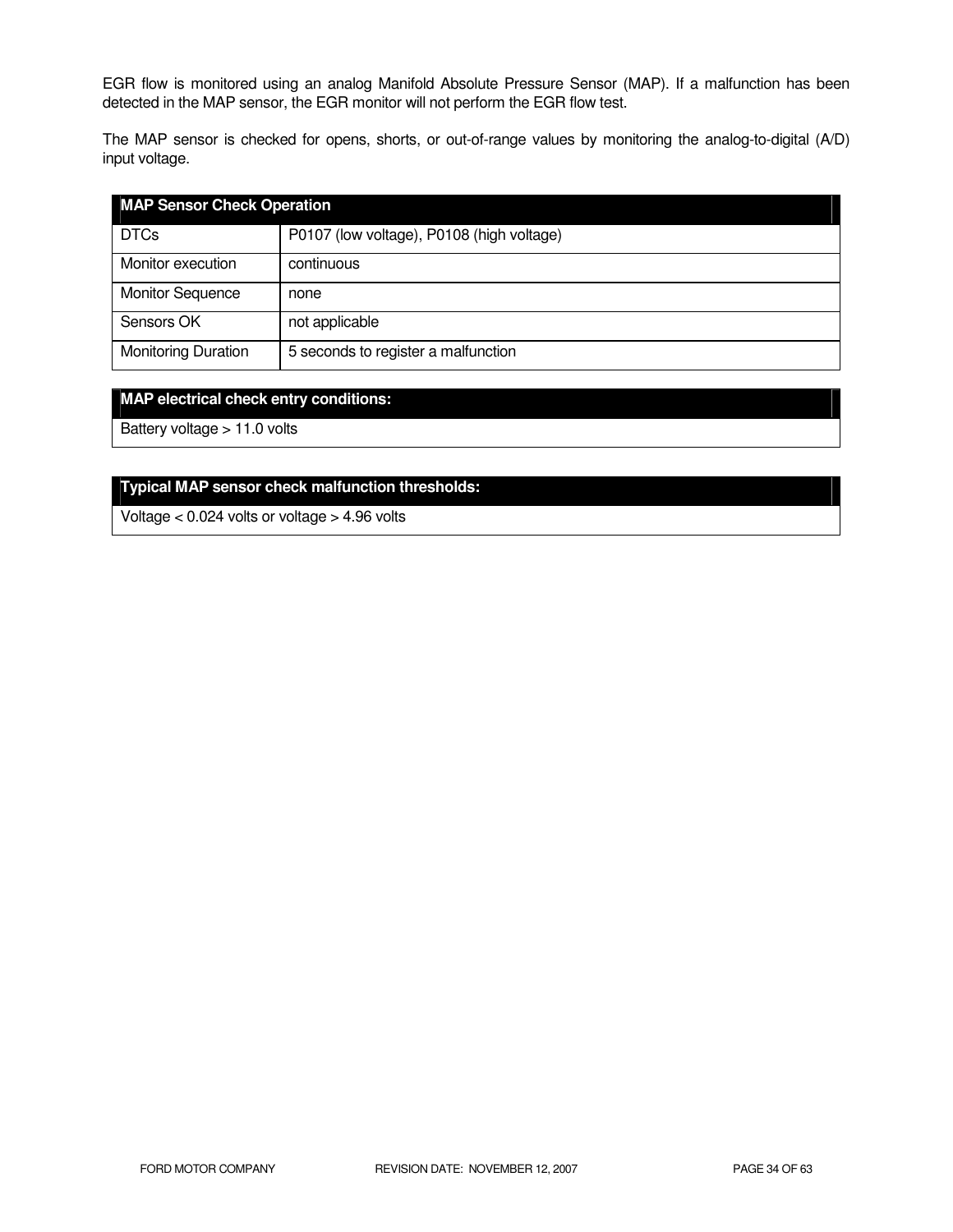After the vehicle has warmed up and normal EGR rates are being commanded by the PCM, the EGR flow check is performed. The flow test is performed once per drive-cycle when a minimum amount of EGR is requested and the remaining entry conditions required to initiate the test are satisfied. If a malfunction is detected, the EGR system as well as the EGR monitor is disabled until the next engine start-up.

The EGR flow test is done by observing the behavior of two different values of MAP - the analog MAP sensor reading, and inferred MAP, (MAP calculated from the Mass Air Flow Sensor, throttle position, rpm, BARO, etc.). During normal, steady-state operating conditions, EGR is intrusively commanded on to a specified percentage. Then, EGR is commanded off. If the EGR system is working properly, there is a significant difference in both the observed and the calculated values of MAP, between the EGR-on and the EGR-off states.

When the flow test entry condition have been satisfied, EGR is commanded to flow at a calibrated test rate (about 10%). At this time, the value of MAP is recorded (EGR-On MAP). The value of inferred MAP EGR-On IMAP is also recorded. Next the EGR is commanded off (0%). Again, the value of MAP is recorded (EGR-Off MAP). The value of EGR-Off IMAP is also recorded. Typically, 7 such On/Off samples are taken. After all the samples have been taken, the average EGR-On MAP, EGR-On IMAP, EGR-Off MAP and EGR-Off IMAP values are stored.

Next, the differences between the EGR-On and EGR-Off values are calculated:

| MAP-delta = EGR-On MAP - EGR-Off MAP_   | (analog MAP)   |  |
|-----------------------------------------|----------------|--|
| IMAP delta = EGR-On IMAP - EGR-Off IMAP | (inferred MAP) |  |

If the sum of MAP-delta and IMAP-delta exceeds a maximum threshold or falls below a minimum threshold, a P0400 high or low flow malfunction is registered.

As an additional check, if the EGR-On MAP exceeds a maximum threshold (BARO - a calibrated value), a P0400 low flow malfunction is registered. This test detects reduced EGR flow on systems where the MAP pickup point is not located in the intake manifold, but is located just upstream of the EGR valve, in the EGR delivery tube.

Note: BARO is inferred at engine startup using the KOEO MAP sensor reading. It is updated during high, partthrottle, high rpm engine operation.

# **I/M Readiness Indication**

If the inferred ambient temperature is less than 20  $^{\circ}$ F, greater than 130  $^{\circ}$ F, or the altitude is greater than 8,000 feet (BARO < 22.5 "Hg), the EGR flow test cannot be reliably done. In these conditions, the EGR flow test is suspended and a timer starts to accumulate the time in these conditions. If the vehicle leaves these extreme conditions, the timer starts decrementing, and, if conditions permit, will attempt to complete the EGR flow monitor. If the timer reaches 500 seconds, the EGR flow test is disabled for the remainder of the current driving cycle and the EGR Monitor I/M Readiness bit will be set to a "ready" condition after one such driving cycle. Starting in the 2002 MY, vehicles will require two such driving cycles for the EGR Monitor I/M Readiness bit to be set to a "ready" condition.

| <b>EGR Flow Check Operation:</b> |                                                          |
|----------------------------------|----------------------------------------------------------|
| <b>DTCs</b>                      | P0400                                                    |
| Monitor execution                | once per driving cycle                                   |
| <b>Monitor Sequence</b>          | None                                                     |
| Sensors OK                       | CKP, ECT, IAT, MAF, MAP, TP, BARO not available yet      |
| <b>Monitoring Duration</b>       | 15 seconds to register a malfunction (assumes 4 samples) |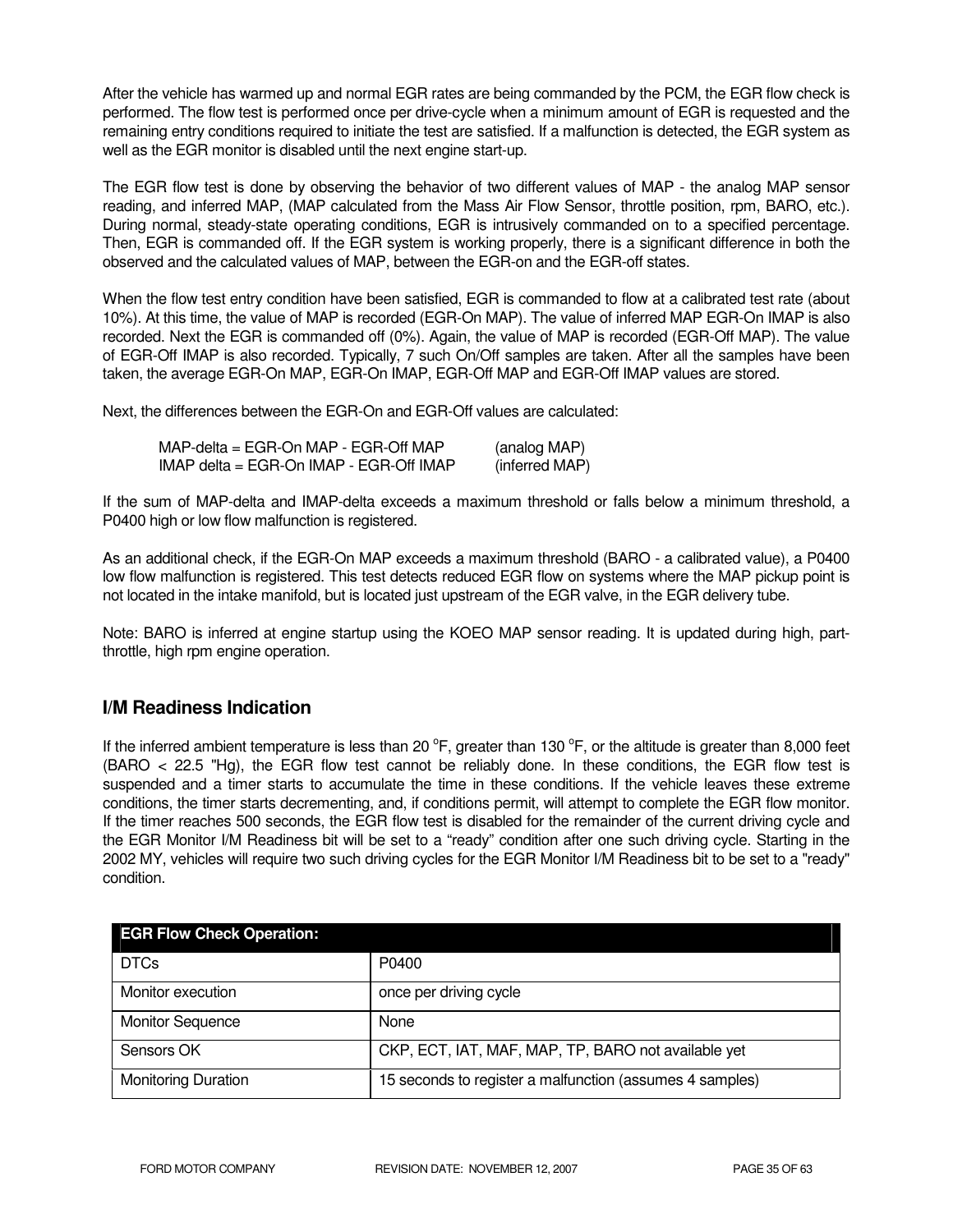| <b>Typical EGR flow check entry conditions:</b>                                             |                        |             |
|---------------------------------------------------------------------------------------------|------------------------|-------------|
| <b>Entry Condition</b>                                                                      | Minimum                | Maximum     |
| <b>Desired EGR Mass Flow</b>                                                                | $> 0$ lb/min           |             |
| Engine RPM                                                                                  | 1450 rpm               | 2700 rpm    |
| Inferred Ambient Air Temperature                                                            | $20^{\circ}$ F         | 140 °F      |
| <b>Engine Coolant Temperature</b>                                                           | 164 °F                 |             |
| <b>Relative Throttle Position</b>                                                           | 0.09 volts             | 0.6 volts   |
| Engine Load                                                                                 | 42%                    | 63%         |
| Vehicle Speed                                                                               | 47 mph                 | 56 mph      |
| Engine RPM Steady (change/0.050 sec)                                                        |                        | 50 rpm      |
| Throttle Position Steady (change/0.050 sec)                                                 |                        | 0.024 volts |
| Engine Load Steady (change/0.050 sec)                                                       |                        | 1.5%        |
| <b>BARO</b>                                                                                 | 22.5 "Hg               |             |
| O2 sensor tests not running: amplitude test, open-<br>loop downstream forced-excursion test |                        |             |
| No accessory state changes:                                                                 | Neutral/Drive,         |             |
|                                                                                             | A/C On/Off,            |             |
|                                                                                             | Low Speed Fan On/Off,  |             |
|                                                                                             | Power Steering On/Off, |             |
|                                                                                             | High Speed Fan On/Off  |             |

# **Typical EGR flow check malfunction thresholds:**  Sum of MAP-delta and IMAP delta < 0.62 " Hg or

Sum of MAP-delta and IMAP delta > 8.00 " Hg or  $EGR$ -On MAP  $>$  BARO  $-0$ 

|                                                                                                                                      | J1979 Mode \$06 Data |                                                    |       |
|--------------------------------------------------------------------------------------------------------------------------------------|----------------------|----------------------------------------------------|-------|
| Test ID                                                                                                                              | Comp ID              | Description                                        | Units |
| 4E                                                                                                                                   | 31                   | Sum of MAP-delta and IMAP delta and max. threshold | in Hg |
| 4E                                                                                                                                   | 31                   | Sum of MAP-delta and IMAP delta and min. threshold | in Hg |
| 4F                                                                                                                                   | 00                   | EGR-On MAP and max threshold                       | in Hg |
| Conversion for Test ID 4E and 4F: Take value and multiply result by 0.0078125 to get inches of Hg. The<br>result is always positive. |                      |                                                    |       |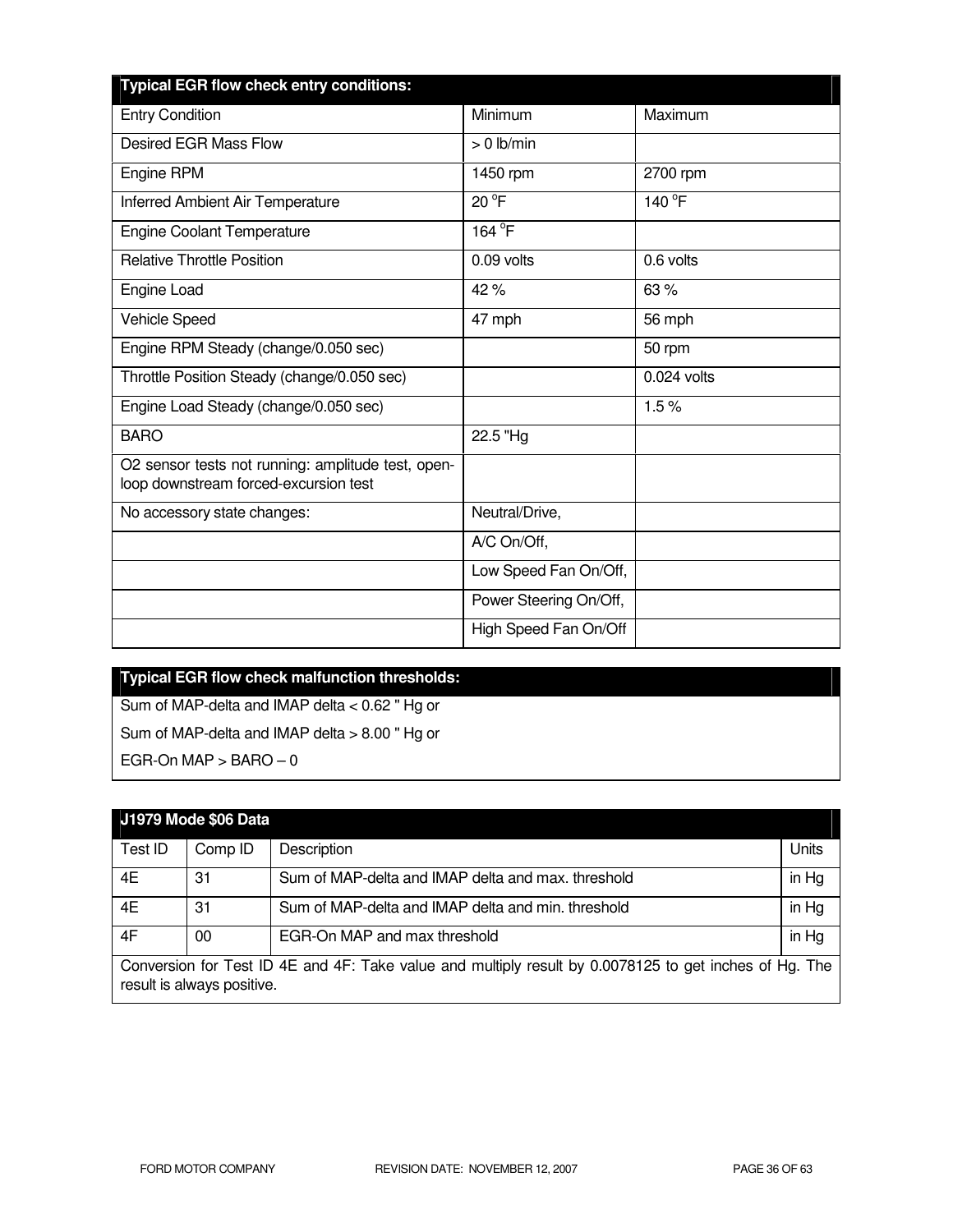# PCV System Monitor

Ford plans to comply with the PCV monitoring requirements by modifying the current PCV system design. The PCV valve will be installed into the rocker cover using a quarter-turn cam-lock design to prevent accidental disconnection. High retention force molded plastic lines will be used from the PCV valve to the intake manifold. The diameter of the lines and the intake manifold entry fitting will be increased so that inadvertent disconnection of the lines after a vehicle is serviced will cause either an immediate engine stall or will not allow the engine to be restarted. Some vehicles will incorporate such designs beginning in the 2001 MY

# Thermostat Monitor

Ford plans to comply with the thermostat monitoring requirement by using a slightly-modified version of the current "Insufficient temperature for closed-loop" test (P0125). (See CCM description below.)

If the engine is being operated in a manner that is generating sufficient heat, the engine coolant temperature (ECT) or cylinder head temperature (CHT) should warm up in a predictable manner. A timer is incremented while the engine is at moderate load and vehicle speed is above a calibrated limit. The target/minimum timer value is based on ambient air temperature at start-up. If the timer exceeds the target time and ECT/CHT has not warmed up to the target temperature, a malfunction is indicated. The test runs if the start-up IAT temperature is below the target temperature. A 2-hour engine-off soak time is required to erase a pending or confirmed DTC. This feature prevents false-passes where engine coolant temperature rises after the engine is turned off during a short engine-off soak.

The target temperature is calibrated to the thermostat regulating temperature minus 20  $\rm{^oF}$ . For a typical 195  $\rm{^oF}$ thermostat, the warm-up temperature would be calibrated to 175  $\degree$ F. This test is being phased in starting in the 2000 MY. A vehicle which is not part of the thermostat monitor phase-in utilizes a 140  $\rm{^oF}$  warm-up temperature.

| Insufficient Temperature for Closed Loop Check Operation: |                                                                               |  |
|-----------------------------------------------------------|-------------------------------------------------------------------------------|--|
| <b>DTCs</b>                                               | P0125                                                                         |  |
| Monitor execution                                         | once per driving cycle                                                        |  |
| <b>Monitor Sequence</b>                                   | none                                                                          |  |
| Sensors OK                                                |                                                                               |  |
| <b>Monitoring Duration</b>                                | 300 to 800 seconds within test entry conditions, based on ambient temperature |  |

| <b>Typical P0125 check entry conditions:</b>          |               |                  |
|-------------------------------------------------------|---------------|------------------|
| <b>Entry Condition</b>                                | Minimum       | Maximum          |
| Vehicle speed                                         | 15 mph        |                  |
| Intake Air Temp at Start-up                           | $20^{\circ}F$ | Target ECT temp. |
| Engine Load                                           | 30%           |                  |
| Engine off (soak) time to clear pending/confirmed DTC | 2 hours       |                  |

### **Typical P0125 check malfunction thresholds:**

Time period expired without reaching 175 °F target ECT temperature.

Time period is 300 to 800 seconds based on ambient temperature at start-up.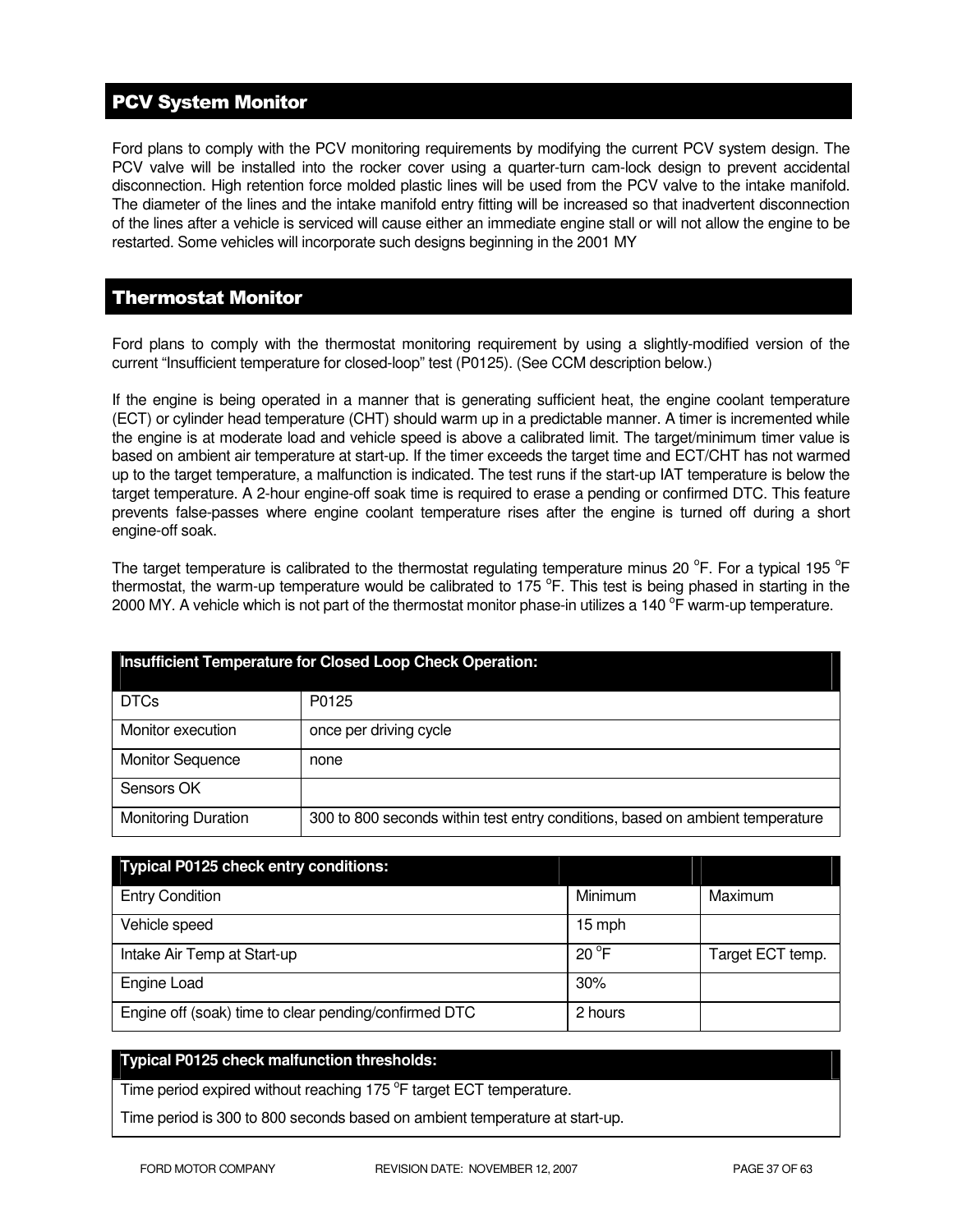# Comprehensive Component Monitor - Engine

### Engine Inputs

Analog inputs such as Intake Air Temperature (P0112, P0113), Engine Coolant Temperature (P0117, P0118), Cylinder Head Temperature (P1289. P1290), Mass Air Flow (P0102, P0103) and Throttle Position (P0122, P0123, P1120), Fuel Temperature (P0182, P0183) are checked for opens, shorts, or out-of-range values by monitoring the analog -to-digital (A/D) input voltage.

| <b>Analog Sensor Check Operation:</b> |                                                                      |  |
|---------------------------------------|----------------------------------------------------------------------|--|
| <b>DTCs</b>                           | P0112, P0113, P0117, P0118, P0102, P0103, P0122, P0123, P1289, P1290 |  |
| Monitor execution                     | continuous                                                           |  |
| <b>Monitor Sequence</b>               | none                                                                 |  |
| Sensors OK                            | not applicable                                                       |  |
| <b>Monitoring Duration</b>            | 5 seconds to register a malfunction                                  |  |

#### **Typical analog sensor check malfunction thresholds:**

Voltage < 0.20 volts or voltage > 4.80 volts

The MAF and TP sensors are cross-checked to determine whether the sensor readings are rational and appropriate for the current operating conditions. (P1121/P0068)

| <b>MAF/TP Rationality Check Operation:</b> |                                        |  |
|--------------------------------------------|----------------------------------------|--|
| <b>DTCs</b>                                | P1121                                  |  |
| Monitor execution                          | Continuous                             |  |
| <b>Monitor Sequence</b>                    | None                                   |  |
| Sensors OK                                 |                                        |  |
| <b>Monitoring Duration</b>                 | 3 seconds within test entry conditions |  |

| <b>Typical MAF/TP rationality check entry conditions:</b> |                 |                     |  |
|-----------------------------------------------------------|-----------------|---------------------|--|
| <b>Entry Condition</b>                                    | Minimum         | Maximum             |  |
| Engine RPM                                                | 1000 rpm        | minimum of 3800 rpm |  |
| <b>Engine Coolant Temp</b>                                | 100 $\degree$ F |                     |  |

### **Typical MAF/TP rationality check malfunction thresholds:**

Load  $> 60\%$  and TP  $< 2.4$  volts

Load  $<$  30% and TP  $>$  2.4 volts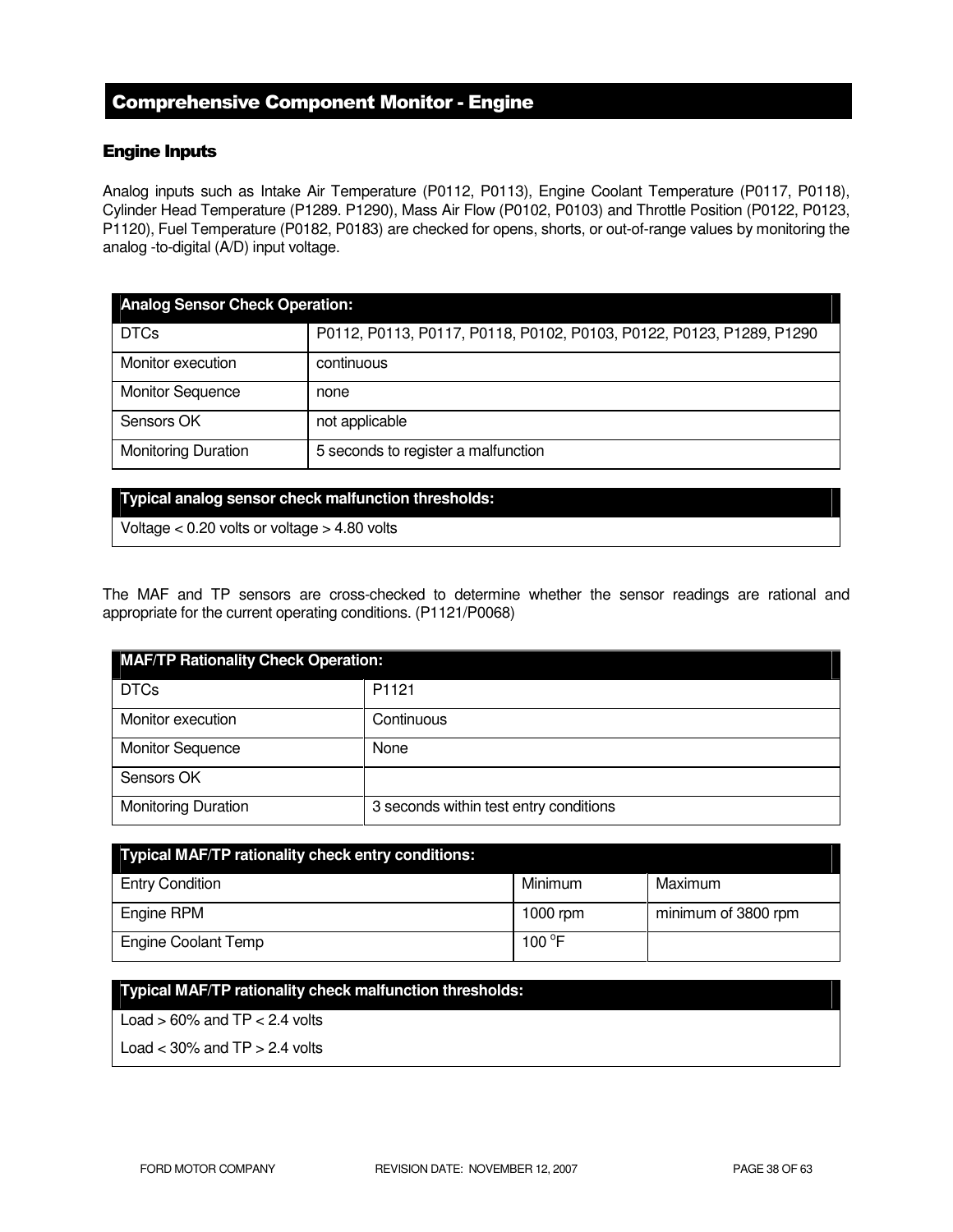The ECT warm-up time is also monitored. If ECT fails to reach a minimum temperature (140 °F) within a specified time period, an "insufficient temp for closed loop" malfunction is indicated (P0125). (See Thermostat monitoring section.)

### **Miscellaneous**

Loss of Keep Alive Memory (KAM) power (a separate wire feeding the PCM) results is a P1633 DTC and immediate MIL illumination on most applications. (Some 2000 MY applications require 2 driving cycles.)

Vehicles that require tire/axle information to be programmed into the Vehicle ID block (VID) will store a P1639 if the VID block is not programmed or corrupted.

### Ignition

Distributor Ignition systems (TFI) are no longer in production. Electronic Ignition systems (Electronic Distributorless Ignition System - EDIS or Coil on Plug - COP) systems are being used on all applications.

The EDIS system uses a chip to process the 36 (or 40) tooth crankshaft position signal, generate a low data rate PIP signal for the PCM microprocessor and control a 4 or 6 terminal coil pack which fires a pair of spark plugs. One of these sparkplugs is on the compression stroke, while the other is on the exhaust stroke. The EDIS chip can be incorporated within the PCM or in a separate ignition control module.

The COP system also uses an EDIS chip in the same way as described above, however, each sparkplug has it's own coil which is fired only once on the compression stroke.

The ignition system is checked by monitoring three ignition signals during normal vehicle operation:

Profile Ignition Pickup (CKP, commonly known as PIP), the timing reference signal derived from the crankshaft 36-tooth wheel and processed by the EDIS chip. PIP is a 50% duty cycle, square wave signal that has a rising edge at 10 deg BTDC.

Camshaft IDentification (CMP, commonly known at CID), a signal derived from the camshaft to identify the #1 cylinder

Ignition Diagnostic Monitor (IDM), a signal that indicates that the primary side of the coil has fired. This signal is received as a digital pulse width signal from the EDIS chip. The EDIS chip determines if the current flow to the ignition coil reaches the required current (typically 5.5 Amps for COP, 3.0 to 4.0 Amps for DIS) within a specified time period (typically > 200 microseconds for both COP and DIS). The EDIS chip also outputs status information when the engine is not running.

First, the relationship between successive PIP events is evaluated to determine whether the PIP signal is rational. Too large a change in 3 successive PIP indicates a missing or noisy PIP signal (P0320). Next, the CMP edge count is compared to the PIP edge count. If the proper ratio of CMP events to PIP events is not being maintained (for example, 1 CMP edge for every 8 PIP edges for an 8-cylinder engine), it indicates a missing or noisy CMP signal (P0340). Finally, the relationship between IDM edges and PIP edges is evaluated. If there is not an IDM edge (coil firing) for every PIP edge (commanded spark event), the PCM will look for a pattern of failed IDM events to determine which ignition coil has failed. If the ignition coil cannot be identified or if the engine is running and there are no IDM edges, the IDM circuit is malfunctioning (P1351).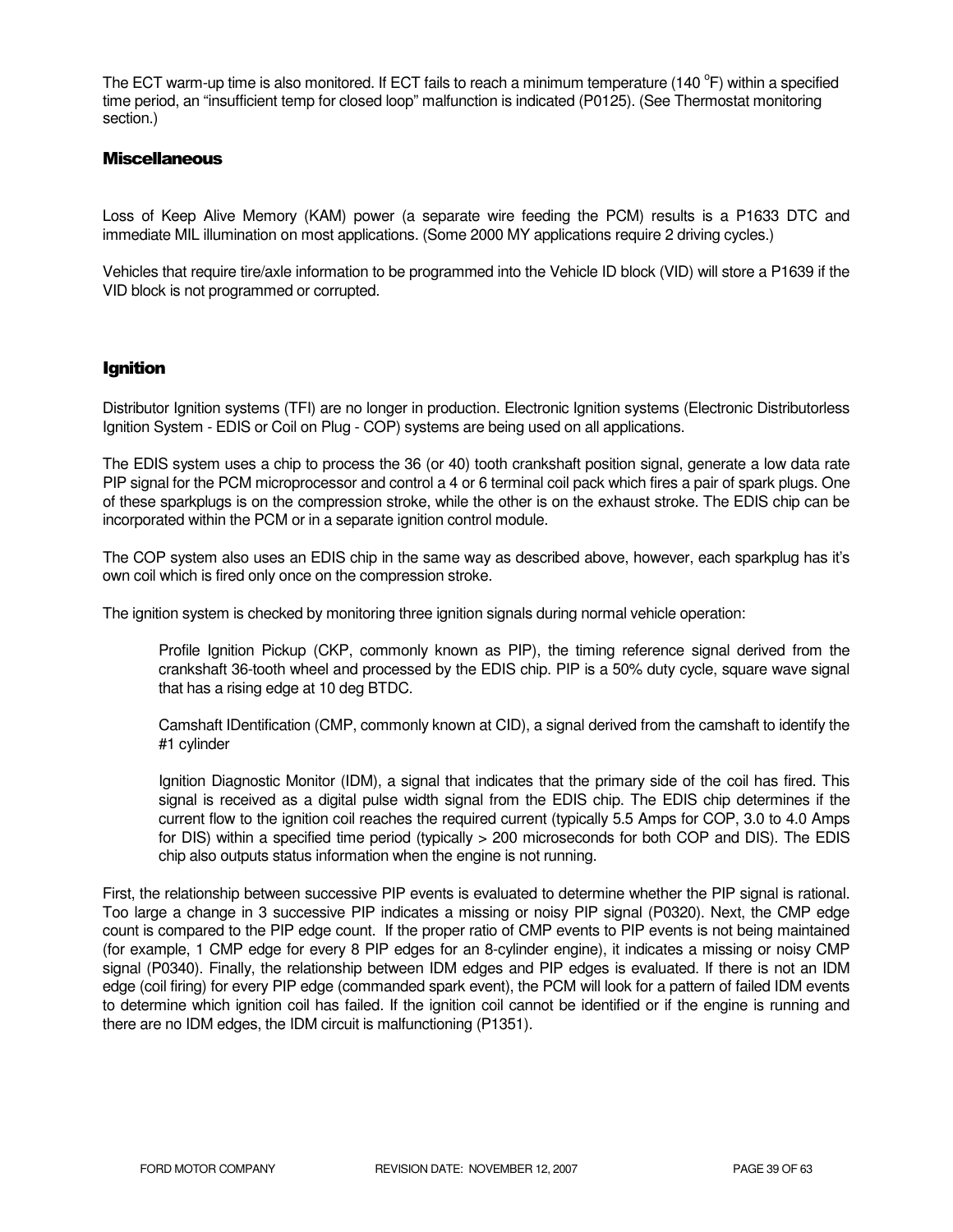| Ignition System Check Operation: |                              |
|----------------------------------|------------------------------|
| <b>DTCs</b>                      | P0320 (CKP),                 |
|                                  | P0340 (CMP)                  |
|                                  | P0351 - P0360 (Coil primary) |
| Monitor execution                | continuous                   |
| <b>Monitor Sequence</b>          | none                         |
| Sensors OK                       |                              |
| <b>Monitoring Duration</b>       | <5 seconds                   |

| Typical ignition check entry conditions: |           |                     |
|------------------------------------------|-----------|---------------------|
| <b>Entry Condition</b>                   | Minimum   | Maximum             |
| Engine RPM for CKP, CMP                  | $200$ rpm |                     |
| Engine RPM for coil primary              | $200$ rpm | minimum of 3200 rpm |

### **Typical ignition check malfunction thresholds:**

For PIP: Time between PIP edges: > 350 milliseconds

Ratio of current PIP period to last two periods: < 0.75, > 1.75

For CMP: Ratio of PIP events to CMP events: 4:1, 6:1, 8:1 or 10:1 based on engine cyl.

For coils: Ratio of PIP events to IDM events: 1:1

If an ignition coil primary circuit failure is detected for a single cylinder or coil pair, the fuel injector to that cylinder or cylinder pair will be shut off for 30 seconds to prevent catalyst damage. Up to two cylinders may be disabled at the same time on 6 and 8 cylinder engines and one cylinder is disabled on 4 cylinder engines. After 30 seconds, the injector is re-enabled. If an ignition coil primary circuit failure is again detected, (about 0.10 seconds), the fuel injector will be shut off again and the process will repeat until the fault is no longer present. Note that engine misfire can trigger the same type of fuel injector disablement.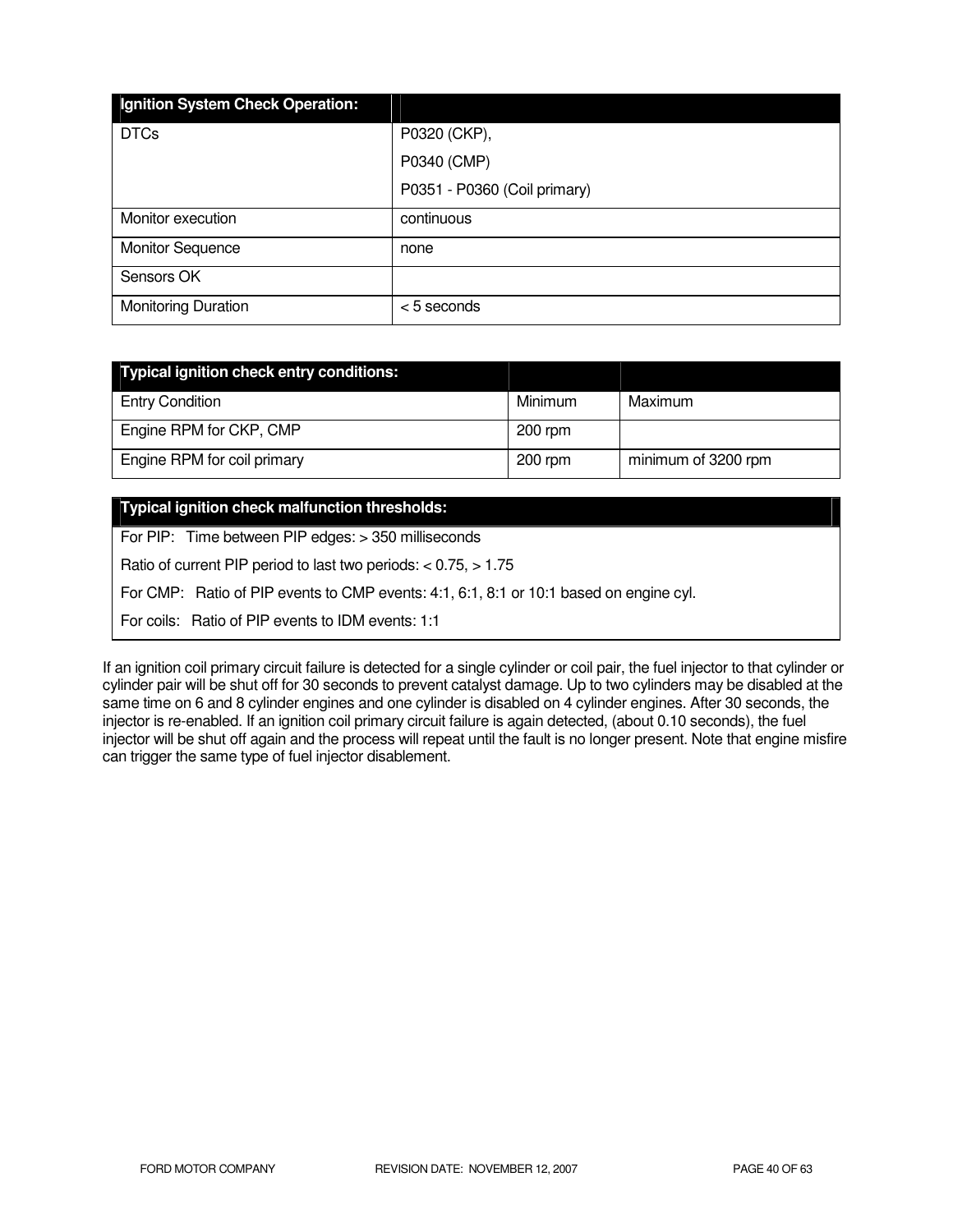# Engine Outputs

The Idle Air Control (IAC) solenoid is checked electrically for open and shorts (P1504 or P0511) and is functionally checked by monitoring the closed loop idle speed correction required to maintain the desired idle rpm. If the proper idle rpm cannot be maintained and the system has a high rpm (+100) or low rpm error (-200) greater than the malfunction threshold, an IAC malfunction is indicated. (P1506 or P0507, P1507or P0506)

| <b>IAC Check Operation:</b> |                                 |
|-----------------------------|---------------------------------|
| <b>DTCs</b>                 | P1504 (opens/shorts)            |
|                             | P1506 (functional - overspeed)  |
|                             | P1507 (functional - underspeed) |
| Monitor execution           | once per driving cycle          |
| <b>Monitor Sequence</b>     | None                            |
| Sensors OK                  |                                 |
| <b>Monitoring Duration</b>  | 30 seconds                      |

| <b>Typical IAC functional check entry conditions:</b>    |            |         |
|----------------------------------------------------------|------------|---------|
| <b>Entry Condition</b>                                   | Minimum    | Maximum |
| <b>Engine Coolant Temp</b>                               | 150 °F     |         |
| Time since engine start-up                               | 30 seconds |         |
| Closed loop fuel                                         | Yes        |         |
| Throttle Position (at idle, closed throttle, no dashpot) | Closed     | Closed  |

### **Typical IAC functional check malfunction thresholds:**

For underspeed error: Actual rpm 100 rpm below target, closed-loop IAC correction > 1 lb/min

For overspeed error: Actual rpm 200 rpm above target, closed-loop IAC correction < .2 lb/min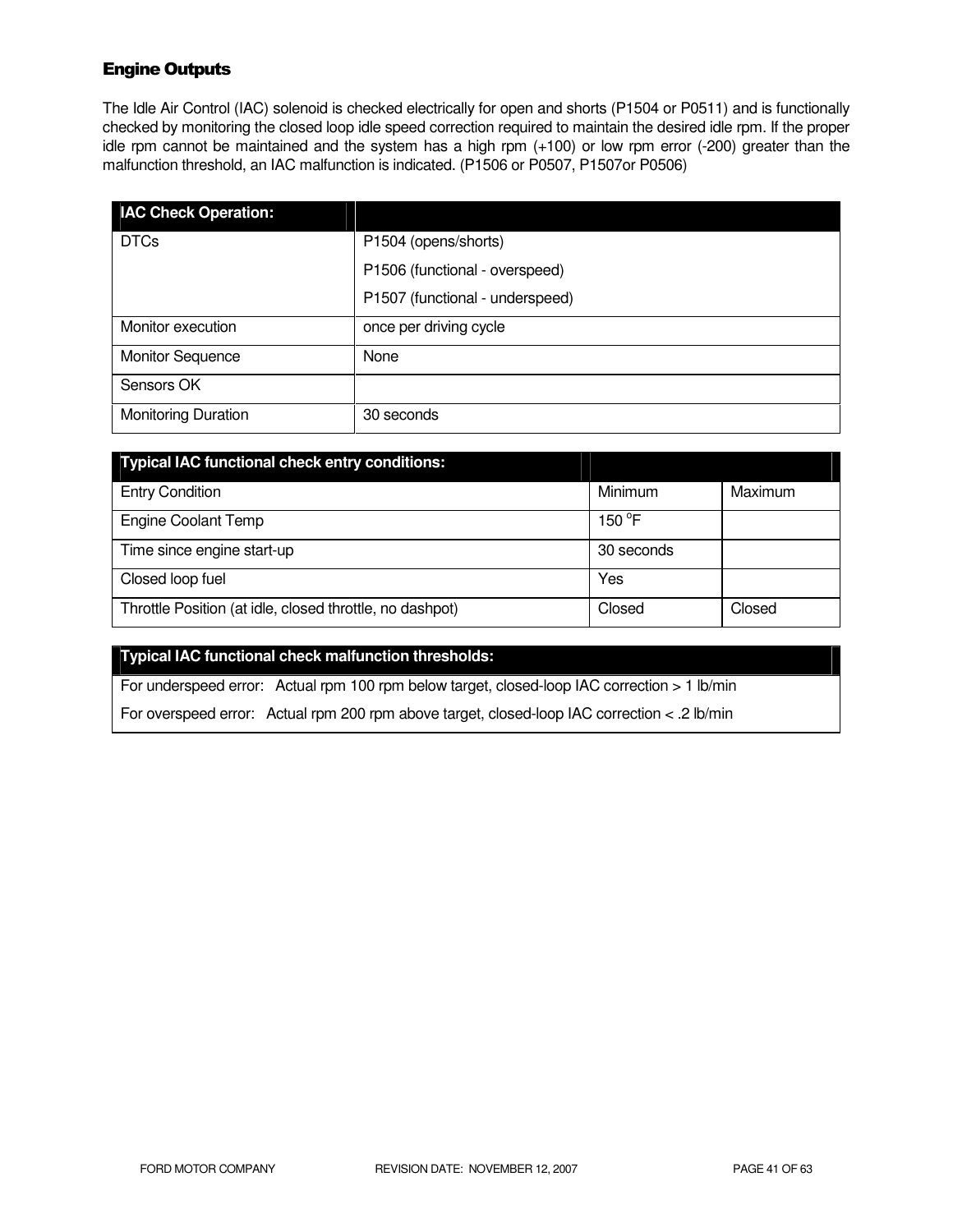The Intake Manifold Runner Control (IMRC) is a system which uses dual intake runners to supply air to each cylinder. The secondary runners are normally closed, but the PCM opens them under high rpm conditions when the driver is demanding additional power from the engine. The IMRC system can be actuated using a single electric motor or dual vacuum motors. The IMRC system is functionally checked by monitoring the runner control plates using switches. If the actual position of the runner control plates does not match the commanded position, a malfunction of the IMRC system is indicated.

| <b>IMRC System Check Operation:</b> |                                                    |
|-------------------------------------|----------------------------------------------------|
| <b>DTCs</b>                         | P1516 - IMRC input switch electrical check, Bank 1 |
|                                     | P1517 - IMRC input switch electrical check, Bank 2 |
|                                     | P1520 - IMRC output electrical check               |
|                                     | P1518 - IMRC stuck open, electric operated         |
|                                     | P1537 - IMRC stuck open, vacuum operated, Bank 1   |
|                                     | P1538 - IMRC stuck open, vacuum operated, Bank 2   |
| Monitor execution                   | continuous                                         |
| <b>Monitor Sequence</b>             | None                                               |
| Sensors OK                          |                                                    |
| <b>Monitoring Duration</b>          | 5 seconds                                          |

### **Typical IMRC functional check malfunction thresholds**

IMRC plates do not match commanded position (functional)

IMRC switches open/shorted (electrical)

Camshaft Position Control (also known as Variable Cam Timing) is a system that is able to advance and retard camshaft timing relative to the crankshaft. This phasing is controlled by a duty-cycled output. The output driver is checked electrically for opens and shorts (P1380). The system is checked functionally by monitoring the closed loop phase control correction. If the proper phasing cannot be maintained and the system has an advance or retard error greater than the malfunction threshold, a CPC control malfunction is indicated (P1381or P1383).

| <b>Camshaft Position Control System Check Operation:]</b> |                                                   |  |
|-----------------------------------------------------------|---------------------------------------------------|--|
| <b>DTCs</b>                                               | P1380 (CPC output electrical check)               |  |
|                                                           | P1381 (CPC timing over-advanced functional check) |  |
|                                                           | P1383 (CPC timing over-retarded functional check) |  |
| Monitor execution                                         | Continuous                                        |  |
| <b>Monitor Sequence</b>                                   | ECT > 150 °F                                      |  |
| Sensors OK                                                |                                                   |  |
| <b>Monitoring Duration</b>                                | 5 seconds                                         |  |

### **Typical CPC functional check malfunction thresholds:**

timing over-advanced/over-retarded by > 10 crankshaft degrees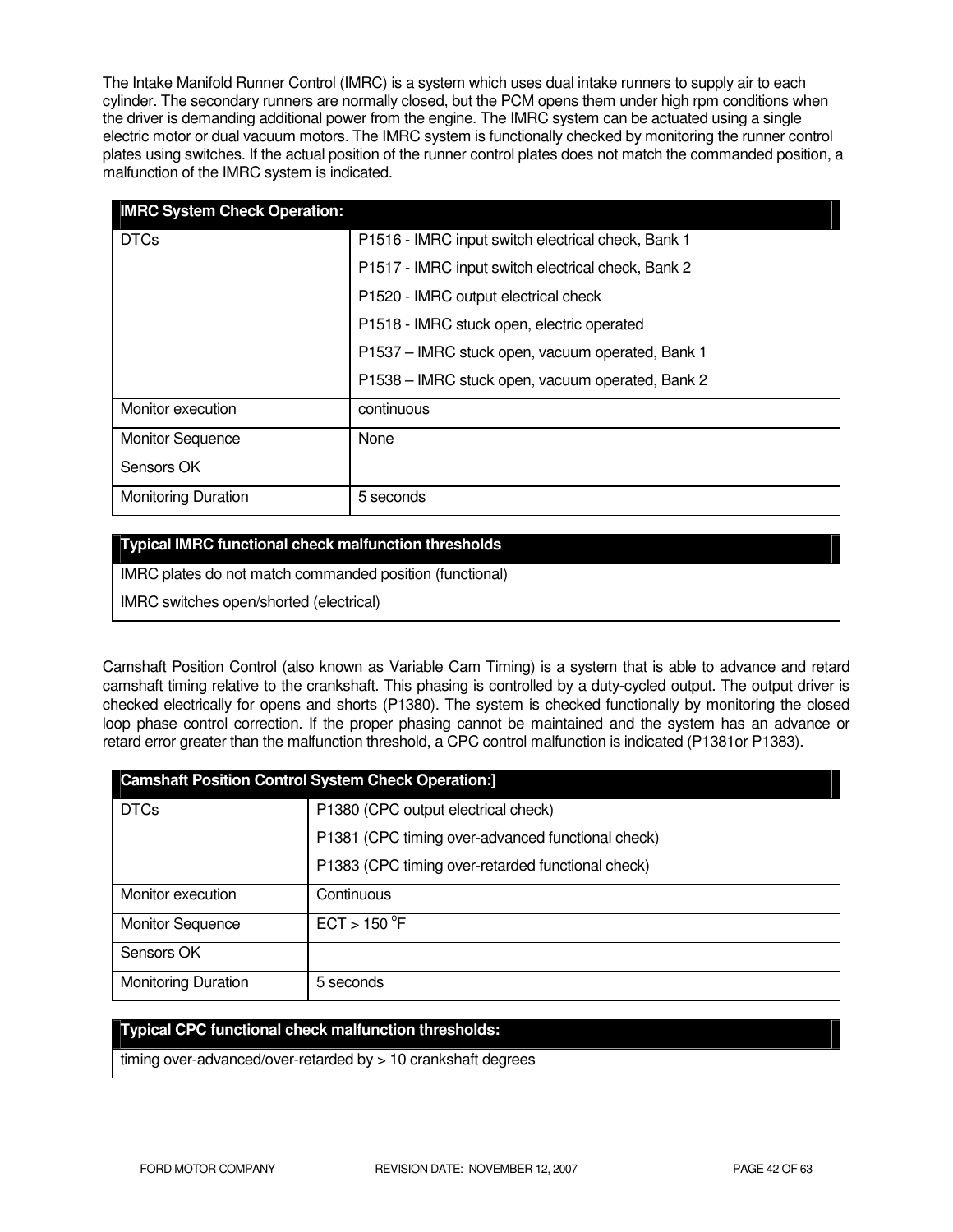# Comprehensive Component Monitor - Transmission

### **General**

The MIL is illuminated for all emissions related electrical component malfunctions. For malfunctions attributable to a mechanical component (such as a clutch, gear, band, valve, etc.), some transmissions are capable of not commanding the mechanically failed component and providing the remaining maximum functionality (functionality is reassessed on each power up)- in such case a non-MIL Diagnostic Trouble Code (DTC) will be stored and, if so equipped, a Transmission Control Indicator Light (TCIL) will flash.

### Transmission Inputs

| <b>Transmission Range Sensor Check Operation:</b> |                                                     |  |
|---------------------------------------------------|-----------------------------------------------------|--|
| <b>DTCs</b>                                       | P0708, P0705 (open/invalid pattern for digital TRS) |  |
|                                                   | P0707, P0708 (opens/shorts for analog TRS)          |  |
| Monitor execution                                 | Continuous                                          |  |
| <b>Monitor Sequence</b>                           | None                                                |  |
| Sensors OK                                        |                                                     |  |
| <b>Monitoring Duration</b>                        | 30 seconds                                          |  |

| <b>Typical TRS check entry conditions:</b> |                                    |             |
|--------------------------------------------|------------------------------------|-------------|
| <b>Auto Transmission Entry Conditions</b>  | Minimum                            | Maximum     |
| Gear selector position                     | each position for up to 30 seconds | 480 seconds |

### **Typical TRS malfunction thresholds:**

For digital sensor: Invalid pattern from 3 or 5 digital inputs and/or 1 analog circuit open for 5 seconds

For analog sensor: Voltage  $> 4.8$  volts or  $< 0.2$  voltage for 5 seconds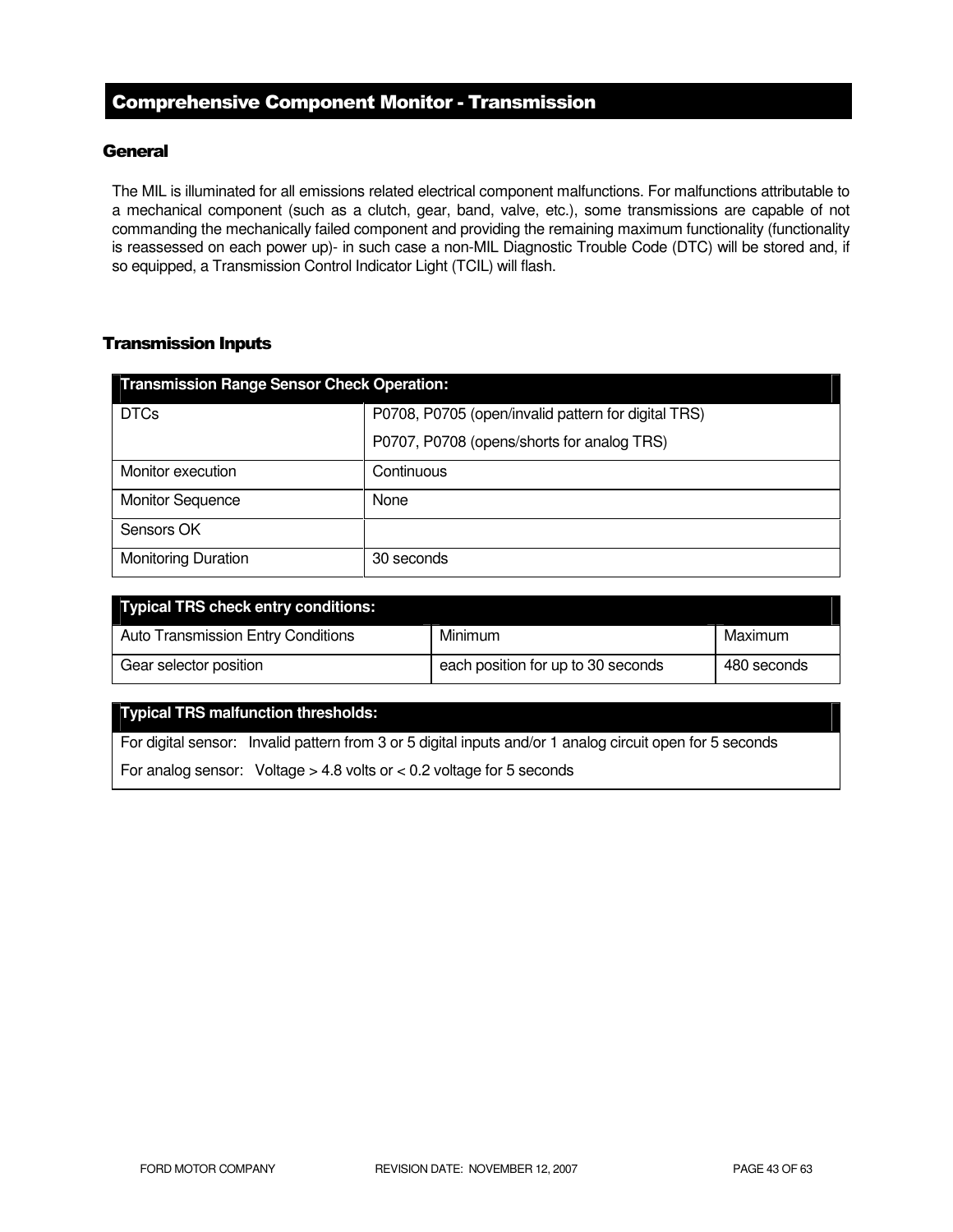Most vehicle applications no longer have a standalone vehicle speed sensor input. The PCM sometimes obtains vehicle speed information from another module on the vehicle, i.e. ABS module. In most cases, however, vehicle speed is calculated in the PCM by using the transmission output shaft speed sensor signal and applying a conversion factor for axle ratio and tire programmed into the Vehicle ID block. A Vehicle Speed Output pin on the PCM provides the rest of the vehicle with the standard 8,000 pulses/mile signal.

Note: If the Vehicle ID block has not been programmed or has been programmed with an out-of-range (uncertified) tire/axle ratio, a P1639 DTC will be stored and the MIL will be illuminated immediately.

| <b>Vehicle Speed Sensor Functional Check Operation:</b> |            |  |
|---------------------------------------------------------|------------|--|
| <b>DTCs</b>                                             | P0500      |  |
| Monitor execution                                       | Continuous |  |
| <b>Monitor Sequence</b>                                 | None       |  |
| Sensors OK                                              |            |  |
| <b>Monitoring Duration</b>                              | 30 seconds |  |

| <b>Typical VSS functional check entry conditions:</b> |          |         |
|-------------------------------------------------------|----------|---------|
| <b>Auto Transmission Entry Conditions</b>             | Minimum  | Maximum |
| Gear selector position                                | drive    |         |
| Engine rpm (above converter stall speed) OR           | 3000 rpm |         |
| Turbine shaft rpm (if available) OR                   | 1500 rpm |         |
| Output shaft rpm                                      | 650 rpm  |         |
| Vehicle speed (if available)                          | 15 mph   |         |
|                                                       |          |         |
| <b>Manual Transmission Entry Conditions</b>           |          |         |
| Engine load                                           | 50%      |         |
| Engine rpm                                            | 2400 rpm |         |

# **Typical VSS functional check malfunction thresholds:**

Vehicle is inferred to be moving with positive driving torque and VSS is < 1 - 5 mph for 5 seconds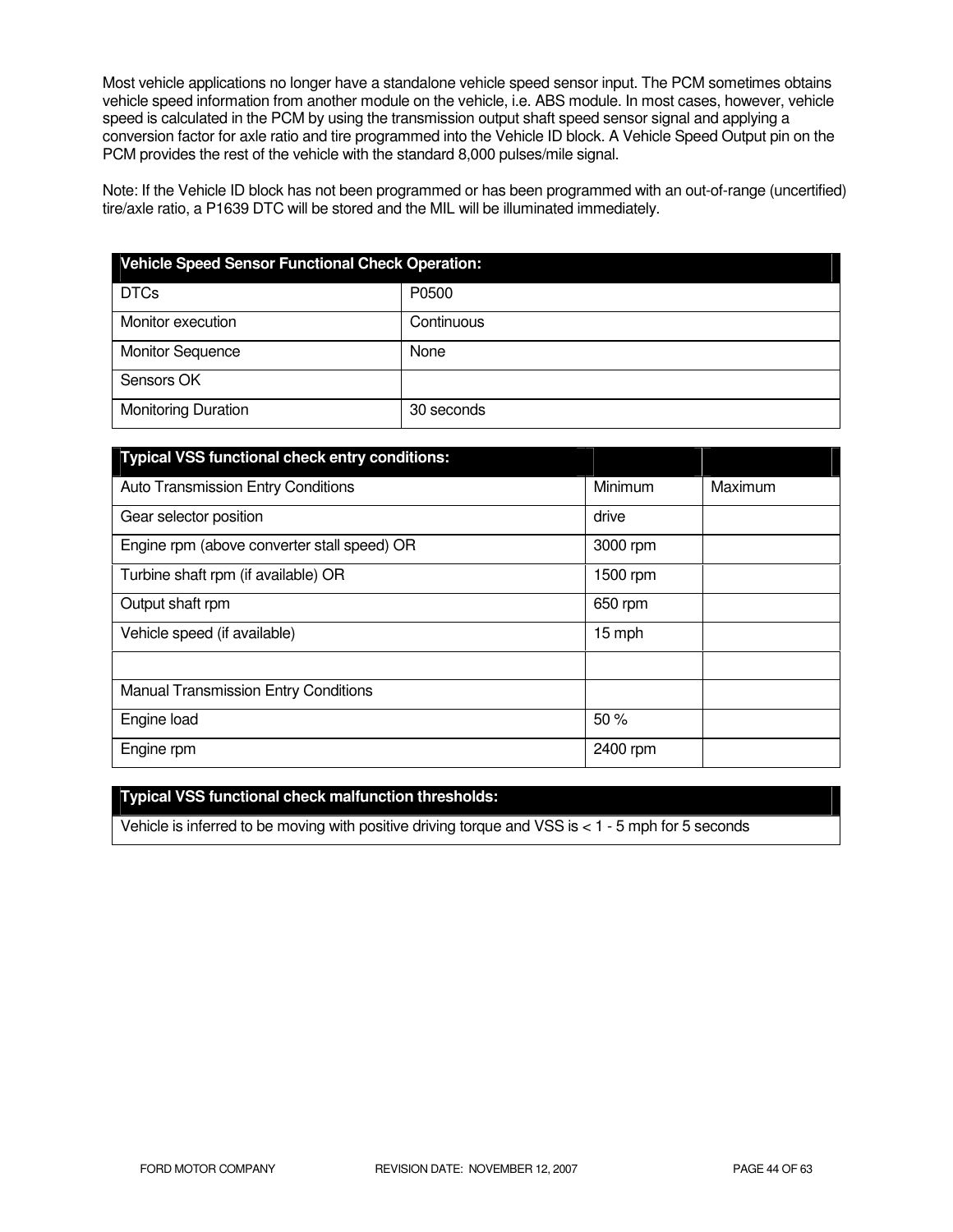| <b>Output Shaft Speed Sensor Functional Check Operation:</b> |            |  |
|--------------------------------------------------------------|------------|--|
| <b>DTCs</b>                                                  | P0720      |  |
| Monitor execution                                            | continuous |  |
| <b>Monitor Sequence</b>                                      | none       |  |
| Sensors OK                                                   |            |  |
| <b>Monitoring Duration</b>                                   | 30 seconds |  |

| Typical OSS functional check entry conditions: |          |         |
|------------------------------------------------|----------|---------|
| Auto Transmission Entry Conditions             | Minimum  | Maximum |
| Gear selector position                         | drive    |         |
| Engine rpm (above converter stall speed) OR    | 3000 rpm |         |
| Turbine shaft rpm (if available) OR            | 1500 rpm |         |
| Output shaft rpm                               | 650 rpm  |         |
| Vehicle speed (if available)                   | 15 mph   |         |

# **Typical OSS functional check malfunction thresholds:**

Vehicle is inferred to be moving with positive driving torque and OSS < 100 to 200 rpm for 5 seconds

| <b>Turbine Shaft Speed Sensor Functional Check Operation:</b> |            |  |
|---------------------------------------------------------------|------------|--|
| <b>DTCs</b>                                                   | P0715      |  |
| Monitor execution                                             | continuous |  |
| <b>Monitor Sequence</b>                                       | none       |  |
| Sensors OK                                                    |            |  |
| <b>Monitoring Duration</b>                                    | 30 seconds |  |

| <b>Typical TSS functional check entry conditions:</b> |                           |         |
|-------------------------------------------------------|---------------------------|---------|
| <b>Auto Transmission Entry Conditions</b>             | Minimum                   | Maximum |
| Gear selector position                                | drive                     |         |
| Engine rpm (above converter stall speed) OR           | 3000 rpm                  |         |
| Turbine shaft rpm (if available) OR                   | 1500 rpm                  |         |
| Output shaft rpm                                      | 650 rpm                   |         |
| Vehicle speed (if available)                          | 15 mph                    |         |
| Torque converter lock-up (some applications)          | 3 <sup>rd</sup> gear only |         |

# **Typical TSS functional check malfunction thresholds:**

vehicle is inferred to be moving with positive driving torque and TSS < 200 rpm for 5 seconds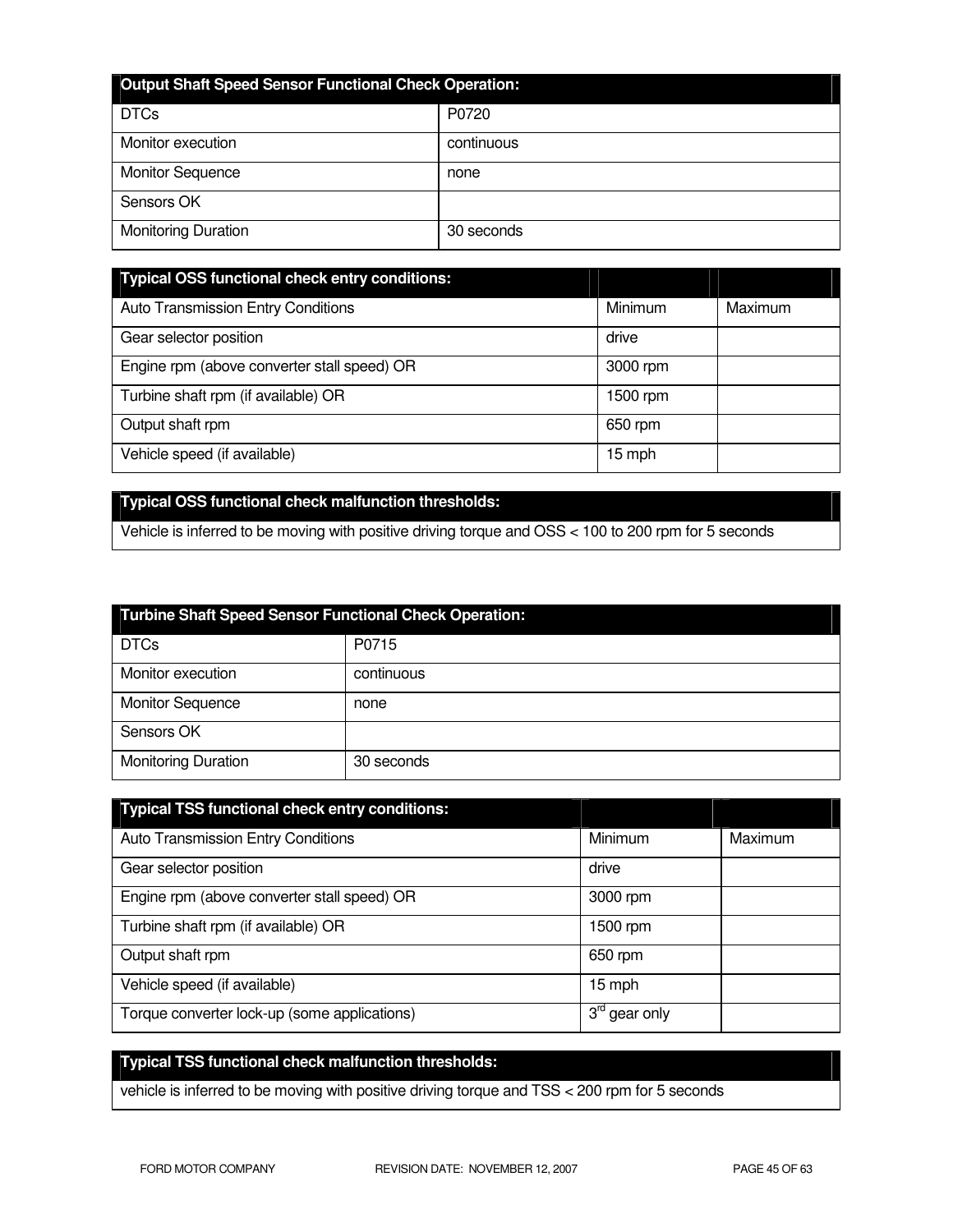| <b>Transmission Fluid Temperature Sensor Functional Check Operation:</b> |                                                            |  |
|--------------------------------------------------------------------------|------------------------------------------------------------|--|
| DTCs (non-MIL)                                                           | P0712, P0713 (open/short)                                  |  |
|                                                                          | P1713, (stuck low), P1718 (stuck high)                     |  |
| Monitor execution                                                        | continuous                                                 |  |
| <b>Monitor Sequence</b>                                                  | none                                                       |  |
| Sensors OK                                                               | (ECT substituted if TFT has malfunction)                   |  |
| <b>Monitoring Duration</b>                                               | 5 seconds for electrical, 600 seconds for functional check |  |

| <b>Typical TFT functional check entry conditions:</b> |                       |                     |
|-------------------------------------------------------|-----------------------|---------------------|
| Auto Transmission Entry Conditions                    | Minimum               | Maximum             |
| Engine Coolant Temp (hot or cold, not midrange)       | $>100$ <sup>°</sup> F | $<$ 20 $^{\circ}$ F |
| Time in run mode                                      | 500 sec               |                     |
| Time in gear, vehicle moving, positive torque         | 150 <sub>sec</sub>    |                     |
| Time with engine off (soak time)                      | 420 min               |                     |
| Vehicle Speed                                         | 15 mph                |                     |

# **Typical TFT malfunction thresholds:**

Electrical check:

TFT voltage <0.05 or > 4.6 volts for 5 seconds

TFT functional check (TFT stuck at high temperature or stuck at low temperature):

 $<$  6  $\mathrm{^{\circ}F}$  rise or fall in TFT after startup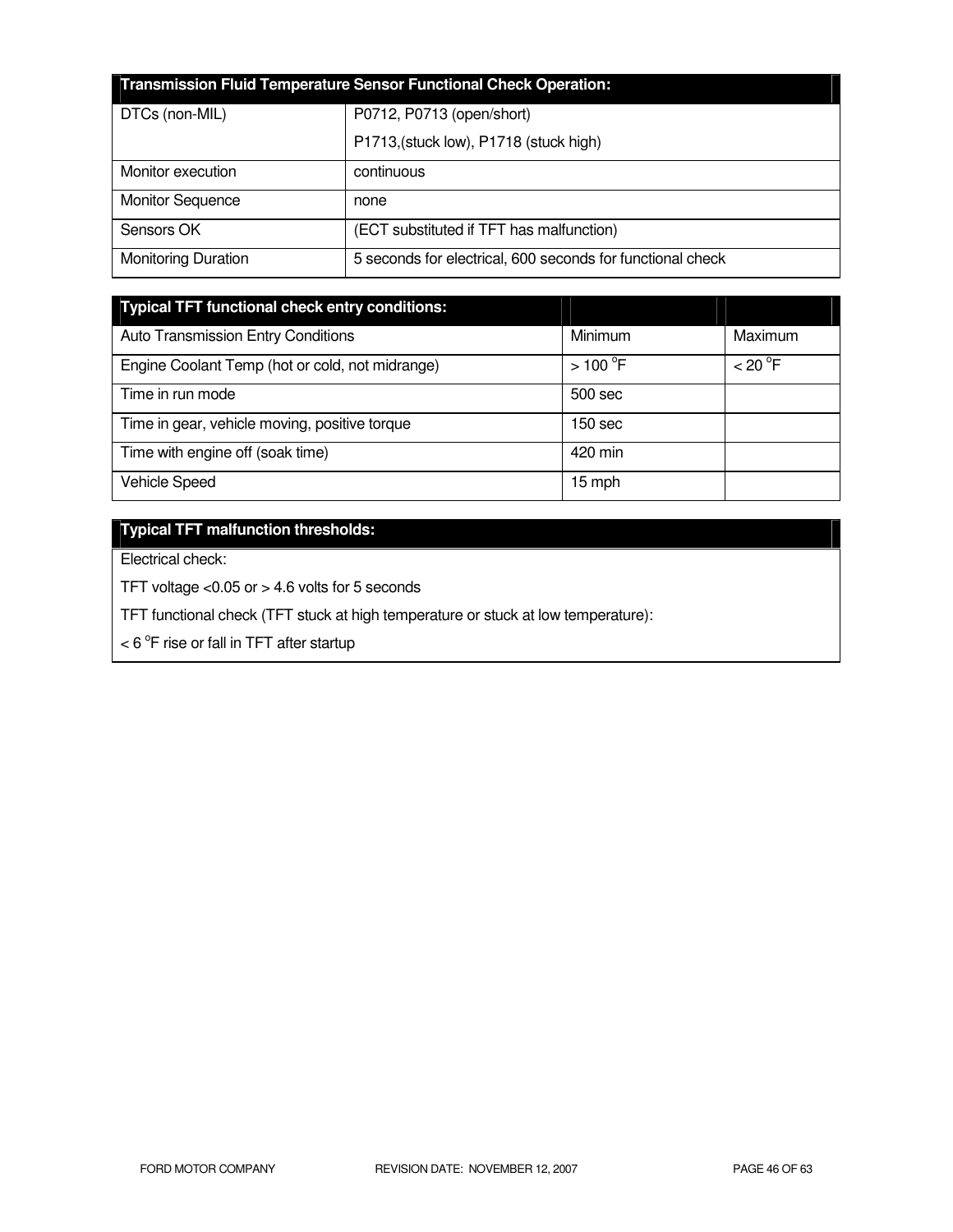# Transmission Outputs

| <b>Shift Solenoid Check Operation:</b> |                                                                             |
|----------------------------------------|-----------------------------------------------------------------------------|
| <b>DTCs</b>                            | SS A - P0750 electrical,                                                    |
|                                        | P1714 ISIG functional, or P0751 mechanical functional                       |
|                                        | SS B - P0755 electrical,                                                    |
|                                        | P1715 ISIG functional, or P0756 mechanical functional                       |
|                                        | SS C - P0760 electrical.                                                    |
|                                        | P1716 ISIG functional, or P0761 mechanical functional                       |
|                                        | SS D - P0765 electrical,                                                    |
|                                        | P1717 ISIG functional, or P0766 mechanical functional                       |
|                                        | SS E - P0770 electrical, or P0771 mechanical functional                     |
| Monitor execution                      | electrical - continuous, functional - during off to on solenoid transitions |
| <b>Monitor Sequence</b>                | None                                                                        |
| Sensors OK                             |                                                                             |
| <b>Monitoring Duration</b>             | 10 solenoid events                                                          |

| <b>Typical Shift Solenoid ISIG functional check entry conditions:</b> |                                                   |         |  |
|-----------------------------------------------------------------------|---------------------------------------------------|---------|--|
| <b>Entry Conditions</b>                                               | Minimum                                           | Maximum |  |
| <b>Transmission Fluid Temp</b>                                        | 70 °F                                             | 225 °F  |  |
| Throttle position                                                     | (actual TP<br>positive<br>drive torque<br>varies) |         |  |

| Typical Shift Solenoid mechanical functional check entry conditions: |                       |         |  |
|----------------------------------------------------------------------|-----------------------|---------|--|
| Entry Conditions (with turbine speed)                                | Minimum               | Maximum |  |
| Gear ratio calculated                                                | each gear             |         |  |
| Throttle position                                                    | positive drive torque |         |  |

| <b>Typical Shift Solenoid mechanical functional check entry conditions:</b> |                       |         |  |
|-----------------------------------------------------------------------------|-----------------------|---------|--|
| Entry Conditions (without turbine speed)                                    | Minimum               | Maximum |  |
| Rpm drop is obtained                                                        | each shift            |         |  |
| Throttle position                                                           | positive drive torque |         |  |

# **Typical SS malfunction thresholds:**

Electrical check: Output driver feedback circuit does not match commanded driver state for 5 seconds

ISIG functional check: ISIG chip hardware circuit does not detect characteristic current dip and rise produced by solenoid movement.

Mechanical functional check: Actual obtained gear or shift pattern indicates which shift solenoid is stuck on or off.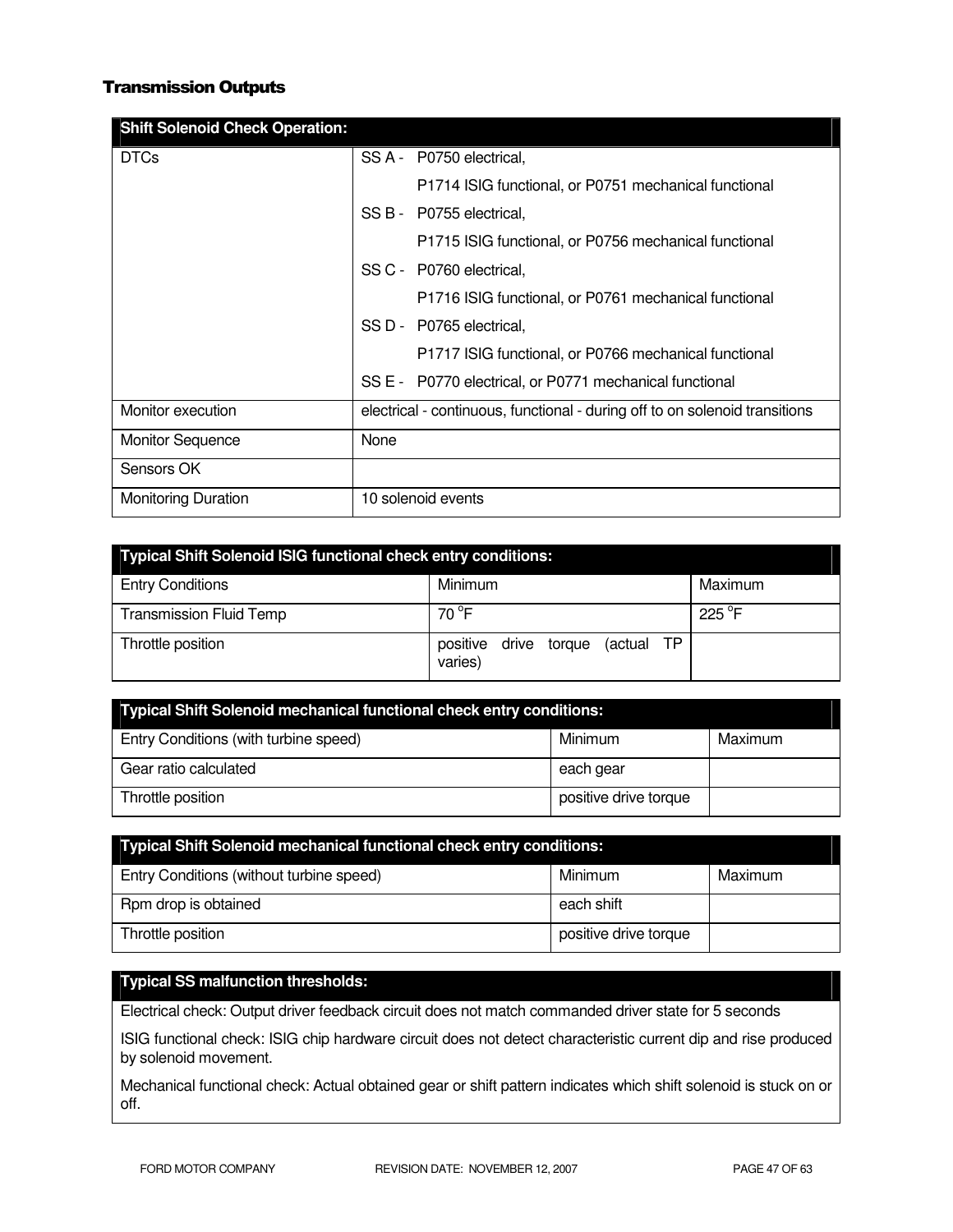| <b>Torque Converter Clutch Check Operation:</b> |                                                       |
|-------------------------------------------------|-------------------------------------------------------|
| <b>DTCs</b>                                     | P0743 electrical,                                     |
|                                                 | P1740 ISIG functional, or P1744 mechanical functional |
|                                                 | P1742 mechanical functional, stuck on                 |
| Monitor execution                               | electrical - continuous,                              |
|                                                 | mechanical - during lockup                            |
| <b>Monitor Sequence</b>                         | none                                                  |
| Sensors OK                                      | <b>VSS</b>                                            |
| <b>Monitoring Duration</b>                      | 5 lock-up events                                      |

| <b>Typical Torque Converter Clutch ISIG functional check entry conditions:</b> |                       |                 |  |
|--------------------------------------------------------------------------------|-----------------------|-----------------|--|
| <b>Entry Conditions</b>                                                        | Minimum               | Maximum         |  |
| <b>Transmission Fluid Temp</b>                                                 | 70 $^{\circ}$ F       | $225^{\circ}$ F |  |
| <b>Engine Torque</b>                                                           | positive drive torque |                 |  |
| Commanded TCC dutycycle for 0 rpm slip                                         | 60%                   | 90%             |  |

| <b>Typical Torque Converter Clutch mechanical functional check entry conditions:</b> |                       |         |  |
|--------------------------------------------------------------------------------------|-----------------------|---------|--|
| <b>Entry Conditions</b>                                                              | Minimum               | Maximum |  |
| <b>Throttle Position</b>                                                             | steady                |         |  |
| <b>Engine Torque</b>                                                                 | positive drive torque |         |  |
| <b>Transmission Fluid Temp</b>                                                       | $70^{\circ}$ F        | 225 °F  |  |
| Commanded TCC dutycycle (0 rpm slip)                                                 | 60%                   | 100%    |  |
| Not shifting                                                                         |                       |         |  |

# **Typical TCC malfunction thresholds:**

Electrical check:

Output driver feedback circuit does not match commanded driver state for 5 seconds(> 1.0 volt if commanded on, < 2.0 volts if commanded off.)

ISIG functional check:

ISIG chip hardware circuit does not detect characteristic current dip and rise produced by solenoid movement.

Mechanical check:

Slip across torque converter > 100 rpm or (on some applications) speed ratio < 0.93

Mechanical check:

Slip across torque converter < 20 rpm with converter commanded off (some applications)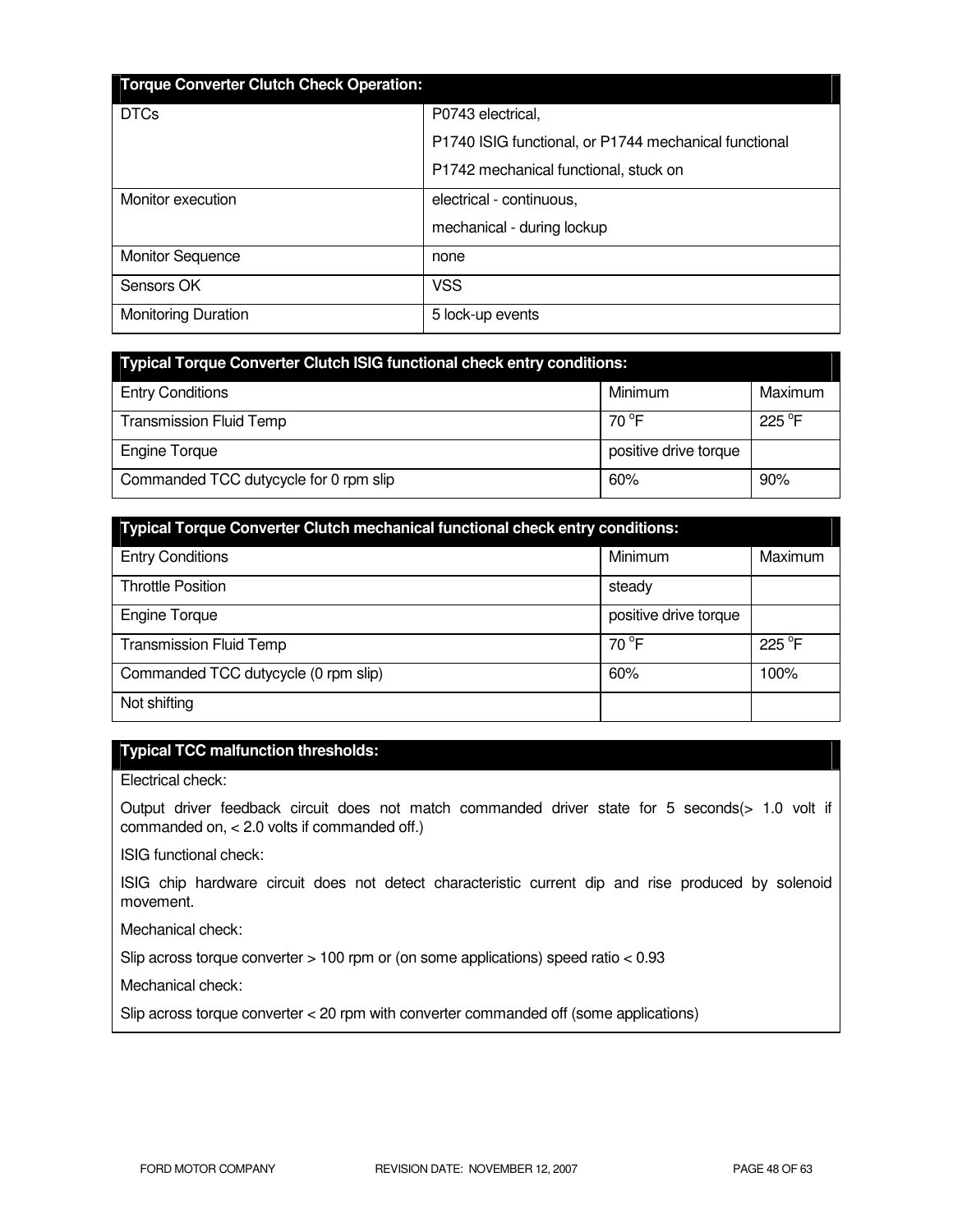| <b>Electronic Pressure Control Check Operation:</b> |                                                                     |  |  |
|-----------------------------------------------------|---------------------------------------------------------------------|--|--|
| <b>DTCs</b>                                         | P1747 electrical,                                                   |  |  |
|                                                     | P1789, P0797 (some applications) short to ground (low<br>pressure)  |  |  |
|                                                     | P0745, P0775, P0795 mechanical functional<br>(some<br>applications) |  |  |
| Monitor execution                                   | continuous                                                          |  |  |
| <b>Monitor Sequence</b>                             | none                                                                |  |  |
| Sensors OK                                          |                                                                     |  |  |
| <b>Monitoring Duration</b>                          | Electrical: 5 seconds,                                              |  |  |
|                                                     | Mechanical functional: up to 30 seconds                             |  |  |

| Typical Electronic Pressure Control mechanical functional check entry conditions: |                       |                 |  |
|-----------------------------------------------------------------------------------|-----------------------|-----------------|--|
| <b>Entry Conditions</b>                                                           | Minimum               | Maximum         |  |
| Gear ratio calculated                                                             | each gear             |                 |  |
| <b>Transmission Fluid Temperature</b>                                             | 70 °F                 | $225^{\circ}$ F |  |
| <b>Throttle Position</b>                                                          | positive drive torque |                 |  |

# **Typical EPC malfunction thresholds:**

Electrical check:

Current feedback circuit is less than commanded current for 5 seconds

Mechanical functional check:

Actual obtained gear pattern indicates EPC fault

| <b>Inductive Signature Chip Communication Check Operation:</b> |                                |  |
|----------------------------------------------------------------|--------------------------------|--|
| <b>DTCs</b>                                                    | P1636 loss of communication    |  |
| Monitor execution                                              | off-to-on solenoid transitions |  |
| <b>Monitor Sequence</b>                                        | none                           |  |
| Sensors OK                                                     |                                |  |
| <b>Monitoring Duration</b>                                     | < 100 solenoid events          |  |

| Typical Inductive Signature Chip Communication Check entry conditions: |         |                  |
|------------------------------------------------------------------------|---------|------------------|
| <b>Entry Conditions</b>                                                | Minimum | Maximum          |
| <b>Transmission Fluid Temp</b>                                         | 70 °F   | 225 $^{\circ}$ F |
| Solenoid commanded off duration                                        |         | < 2 seconds      |

# **Typical Inductive Signature Communication Chip malfunction thresholds:**

Checksum error, chip not responding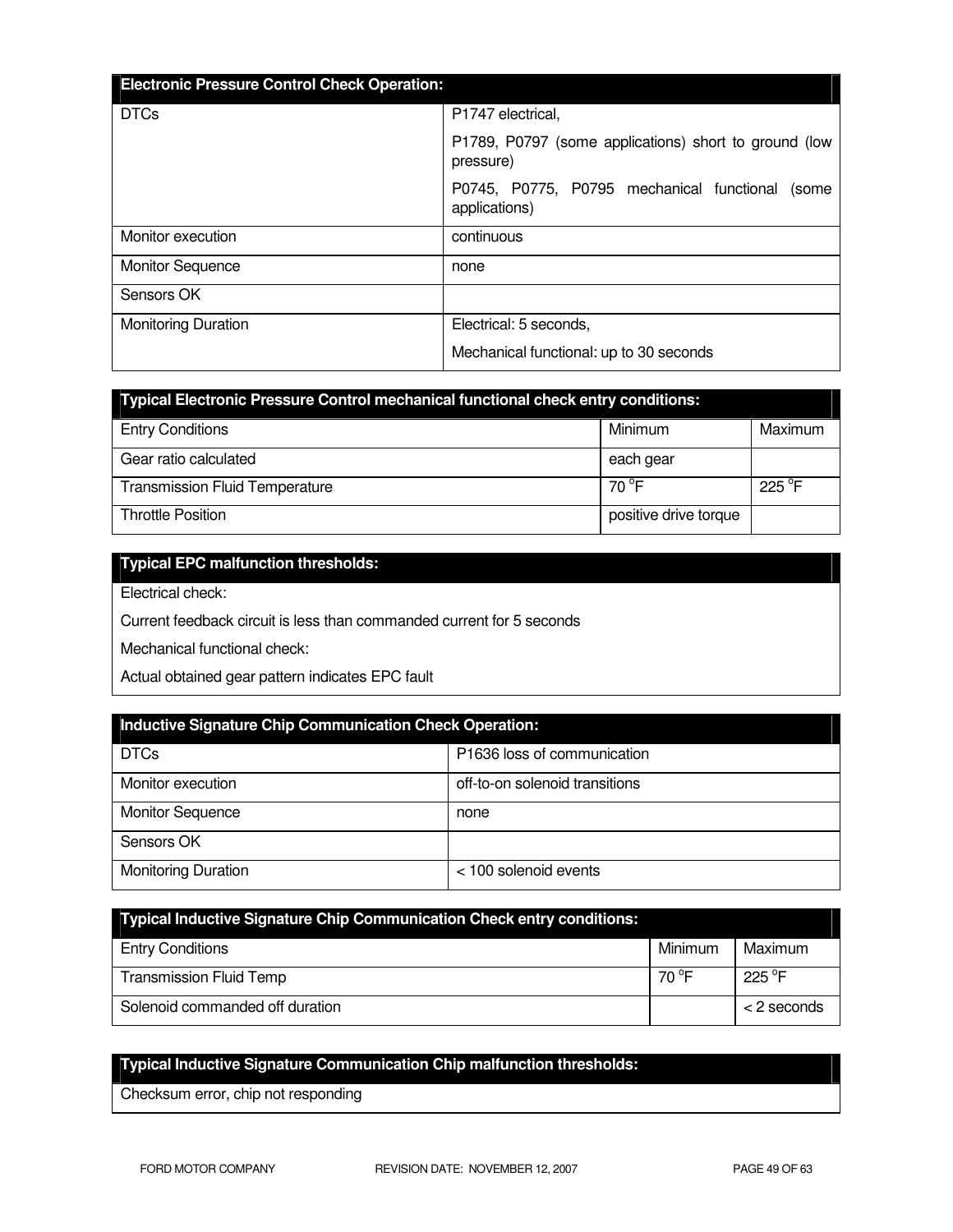# 4R70W (RWD) Transmission

(no turbine speed sensor)

#### Transmission Inputs

The Digital Transmission Range (DTR) sensor provides a single analog and three digital inputs to the PCM. The PCM decodes the inputs to determine the driver-selected gear position (Park, Rev, Neutral, OD, 2, 1). This input device is checked for opens and invalid input patterns. (P0708 P0705)

The Vehicle Speed Sensor (VSS) and Output Shaft Speed (OSS) sensor, if equipped, are inputs that are checked for rationality. If the engine rpm is above the torque converter stall speed and engine load is high, it can be inferred that the vehicle must be moving. If there is insufficient output from the VSS sensor, a malfunction is indicated (P0500). If there is insufficient output from the OSS sensor, a malfunction is indicated (P0720).

#### Transmission Outputs

#### Shift Solenoids

The Shift Solenoid (SSA and SSB) output circuits are checked for opens and shorts by the PCM by monitoring the status of a feedback circuit from the output driver (P0750 SSA, P0755 SSB).

All vehicle applications will utilize an inductive signature circuit to monitor the shift solenoids functionally. The ISIG circuit monitors the current signature of the shift solenoid as the solenoid is commanded on. A solenoid that functions properly will show a characteristic decrease in current as the solenoid starts to move. If the solenoid is malfunctioning, the current will not change (P1714 SSA, P1715 SSB). The lack of communication between the ISIG chip and the PCM microprocessor is also monitored (P1636).

### Torque Converter Clutch

The Torque Converter Clutch (TCC) output circuit is a duty-cycled output that is checked electrically for opens and shorts by the PCM by monitoring the status of a feedback circuit from the output driver (P0743).

All vehicle applications will utilize an inductive signature circuit to monitor the torque converter clutch. The ISIG circuit monitors the current signature of the TCC solenoid as the solenoid is commanded on. A solenoid that functions properly will show a characteristic decrease in current as the solenoid starts to move. If the solenoid is malfunctioning, the current will not change (P1740) . In some applications, the ISIG test is run in conjunction with the other transmission functional tests. The lack of communication between the ISIG chip and the PCM microprocessor is also monitored (P1636).

#### Electronic Pressure Control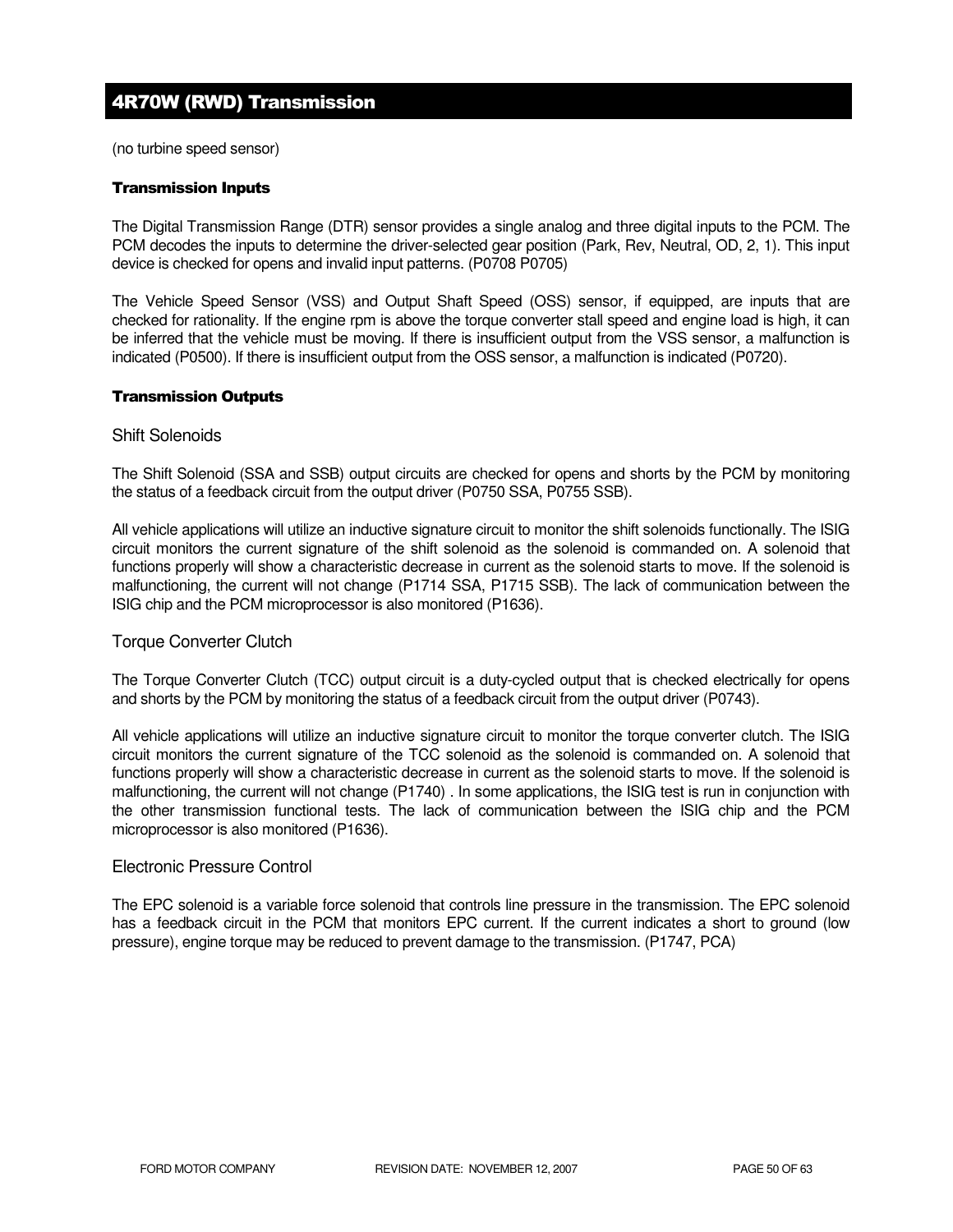# AX4S/AX4N (FWD) Transmission

(has turbine speed sensor)

#### Transmission Inputs

The Digital Transmission Range (DTR) sensor provides a single analog and three digital inputs to the PCM. The PCM decodes the inputs to determine the driver-selected gear position (Park, Rev, Neutral, OD, D, 1). This input device is checked for opens and invalid input patterns. (P0708 P0705)

The Turbine Shaft Speed (TSS) sensor and Output Shaft Speed (OSS) sensor, if equipped, are analog inputs that are checked for rationality. If the engine rpm is above the torque converter stall speed and engine load is high, it can be inferred that the vehicle must be moving. If there is insufficient output from the TSS sensor, a malfunction is indicated (P0715). If there is insufficient output from the OSS sensor, a malfunction is indicated (P0720).

#### Transmission Outputs

#### Shift Solenoids

The Shift Solenoid (SSA SSB and SSC) output circuits are checked for opens and shorts by the PCM by monitoring the status of a feedback circuit from the output driver (P0750 SSA, P0755 SSB, P0760 SSC).

All vehicle applications will utilize an inductive signature circuit to monitor the shift solenoids functionally. The ISIG circuit monitors the current signature of the shift solenoid as the solenoid is commanded on. A solenoid that functions properly will show a characteristic decrease in current as the solenoid starts to move. If the solenoid is malfunctioning, the current will not change (P1714 SSA, P1715 SSB, P1716 SSC). The ISIG test runs in conjunction with the other transmission functional tests. The lack of communication between the ISIG chip and the PCM microprocessor is also monitored (P1636).

### Torque Converter Clutch

The Torque Converter Clutch (TCC) output circuit is a duty-cycled output that is checked electrically for opens and shorts by the PCM by monitoring the status of a feedback circuit from the output driver (P0743).

All vehicle applications will utilize an inductive signature circuit to monitor the torque converter clutch. The ISIG circuit monitors the current signature of the TCC solenoid as the solenoid is commanded on. A solenoid that functions properly will show a characteristic decrease in current as the solenoid starts to move. If the solenoid is malfunctioning, the current will not change (P1740). The ISIG test runs in conjunction with the other transmission functional tests. The lack of communication between the ISIG chip and the PCM microprocessor is also monitored (P1636).

### Electronic Pressure Control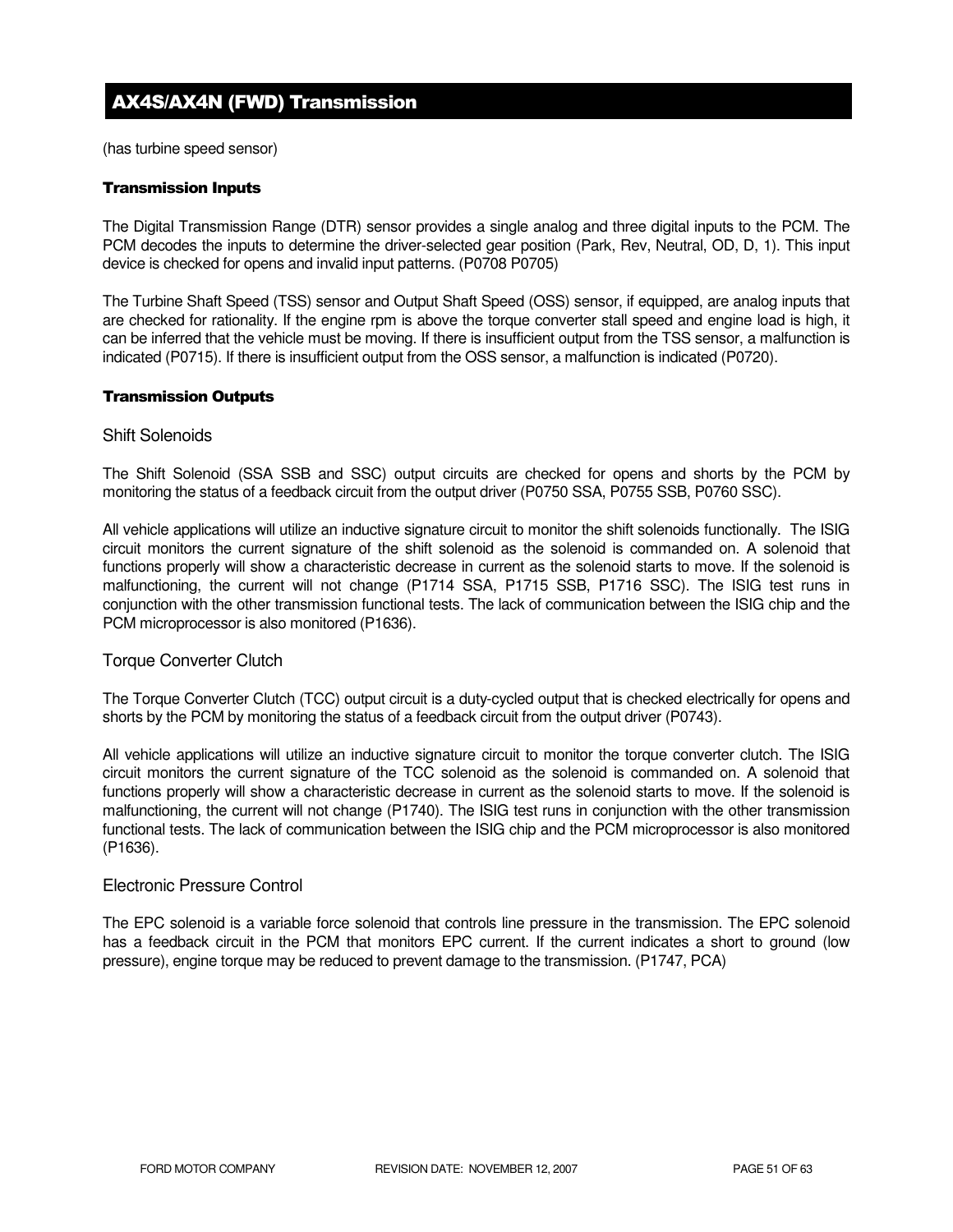# CD4E (FWD) Transmission

(has turbine speed sensor)

#### Transmission Inputs

The Analog Transmission Range (TR) sensor provides a single analog input to the PCM. The voltage corresponds to the driver-selected gear position (Park, Rev, Neutral, OD, 2, 1). This input is checked for opens and shorts. (P0707, P0708)

The Turbine Shaft Speed (TSS) sensor and Output Shaft Speed (OSS) sensors are analog inputs that are checked for rationality. If the engine rpm is above the torque converter stall speed and engine load is high, it can be inferred that the vehicle must be moving. If there is insufficient output from the TSS sensor, a malfunction is indicated (P0715). If there is insufficient output from the OSS sensor, a malfunction is indicated (P0720).

#### Transmission Outputs

#### Shift Solenoids

The Shift Solenoid (SSA and SSB) output circuits are checked for opens and shorts by the PCM by monitoring the status of a feedback circuit from the output driver (P0750 SSA, P0755 SSB).

All vehicle applications will utilize an inductive signature circuit to monitor the shift solenoids functionally. The ISIG circuit monitors the current signature of the shift solenoid as the solenoid is commanded on. A solenoid that functions properly will show a characteristic decrease in current as the solenoid starts to move. If the solenoid is malfunctioning, the current will not change (P1714 SSA, P1715 SSB). The ISIG test runs in conjunction with the other transmission functional tests. The lack of communication between the ISIG chip and the PCM microprocessor is also monitored (P1636).

### Torque Converter Clutch

The Torque Converter Clutch (TCC) output circuit is a duty-cycled output that is checked electrically for opens and shorts by the PCM by monitoring the status of a feedback circuit from the output driver (P0743).

The TCC solenoid is checked functionally by evaluating torque converter slip under steady state conditions when the torque converter is fully applied. If the slip exceeds the malfunction thresholds when the TCC is commanded on, a TCC malfunction is indicated (P1744). If there is no slip when the TCC is commanded off, a TCC malfunction is indicated (P1742)

### Electronic Pressure Control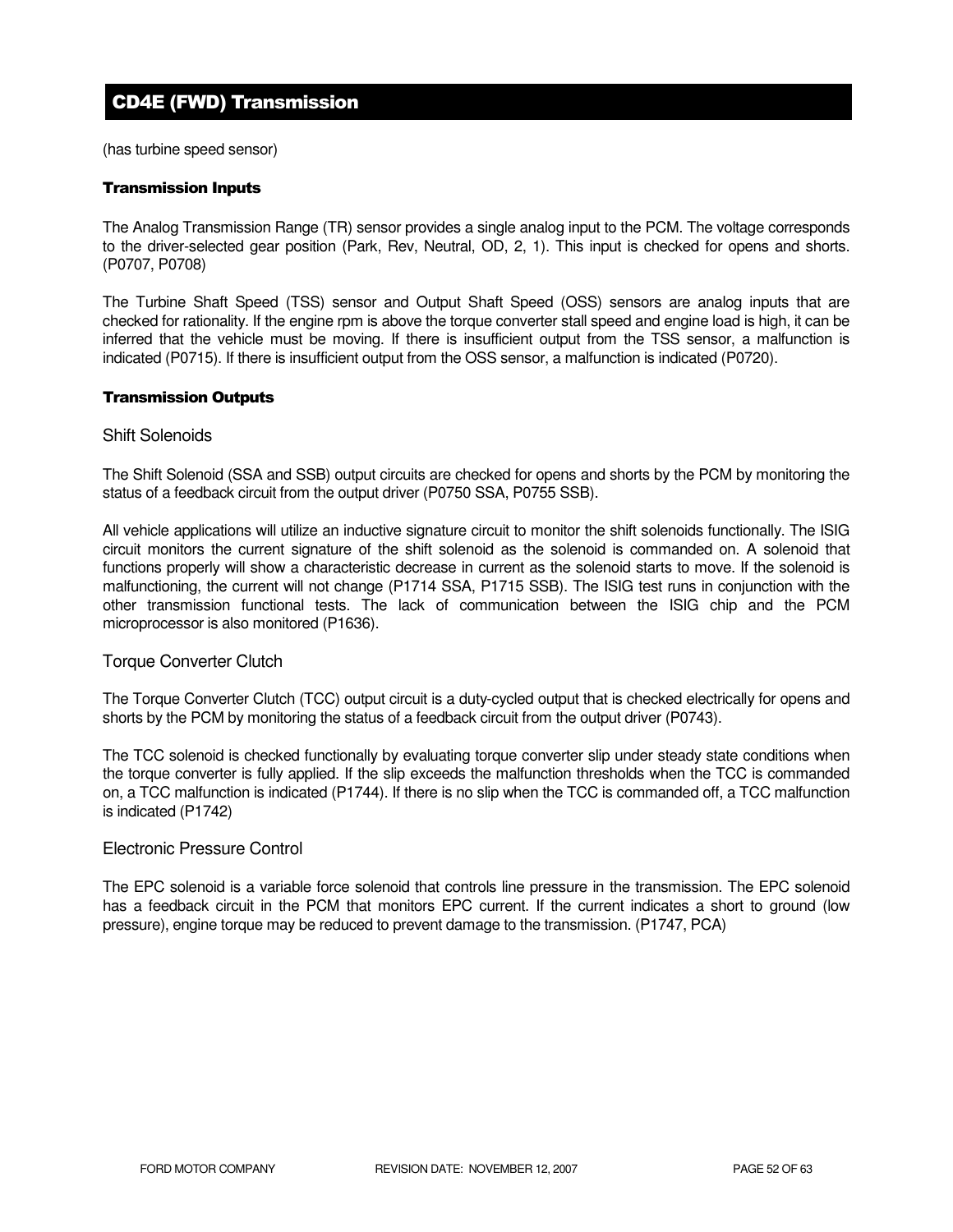# 5R44E (RWD) Transmission

(has turbine speed sensor)

#### Transmission Inputs

The Digital Transmission Range (DTR) sensor provides a single analog and three digital inputs to the PCM. The PCM decodes these inputs to determine the driver-selected gear position (Park, Rev, Neutral, OD, 2, 1).

This input device is checked for opens and invalid input patterns. (P0708 P0705)

The Turbine Shaft Speed (TSS) sensor and Output Speed Sensor (OSS) are inputs that are checked for rationality. Provided one of the two speed sensors has sufficient signal and engine load is high enough and the engine speed is above the torque converter stall speed, it can be inferred that the vehicle must be moving. If there is insufficient output from the TSS sensor, a malfunction is indicated (P0715). If there is insufficient output from the OSS sensor, a malfunction is indicated (P0720).

#### Transmission Outputs

#### Shift Solenoids

The Shift Solenoid (SSA, SSB, SSC, and SSD) output circuits are checked for opens and shorts by the PCM by monitoring the status of a feedback circuit from the output driver (P0750 SSA, P0755 SSB, P0760 SSC, and P0765 SSD).

All vehicle applications will utilize an inductive signature circuit to monitor the shift solenoids functionally. The ISIG circuit monitors the current signature of the shift solenoid as the solenoid is commanded on. A solenoid that functions properly will show a characteristic decrease in current as the solenoid starts to move. If the solenoid is malfunctioning, the current will not change (P1714 SSA, P1715 SSB, P1716 SSC, P1717 SSD). The ISIG test runs in conjunction with the other transmission functional tests. The lack of communication between the ISIG chip and the PCM microprocessor is also monitored (P1636).

### Torque Converter Clutch

The Torque Converter Clutch (TCC) output circuit is a duty-cycled output that is checked electrically for opens and shorts by the PCM by monitoring the status of a feedback circuit from the output driver (P0743).

These vehicle applications will utilize an inductive signature circuit to monitor the torque converter clutch. The ISIG circuit monitors the current signature of the TCC solenoid as the solenoid is commanded on. A solenoid that functions properly will show a characteristic decrease in current as the solenoid starts to move. If the solenoid is malfunctioning, the current will not change (P1740). The ISIG test is run in conjunction with the other transmission functional tests. The lack of communication between the ISIG chip and the PCM microprocessor is also monitored (P1636).

### Electronic Pressure Control Output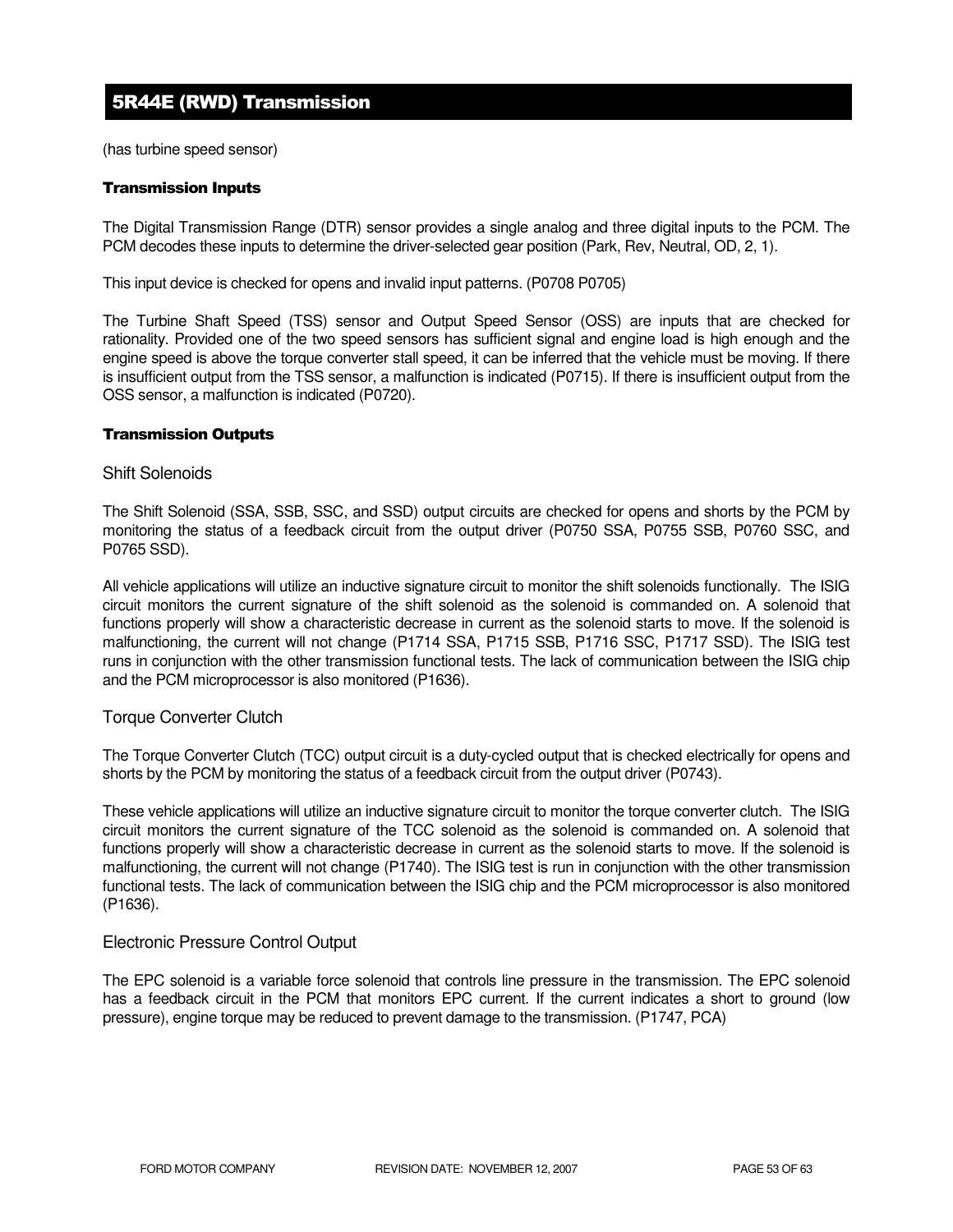# 5R55E (RWD) Transmission

(has turbine speed sensor)

### Transmission Inputs

The Digital Transmission Range (DTR) sensor provides a single analog and three digital inputs to the PCM. The PCM decodes these inputs to determine the driver-selected gear position (Park, Rev, Neutral, OD, 2, 1). This input device is checked for opens and invalid input patterns. (P0708, P0705)

The Turbine Shaft Speed (TSS) and Output Shaft Speed (OSS) sensors are inputs that are checked for rationality. Provided one of the twp speed sensors has sufficient signal and engine load is high enough and the engine rpm is above the torque converter stall speed, it can be inferred that the vehicle must be moving. If there is insufficient output from the TSS sensor, a malfunction is indicated (P0715). If there is insufficient output from the OSS sensor, a malfunction is indicated (P0720).

### Transmission Outputs

### Shift Solenoids

The Shift Solenoid (SSA, SSB, SSC and SSD) output circuits are checked for opens and shorts by the PCM by monitoring the status of a feedback circuit from the output driver (P0750 SSA, P0755 SSB, P0760 SSC, P0765 SSD).

These vehicle applications will utilize an inductive signature circuit to monitor the shift solenoids functionally. The ISIG circuit monitors the current signature of the shift solenoid as the solenoid is commanded on. A solenoid that functions properly will show a characteristic decrease in current as the solenoid starts to move. If the solenoid is malfunctioning, the current will not change (P1714 SSA, P1715 SSB, P1716 SSC, P1717 SSD). The ISIG test is run in conjunction with the other transmission functional tests. The lack of communication between the ISIG chip and the PCM microprocessor is also monitored (P1636).

### Torque Converter Clutch

The Torque Converter Clutch (TCC) output circuit is a duty-cycled output that is checked electrically for opens and shorts by the PCM by monitoring the status of a feedback circuit from the output driver (P0743).

These vehicle applications will utilize an inductive signature circuit to monitor the torque converter clutch. The ISIG circuit monitors the current signature of the TCC solenoid as the solenoid is commanded on. A solenoid that functions properly will show a characteristic decrease in current as the solenoid starts to move. If the solenoid is malfunctioning, the current will not change (P1740). The ISIG test runs in conjunction with the other transmission functional tests. The lack of communication between the ISIG chip and the PCM microprocessor is also monitored (P1636).

### Electronic Pressure Control Output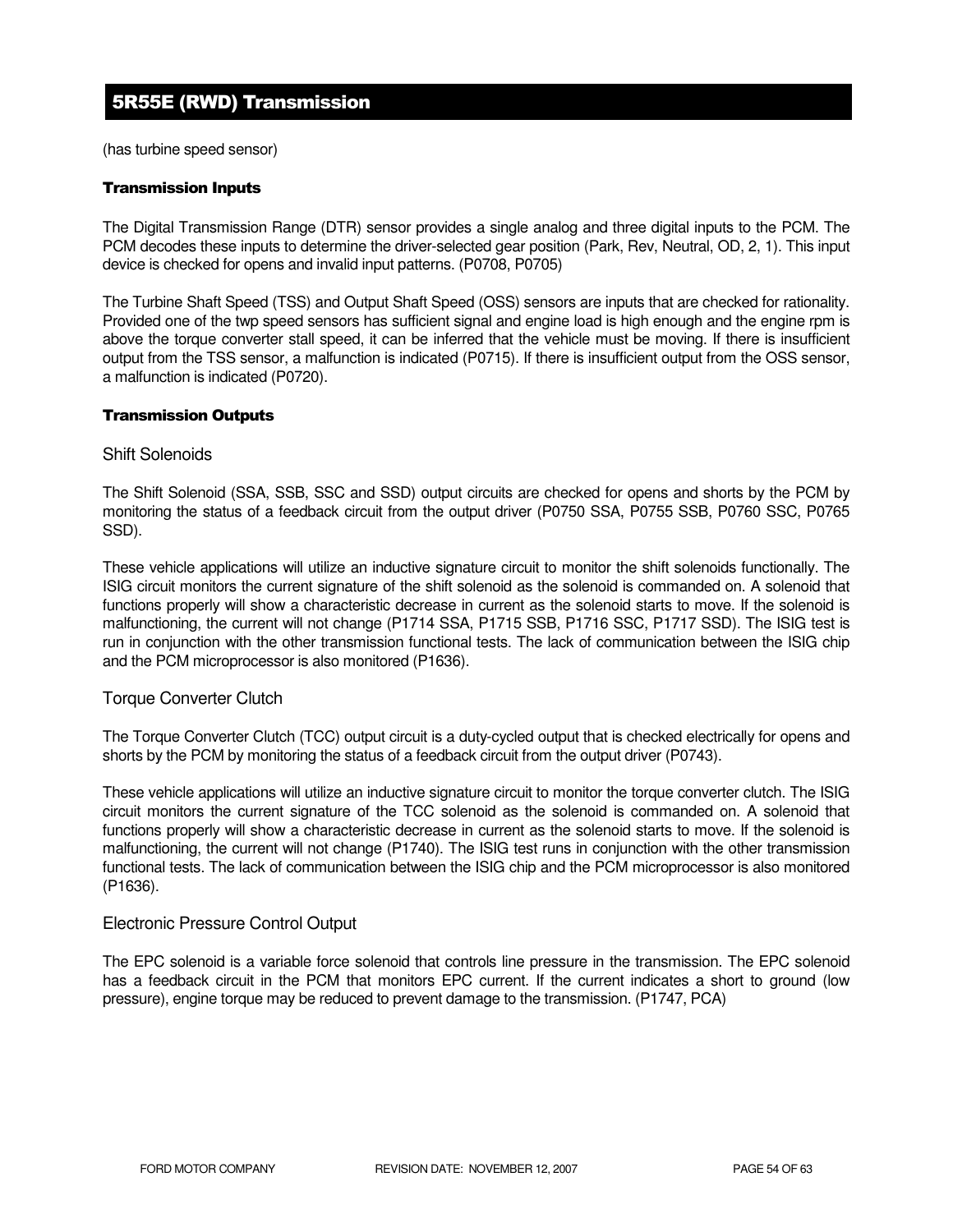# 5R55N (RWD) Transmission

(has turbine speed sensor)

#### Transmission Inputs

The Digital Transmission Range (DTR) sensor provides a single analog and three digital inputs to the PCM. The PCM decodes these inputs to determine the driver-selected gear position. This input device is checked for opens and invalid input patterns. (P0708, P0705)

Turbine Shaft Speed (TSS) and Output Shaft Speed (OSS) sensors are analog inputs that are checked for rationality. If the engine rpm is above the torque converter stall speed and engine load is high, it can be inferred that the vehicle must be moving. If there is insufficient output from the TSS sensor, a malfunction is indicated (P0715). If there is insufficient output from the OSS sensor, a malfunction is indicated (P0720).

#### Transmission Outputs

#### Shift Solenoids

The Shift Solenoid (SSA, SSB, SSC) output circuits are checked for opens and shorts by the PCM by monitoring the status of a feedback circuit from the output driver (P0750 SSA, P0755 SSB, P0760 SSC).

These vehicle applications will utilize an inductive signature circuit to monitor the shift solenoids functionally. The ISIG circuit monitors the current signature of the shift solenoid as the solenoid is commanded on. A solenoid that functions properly will show a characteristic decrease in current as the solenoid starts to move. If the solenoid is malfunctioning, the current will not change (P1714 SSA, P1715 SSB, P1716 SSC). The ISIG test runs in conjunction with the other transmission functional tests. The lack of communication between the ISIG chip and the PCM microprocessor is also monitored (P1636).

### Electronic Pressure Control Outputs

The VFS solenoids are variable force solenoids that control line pressure and gear selection in the transmission. The VFS solenoids have a feedback circuit in the PCM that monitors VFS current. If the current indicates a short to ground (low pressure), engine torque may be reduced to prevent damage to the transmission. (P1747, P1789, P0797).

The VFS solenoids are also checked for functionality by utilizing a rationality test that looks at gear ratios. If VFS/shift solenoid electrical faults and shift solenoid ISIG faults are not present, then actual ratios versus expected ratios are used to infer VFS failures. (P0745 PCA, P0755 PCB, P0795 PCC)

### Torque Converter Clutch

The Torque Converter Clutch (TCC) output circuit is a duty-cycled output that is checked electrically for opens and shorts by the PCM by monitoring the status of a feedback circuit from the output driver (P0743).

These vehicle applications will utilize an inductive signature circuit to monitor the torque converter clutch. The ISIG circuit monitors the current signature of the TCC solenoid as the solenoid is commanded on. A solenoid that functions properly will show a characteristic decrease in current as the solenoid starts to move. If the solenoid is malfunctioning, the current will not change (P1740). The ISIG test runs in conjunction with the other transmission functional tests. The lack of communication between the ISIG chip and the PCM microprocessor is also monitored (P1636).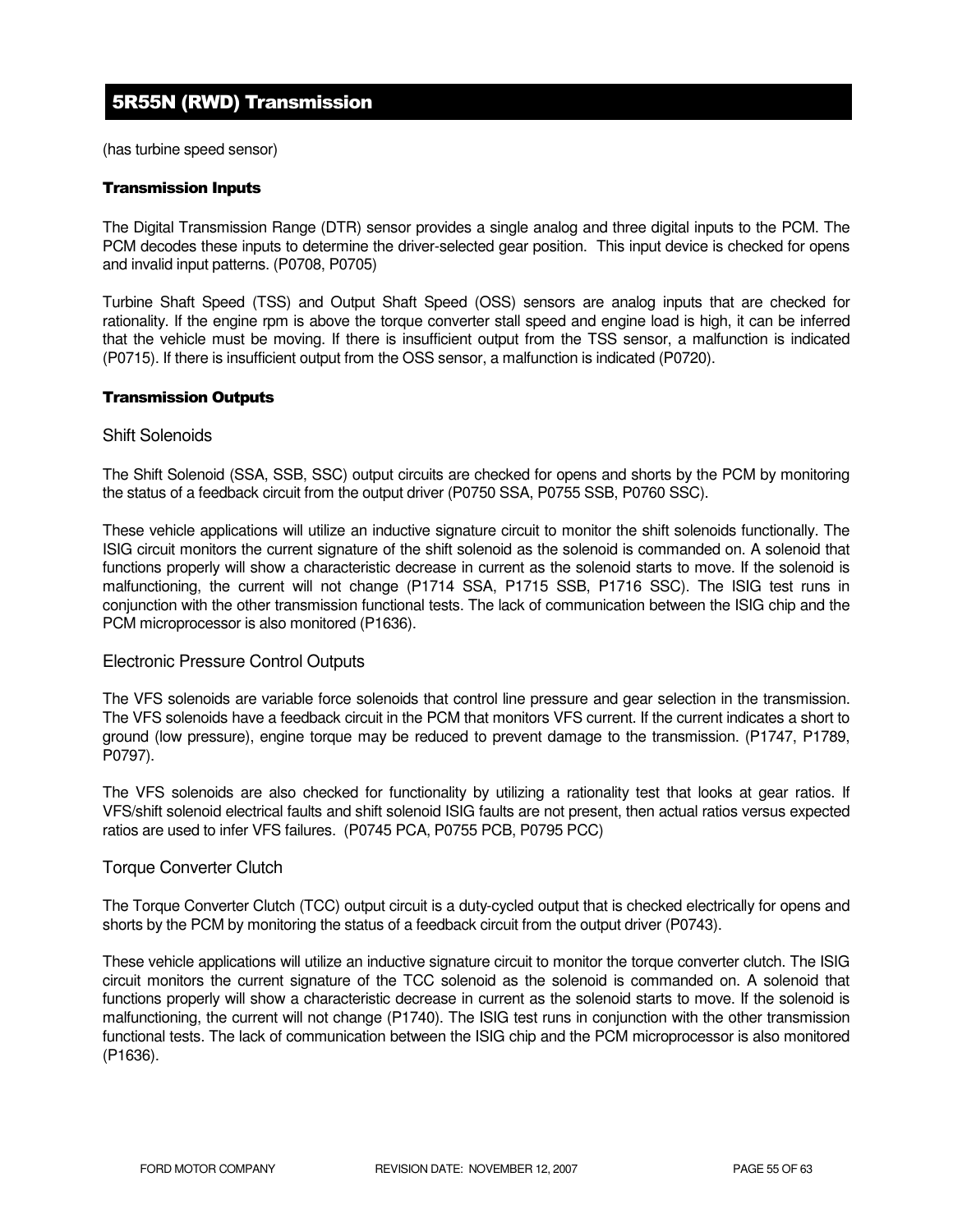# Direct One Way Clutch

The Direct One Way Clutch is checked for functionality by utilizing a rationality test that looks at transmission input torque relative to commanded throttle position while in 1<sup>st</sup>, 3<sup>rd</sup>, or 4<sup>th</sup> gear. If a direct one way clutch fault is present, then the transmission will not be able to carry torque at high throttle angles in 1<sup>st</sup>, 3<sup>rd</sup>, or 4<sup>th</sup> gears. (P1700)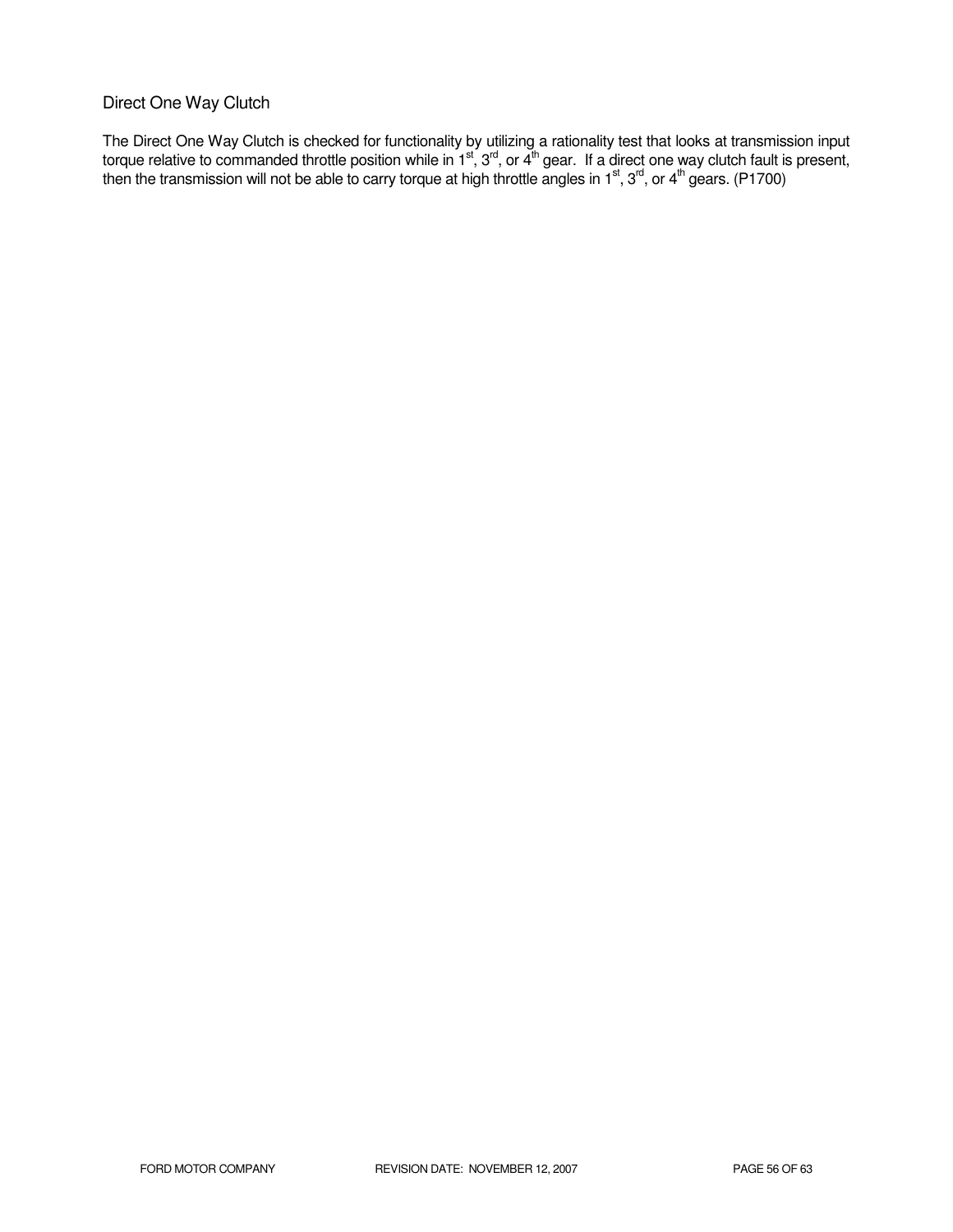# 4R100 (E4OD) (RWD) Transmission

(turbine speed sensor in most applications)

### Transmission Inputs

The Digital Transmission Range (DTR) sensor provides a single analog and three digital inputs to the PCM. The PCM decodes the inputs to determine the driver-selected gear position (Park, Rev, Neutral, OD, 2, 1). This input device is checked for opens and invalid input patterns. (P0708, P0705)

The Vehicle Speed Sensor (VSS), Turbine Shaft Speed (TSS) sensor and Output Shaft Speed (OSS) sensor, if equipped, are analog inputs that are checked for rationality. If the engine rpm is above the torque converter stall speed and engine load is high, it can be inferred that the vehicle must be moving. If there is insufficient output from the VSS sensor, a malfunction is indicated (P0500). If there is insufficient output from the TSS sensor, a malfunction is indicated (P0715). If there is insufficient output from the OSS sensor, a malfunction is indicated (P0720).

### Transmission Outputs

#### Shift Solenoids

The Shift Solenoid (SSA and SSB) output circuits are checked for opens and shorts by the PCM by monitoring the status of a feedback circuit from the output driver (P0750 SSA, P0755 SSB).

All vehicle applications will utilize an inductive signature circuit to monitor the shift solenoids functionally. The ISIG circuit monitors the current signature of the shift solenoid as the solenoid is commanded on. A solenoid that functions properly will show a characteristic decrease in current as the solenoid starts to move. If the solenoid is malfunctioning, the current will not change (P1714 SS1, P1715 SS2). The ISIG test runs in conjunction with the other transmission functional tests. In all applications, the lack of communication between the ISIG chip and the PCM microprocessor is also monitored (P1636).

### Torque Converter Clutch

The Torque Converter Clutch (TCC) output circuit is a duty-cycled output that is checked electrically for opens and shorts internally in the PCM by monitoring the status of a feedback circuit from the output driver (P0743).

All vehicle applications use duty-cycled output drivers which utilize a rationality check for TCC operation. Actuation of the TCC on and off will result in a change of the calculated speed ratio under high engine load. If a speed ratio delta does not occur, a malfunction is indicated (P1744). The lack of communication between the ISIG chip and the PCM microprocessor is also monitored (P1636).

### Electronic Pressure Control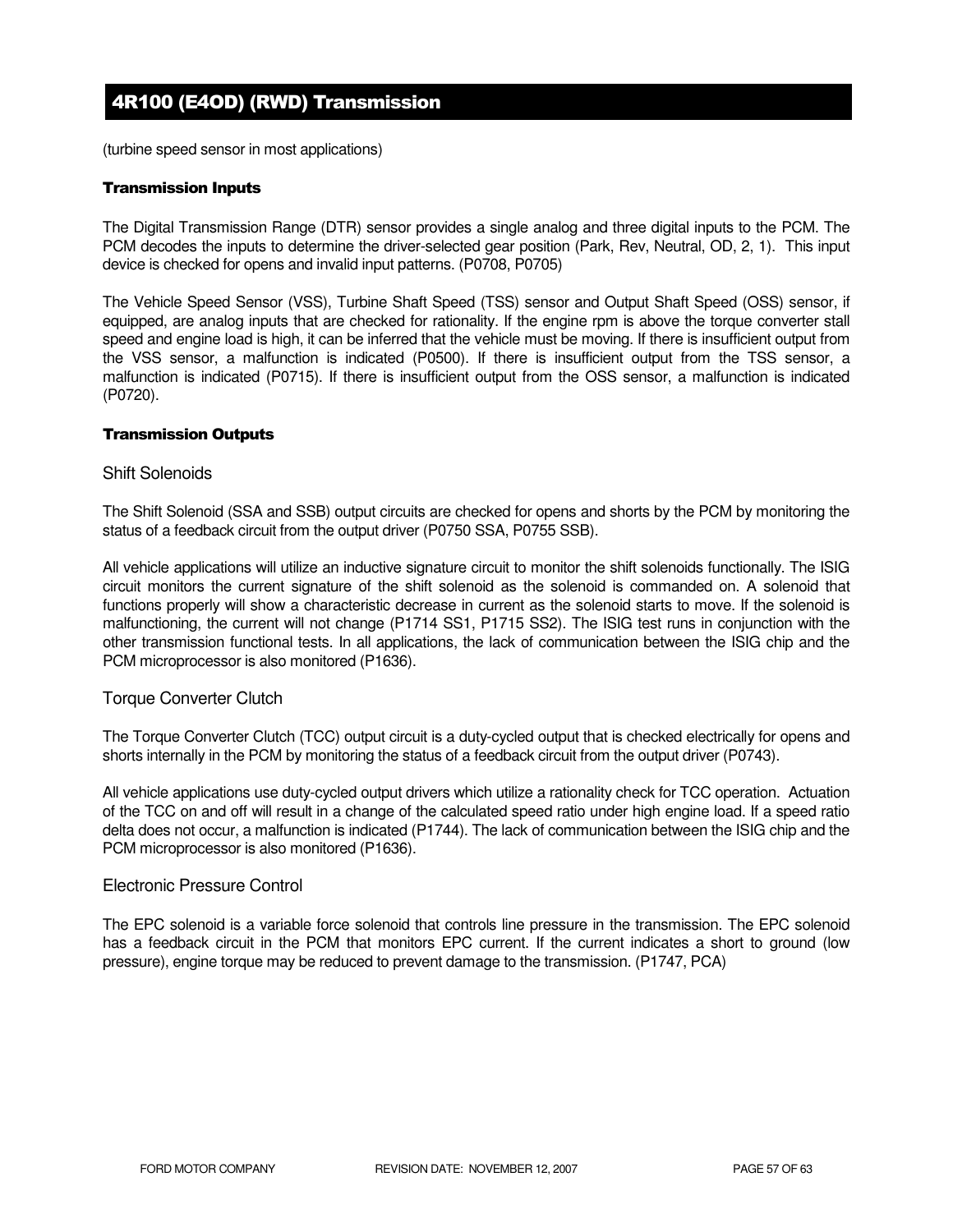# 4F27E (FN) (FWD) Transmission

(has turbine speed sensor)

### Transmission Inputs

The Transmission Range Sensor (TRS) provides five digital inputs, one for Park and Neutral, one for Reverse, one for Drive, one for Second and one for First. These inputs are monitored for opens and shorts (P0705).

The Turbine Shaft Speed (TSS) sensor and Output Shaft Speed (OSS) sensors are analog inputs that are checked for rationality. If the engine rpm is above the torque converter stall speed or one of the two speed sensors has sufficient signal and engine load is high enough, it can be inferred that the vehicle must be moving. If there is insufficient output from the TSS sensor, a malfunction is indicated (P0715). If there is insufficient output from the OSS sensor, a malfunction is indicated (P0720).

#### Transmission Outputs

#### Shift Solenoids

The Shift Solenoid (SSA, SSB, SSC, SSD, and SSE) output circuits are checked for opens and shorts by the PCM by monitoring the status of a feedback circuit from the output driver (P0750, P0755, P0760, P0765 and P0770 respectively).

The shift solenoids are functionally (mechanically) checked by means of a comprehensive malfunction pattern test. This monitor examines learned gear states and the TCC function to determine if a shift solenoid mechanical failure has occurred

(P0751, P0756, P0761, P0766 and P0771 respectively).

### Torque Converter Clutch

No single solenoid controls the TCC in the FN. Electrical checks for all shift solenoids are performed as indicated above. The TCC is checked functionally by evaluating torque converter slip under steady state conditions when the torque converter is fully applied. If the slip exceeds the malfunction thresholds when the TCC is commanded on, a TCC malfunction is indicated (P0741). If slip is below an open converter threshold when the TCC is commanded off, a TCC malfunction is indicated through the shift solenoid functional test (P0756).

### Electronic Pressure Control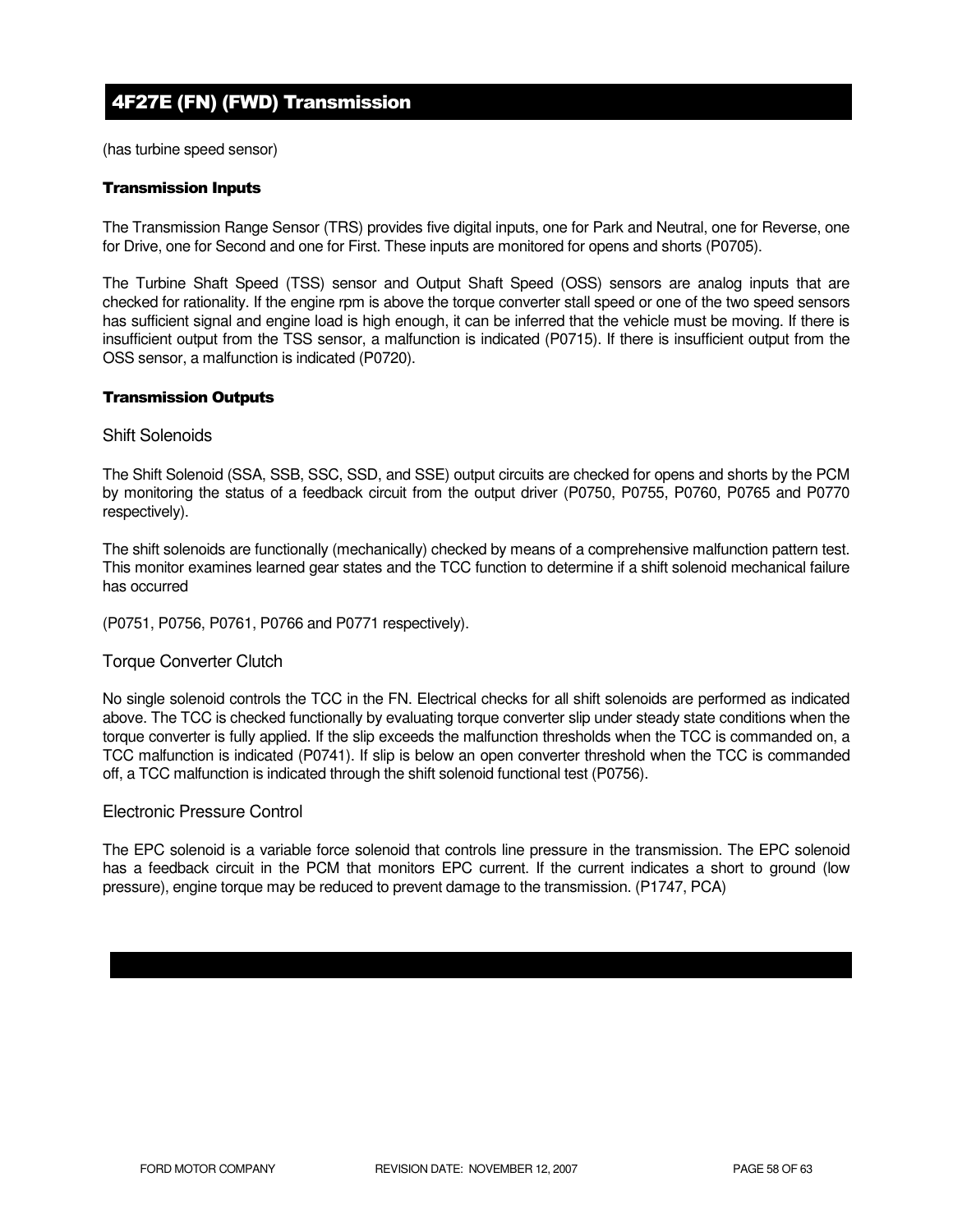# On Board Diagnostic Executive

The On-Board Diagnostic (OBD) Executive is a portion of the PCM strategy that manages the sequencing and execution of all diagnostic tests. It is the "traffic cop" of the diagnostic system. Each test/monitor can be viewed as an individual task, which may or may not be able to run concurrently with other tasks. The Diagnostic Executive enables/disables OBD monitors in order to accomplish the following:

- Sequence the OBD monitors such that when a test runs, each input that it relies upon has already been tested.
- Controls and co-ordinates the execution of the individual OBD system monitors: Catalyst, Misfire, EGR, O2, Fuel, AIR, EVAP and, Comprehensive Component Monitor (CCM).
- Stores freeze frame and "similar condition" data
- Manages storage and erasure of Diagnostic Trouble Codes as well as MIL illumination
- Controls and co-ordinates the execution of the On-Demand tests: Key On Engine Off (KOEO), Key On Engine Running (KOER), and the Output Test Mode (OTM).
- Performs transitions between various states of the diagnostic and powertrain control system to minimize the effects on vehicle operation.
- Interfaces with the diagnostic test tools to provide diagnostic information (I/M readiness, various J1979 test modes) and responds to special diagnostic requests (J1979 Mode 08 and 09).

The diagnostic also executive controls several overall, global OBD entry conditions.

- The Diagnostic Executive waits for 4 seconds after the PCM is powered before initiating any OBD monitoring. For the 2001 MY and beyond, this delay has been eliminated to meet the "zero startup delay" misfire monitoring requirements.
- The Diagnostic Executive suspends OBD monitoring when battery voltage falls below 11.0 volts.
- The Diagnostic Executive suspends monitoring of fuel-system related monitors (catalyst, misfire, evap, O2, AIR and fuel system) when fuel level falls below 15%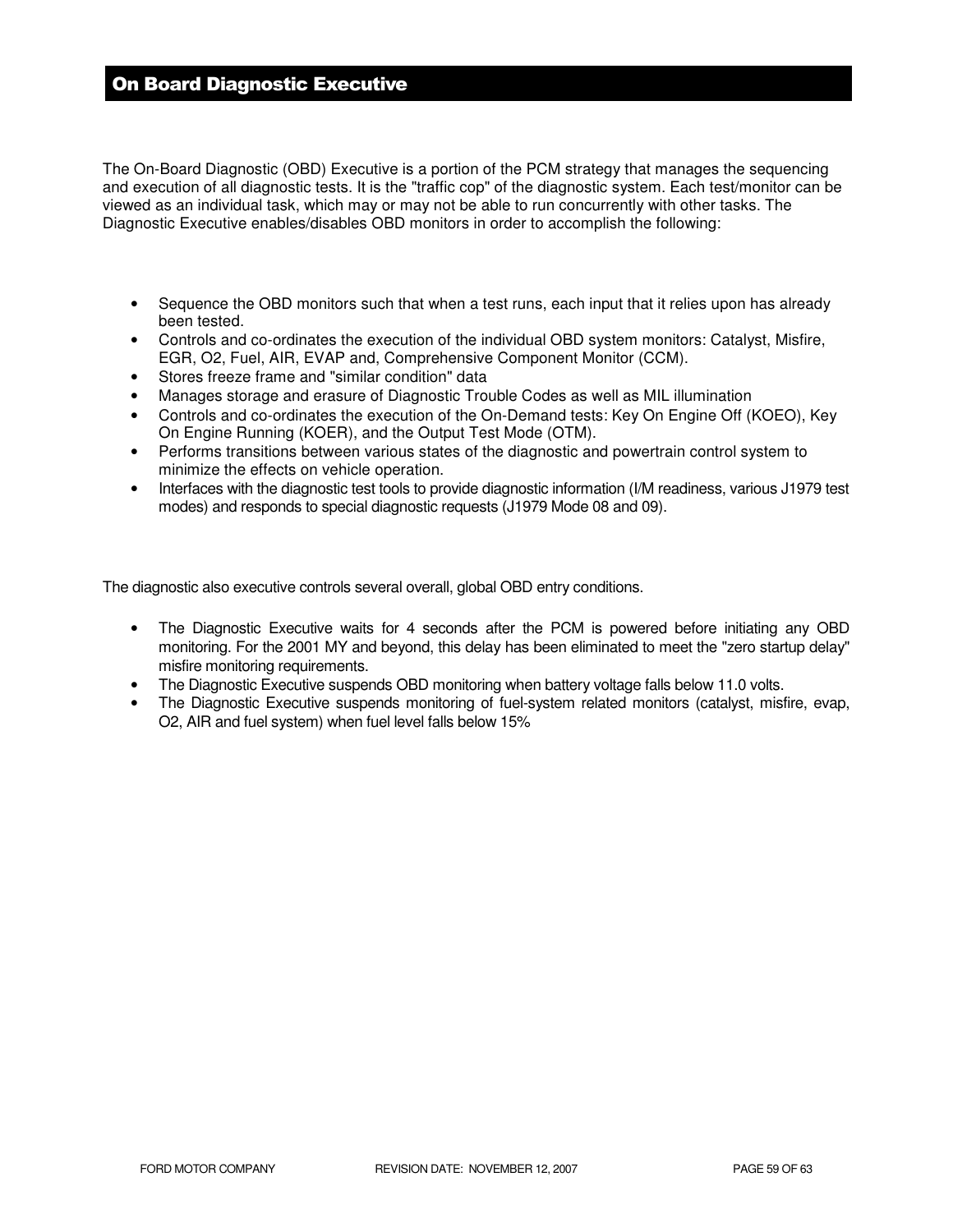# Exponentially Weighted Moving Average

Exponentially Weighted Moving Averaging is a well-documented statistical data processing technique that is used to reduce the variability on an incoming stream of data. Use of EWMA does not affect the mean of the data, however, it does affect the distribution of the data. Use of EWMA serves to "filter out" data points that exhibit excessive and unusual variability and could otherwise erroneously light the MIL.

The simplified mathematical equation for EWMA implemented in software is as follows:

New Average = [New data point \* "filter constant"] + [( 1 - "filter constant") \* Old Average]

This equation produces an exponential response to a step-change in the input data. The "Filter Constant" determines the time constant of the response. A large filter constant (i.e. 0.90 ) means that 90% of the new data point is averaged in with 10% of the old average. This produces a very fast response to a step change. Conversely, a small filter constant (i.e. 0.10 ) means that only 10% of the new data point is averaged in with 90% of the old average. This produces a slower response to a step change.

When EWMA is applied to a monitor, the new data point is the result from the latest monitor evaluation. A new average is calculated each time the monitor is evaluated and stored in Keep Alive Memory (KAM). This normally occurs each driving cycle. The MIL is illuminated and a DTC is stored based on the New Average store in KAM.

In order to facilitate repair verification and DDV demonstration, 2 different filter constants are used. A "fast filter constant" is used after KAM is cleared/DTCs are erased and a "normal filter constant" is used for normal customer driving. The "fast filter" is used for 2 driving cycles after KAM is cleared/DTCs are erased, and then the "normal filter" is used. The "fast filter" allows for easy repair verification and monitor demonstration in 2 driving cycles, while the normal filter is used to allow up to 6 driving cycles, on average, to properly identify a malfunction and illuminate the MIL.

In order to relate filter constants to driving cycles for MIL illumination, filter constants must be converted to time constants. The mathematical relationship is described below:

```
Time constant = [(1 / \text{filter constant}) - 1]^* evaluation period
```
The evaluation period is a driving cycle. The time constant is the time it takes to achieve 68% of a step-change to an input. Two time constants achieve 95% of a step change input.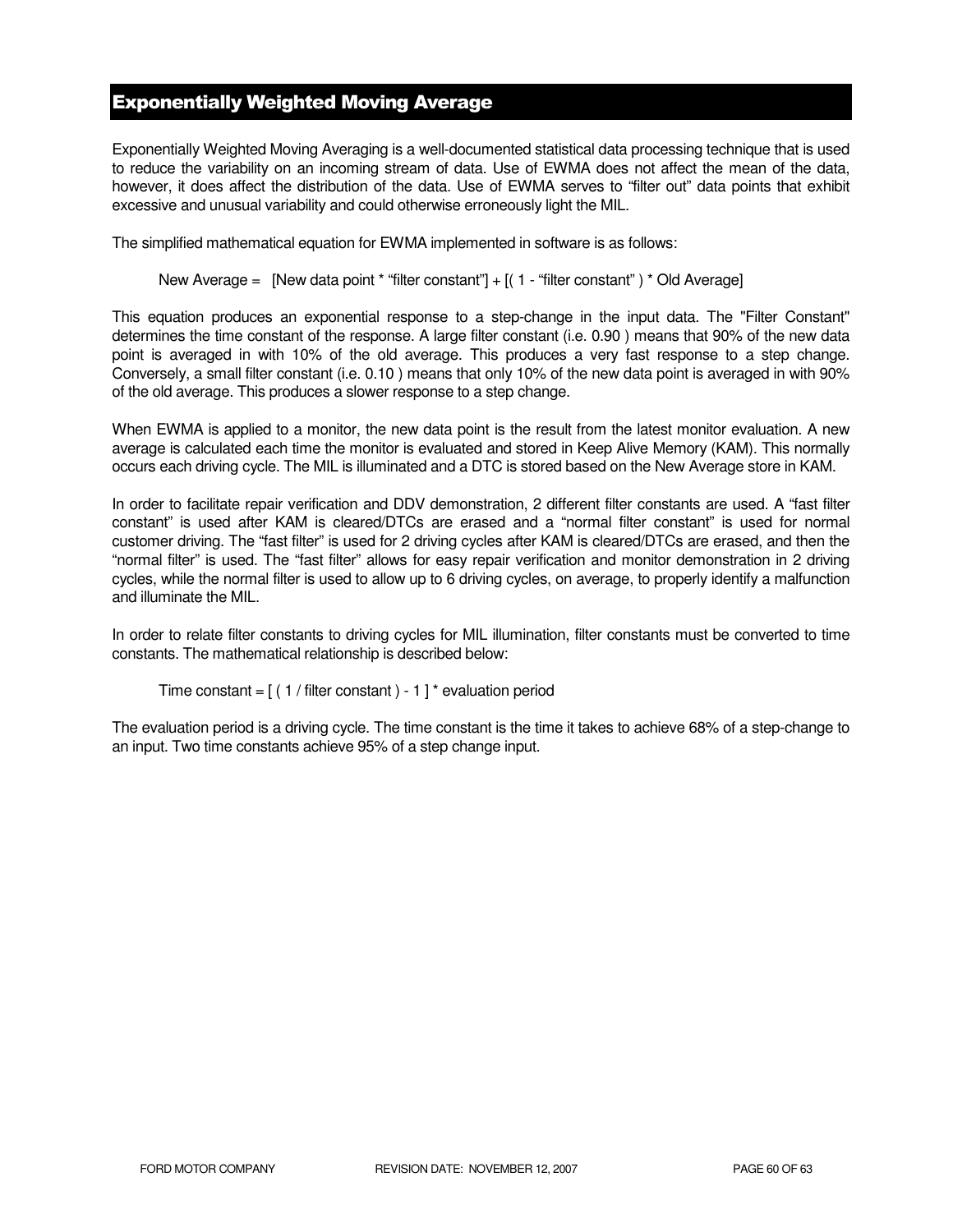# Catalyst Monitor EWMA

EWMA has been incorporated in the catalyst monitor. There are 3 calibrateable parameters that determine the MIL illumination characteristics.

- "Fast" filter constant, used for 2 driving cycles after DTCs are cleared or KAM is reset
- "Normal" filter constant, used for all subsequent, "normal" customer driving
- Number of driving cycles to use fast filter after KAM clear (normally set to 2 driving cycles)

Several examples for a typical calibration (4.6L Mark VIII ) are shown in the tables below. Specific calibration information can be obtained from the parameter listing provided for each strategy.

| <b>Monitor</b><br>evaluation | <b>EWMA Filter Calculation,</b><br>"normal" filter constant | Weighted<br>Average | <b>Driving</b><br>cycle | <b>Action/Comment</b>              |
|------------------------------|-------------------------------------------------------------|---------------------|-------------------------|------------------------------------|
| ("new data")                 | set to 0.4                                                  | ("new               | number                  |                                    |
|                              | Malfunction threshold $= .75$                               | average")           |                         |                                    |
| 0.15                         | $.15*(0.4) + .15*(1 - 0.4)$                                 | 0.15                |                         | normal 100K system                 |
| 1.0                          | $*(0.4) + .15*(1 - 0.4)$<br>1.0                             | 0.49                | 1                       | catastrophic failure               |
| 1.0                          | 1.0<br>$*(0.4) + .49 * (1 - 0.4)$                           | 0.69                | $\overline{2}$          |                                    |
| 1.0                          | 1.0<br>$*(0.4) + .69 * (1 - 0.4)$                           | 0.82                | 3                       | exceeds threshold                  |
| 1.0                          | 1.0<br>$*(0.4) + .82 * (1 - 0.4)$                           | 0.89                | 4                       | MIL on                             |
| 0.15                         | $.15*(0.4) + .15*(1 - 0.4)$                                 | 0.15                |                         | normal 100K system                 |
|                              |                                                             |                     |                         |                                    |
| 0.8                          | $0.8*(0.4) + .15*(1 - 0.4)$                                 | 0.41                | 1                       | 1.5 <sup>*</sup> threshold failure |
| 0.8                          | $0.8*(0.4) + .41*(1 - 0.4)$                                 | 0.57                | $\overline{2}$          |                                    |
| 0.8                          | $0.8*(0.4) + .57*(1 - 0.4)$                                 | 0.66                | 3                       |                                    |
| 0.8                          | $0.8*(0.4) + .66*(1 - 0.4)$                                 | 0.72                | 4                       |                                    |
| 0.8                          | $0.8*(0.4) + .72*(1 - 0.4)$                                 | 0.75                | 5                       | exceeds threshold                  |
| 0.8                          | $0.8*(0.4) + .75*(1 - 0.4)$                                 | 0.77                | 6                       | MIL on                             |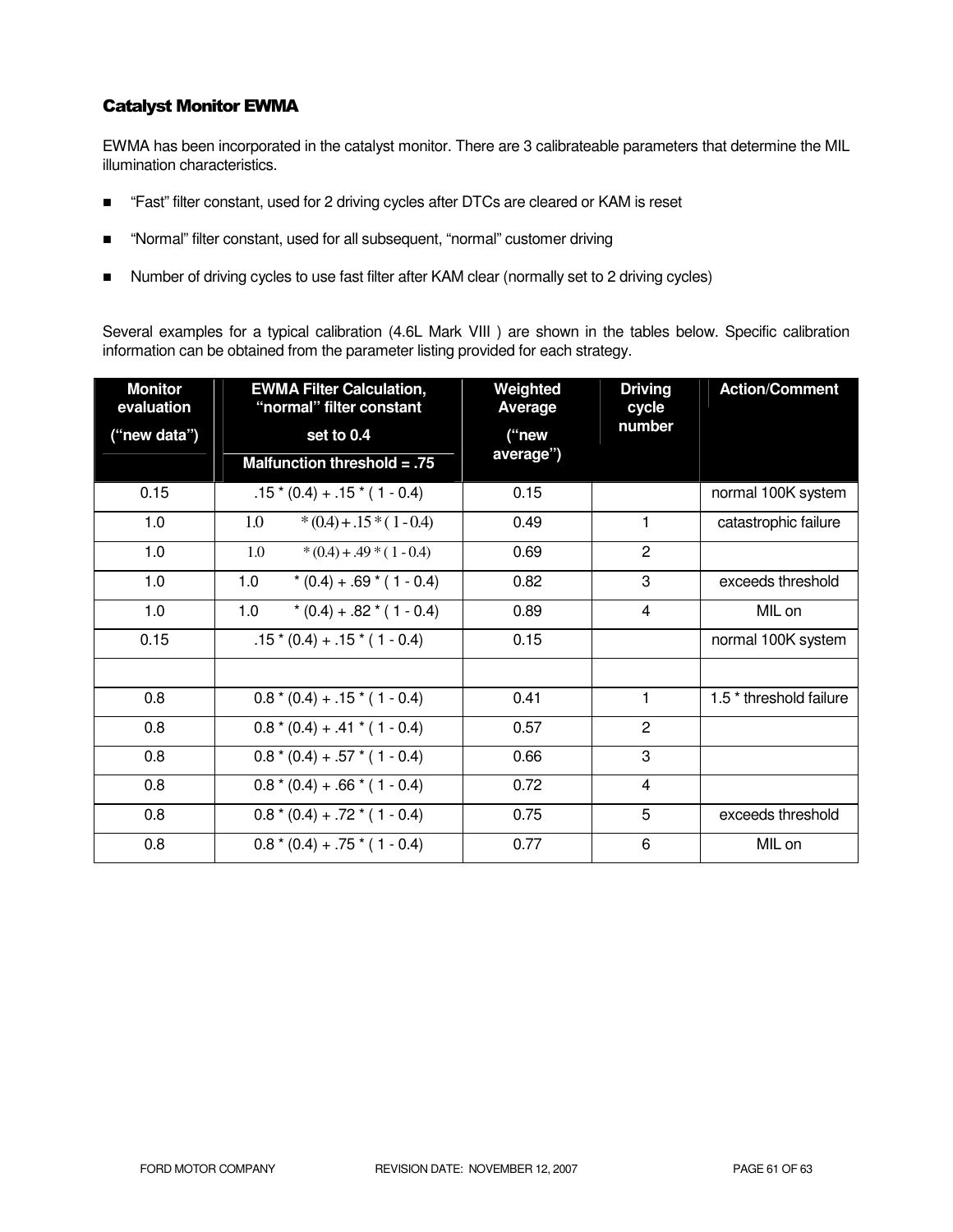# I/M Readiness Code

The readiness function is implemented based on the J1979 format. A battery disconnection or clearing codes using a scan tool results in the various I/M readiness bits being set to a "not-ready" condition. As each noncontinuous monitor completes a full diagnostic check, the I/M readiness bit associated with that monitor is set to a "ready" condition. This may take one or two driving cycles based on whether malfunctions are detected or not. The readiness bits for comprehensive component monitoring, misfire and fuel system monitoring are considered complete once all the non-continuous monitors have been evaluated. Because the evaporative system monitor requires ambient conditions between 40 and 100  $^{\circ}$ F and BARO > 22.5 " Hg (< 8,000 ft.) to run, special logic can "bypass" the running the evap monitor for purposes of clearing the evap system I/M readiness bit due to the continued presence of these extreme conditions.

### Evap bypass logic for 1997, 1998 and 1999 MY c/o vehicles:

If the evaporative system monitor cannot complete because ambient temperature conditions were encountered outside the 40 to 100 °F and BARO range at speeds above 40 mph during a driving cycle in which all continuous and non-continuous monitors were evaluated, the evaporative system monitor is then considered complete due to the continued presence of extreme conditions. If the above conditions are repeated during a second driving cycle, the I/M readiness bit for the evaporative system is set to a "ready" condition. (Note: Some 1997 and 1998 vehicles do not require catalyst monitor completion to bypass.)

# Evap bypass logic for new 1999 MY, 2000 MY, and beyond vehicles:

If the evaporative system monitor conditions are met with the exception of the 40 to 100 $^{\circ}$ F ambient temperatures or BARO range, a timer is incremented. The timer value is representative of conditions where the Evap monitor could have run (all entry conditions met except IAT and BARO) but did not run due to the presence of those extreme conditions. If the timer continuously exceeds 30 seconds during a driving cycle in which all continuous and non-continuous monitors were evaluated, the evaporative system monitor is then considered complete. If the above conditions are repeated during a second driving cycle, the I/M readiness bit for the evaporative system is set to a "ready" condition.

### Power Take Off Mode

While PTO mode is engaged, the I/M readiness bits are set to a "not-ready" condition. When PTO mode is disengaged, the I/M readiness bits are restored to their previous states prior to PTO engagement. During PTO mode, only CCM circuit checks continue to be performed.